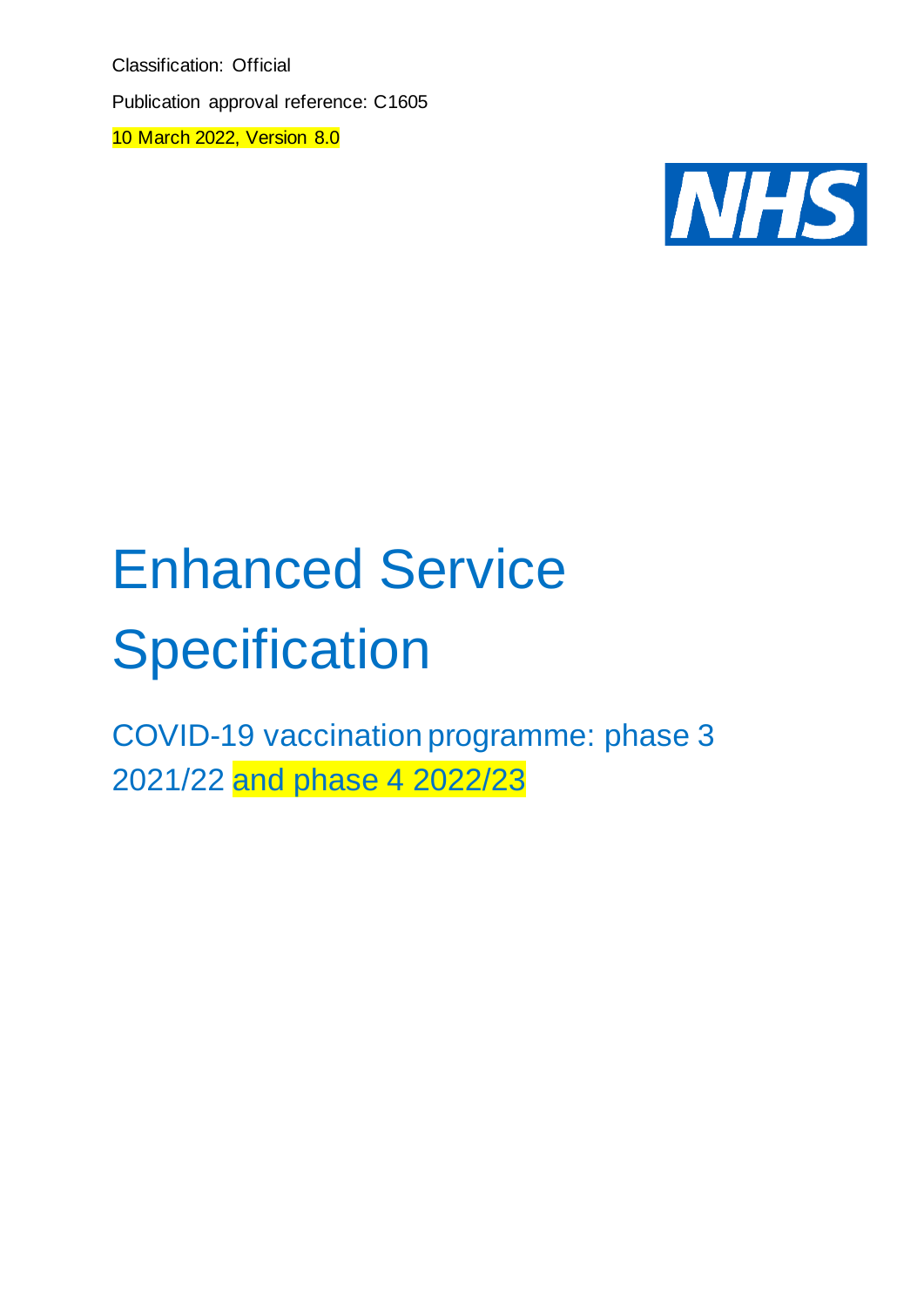# **Enhanced Service (ES) Specification**

# **COVID-19 vaccination programme: phase 3 and phase 4**

#### **Version 8.0**

**Version updates**: (changes in version 7 are marked in yellow)

| <b>Version</b>      | <b>Updated section</b>                                         |
|---------------------|----------------------------------------------------------------|
| 2.0                 | 3.8, 5.1.1, 6.5, 6.7.6, 6.8, 9.1A, 9.2, 9.2.3, 9.5.11, 11.1.3, |
| (3 August 2021)     | NEW: Annex B                                                   |
|                     |                                                                |
| 2.1                 | p15 footnote 5 removed                                         |
| (11 August 2021)    |                                                                |
| 3.0                 | Opening statement, 3.1, 5.1.1, NEW 6.4.11, 6.7.6, 6.8,         |
| (16 September 2021) | NEW 6.9, 9.2.3 xiii 1.1, NEW 9.2.3 xiii 1.3, 9.5.11, Annex B,  |
|                     | 1.4, NEW Annex C                                               |
|                     |                                                                |
| 4.0                 | Opening statement, 9.1.2, NEW 9.2.1A, 11.1.3, NEW              |
| (15 November 2021)  | 11.1.4                                                         |
|                     |                                                                |
| 5.0                 | Opening statement, 9.2.1A, 9.2.3, 9.5.9, footnote 10,          |
| (20 December 2021)  | 11.1.1, 11.1.4, NEW 11.1.5, NEW 11.1A, NEW 11.2.5              |
| 6.0                 | NEW 9.2.xiv, 9.2.3, NEW 9.2.4, 11.1.3, NEW Annex D             |
| (22 December 2021)  |                                                                |
| 7.0                 | 11.1                                                           |
| (27 January 2022)   |                                                                |
| 8.0                 | <b>Title, 3.1, NEW 3.1A, NEW 3.1B, NEW 3.1C, NEW 3.1D,</b>     |
| (8 March 2022)      | NEW 3.1E, 9.2, 9.5.1, NEW 9.6A, 11.1.3                         |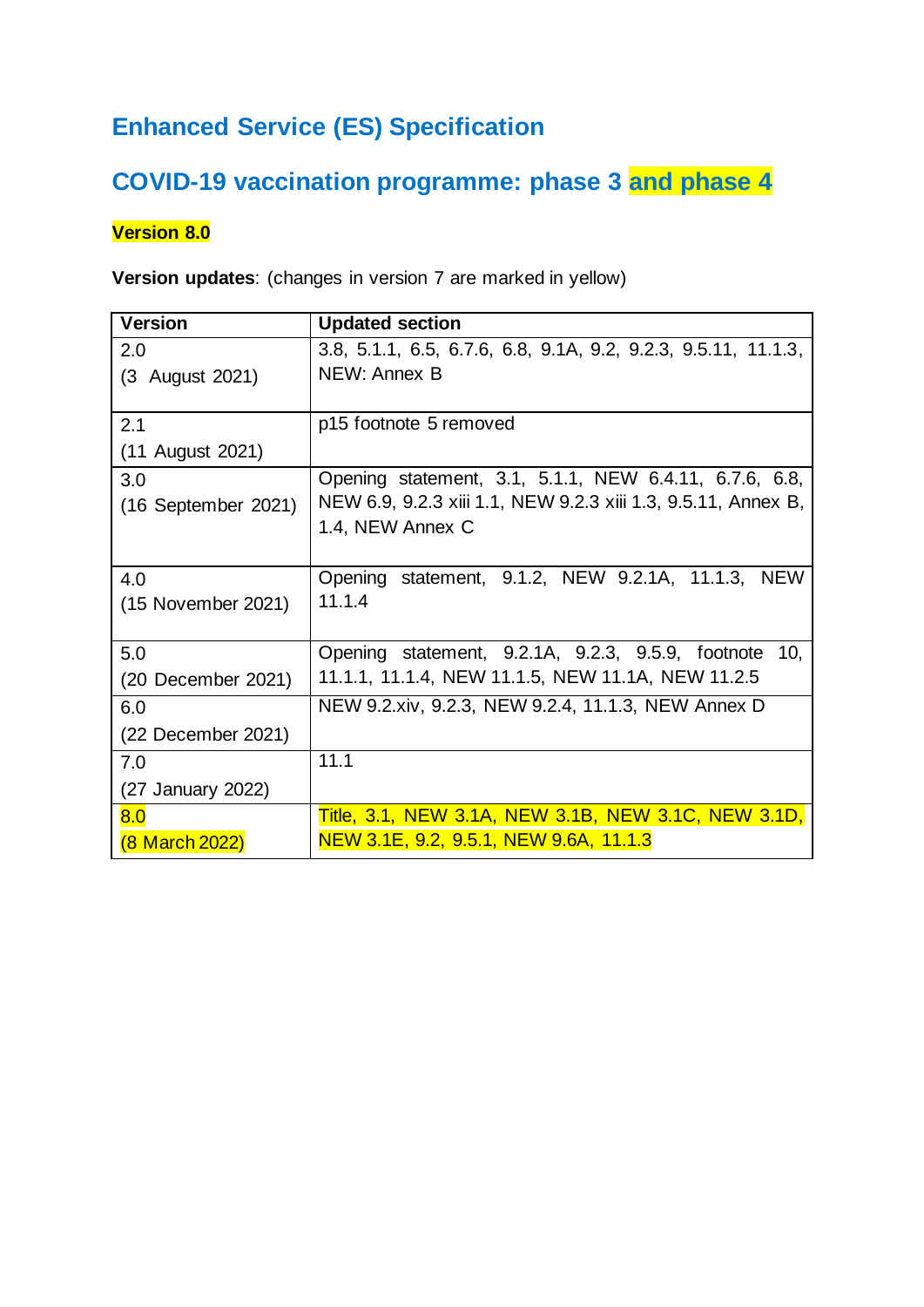#### **Equalities and health inequalities statement**

"Promoting equality and addressing health inequalities are at the heart of NHS England's values. Throughout the development of the policies and processes cited in this document, we have:

- given due regard to the need to eliminate discrimination, harassment and victimisation, to advance equality of opportunity, and to foster good relations between people who share a relevant protected characteristic (as cited under the Equality Act 2010) and those who do not share it;
- given regard to the need to reduce inequalities between patients in access to, and outcomes from, healthcare services and in ensuring that services are provided in an integrated way where this might reduce health inequalities."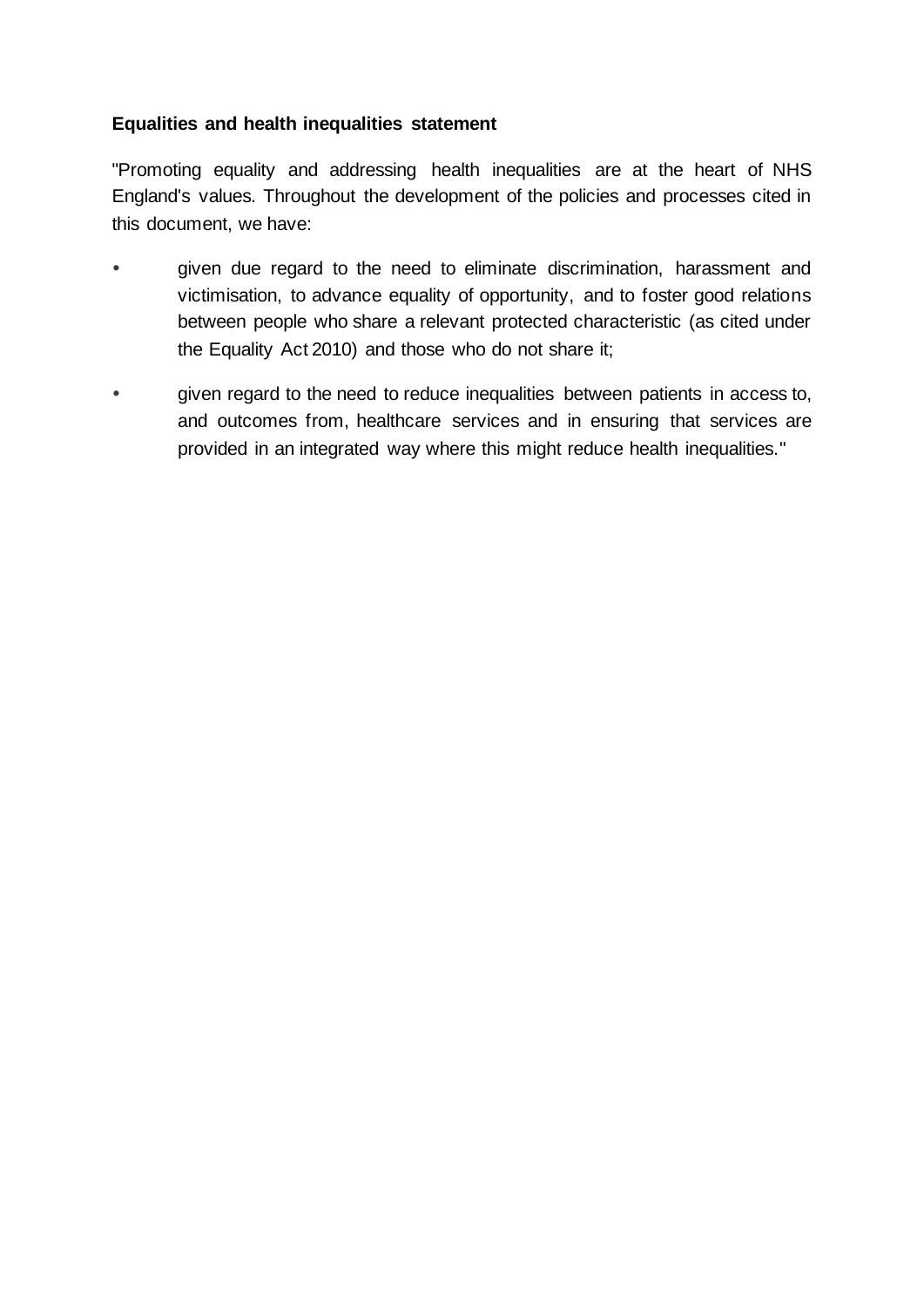## **Contents**

| 1              |                                                                                                                                                                        |  |
|----------------|------------------------------------------------------------------------------------------------------------------------------------------------------------------------|--|
| $\overline{2}$ |                                                                                                                                                                        |  |
| 3              |                                                                                                                                                                        |  |
| 4              |                                                                                                                                                                        |  |
| 5              |                                                                                                                                                                        |  |
| 6              |                                                                                                                                                                        |  |
| 7              |                                                                                                                                                                        |  |
| 8              |                                                                                                                                                                        |  |
| 9              |                                                                                                                                                                        |  |
| 10             |                                                                                                                                                                        |  |
| 11             |                                                                                                                                                                        |  |
| 12             |                                                                                                                                                                        |  |
| 13             | Variations To and Subsequent Withdrawal From this ES  34                                                                                                               |  |
|                | Annex A: Provisions relating to GP practices that terminate or withdraw from this ES<br>(subject to the provisions below for termination attributable to a GP practice |  |
|                |                                                                                                                                                                        |  |
|                | Annex C : JCVI advice on vaccination of children aged 12 to 15 years with                                                                                              |  |
|                |                                                                                                                                                                        |  |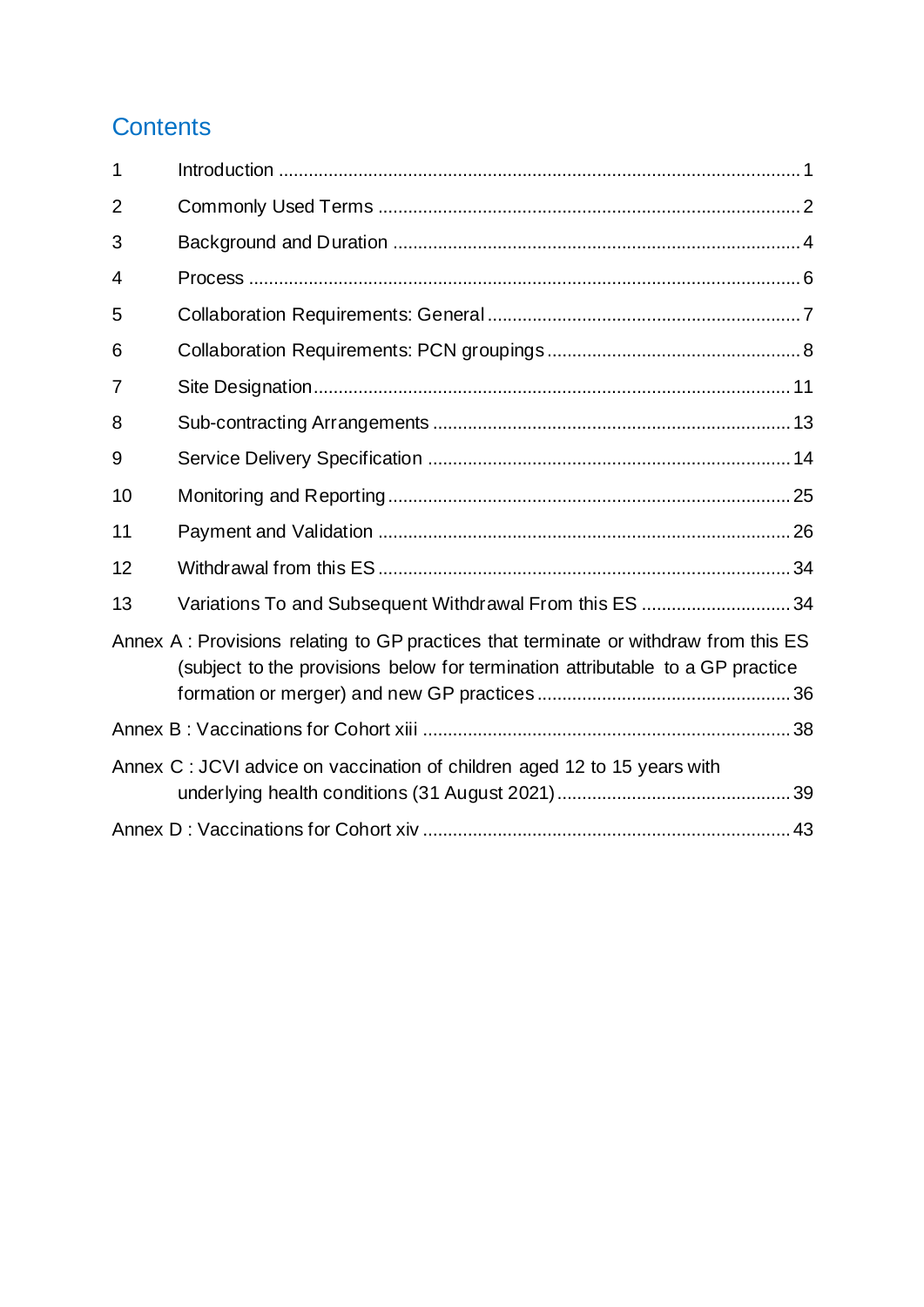The NHS is a global leader in achieving high levels of vaccination coverage, and this has been reflected in a hugely successful COVID-19 vaccination programme. Between 8 December 2020 and 20 December 2021 over 100 million doses of COVID-19 vaccine have been given.

General practice has played a critical role in the success of phase 1 (the vaccination of patient cohorts 1-9) and phase 2 (the vaccination of patient cohorts 10-12) of the COVID-19 vaccination programme. Utilising their strong relationships in local places and neighbourhoods, GP practices have helped to tackle vaccine inequalities and improve vaccination take-up.

This next and third phase of the COVID-19 vaccination programme offers revaccination boosters (with additional vaccine) for those at the highest risk, to maintain protection against the risk of severe illness, and continue to offer vaccinations to those Patients which did not take up or were previously not eligible to receive vaccination in phases 1 and 2.

The COVID-19 vaccination programme: phase 3 will be delivered alongside the seasonal influenza vaccination programme, which runs each autumn. Together, the vaccinations will offer those at highest risk safe and effective protection against the risk of COVID-19 and seasonal influenza.

The general practice COVID-19 vaccination programme: phase 3 service will be commissioned in line with agreed national terms and conditions as an Enhanced Service (ES) directed by NHS England. The ES has been offered to all GP practices and is not be capable of amendment by CCGs.

This ES relates to phase 3 COVID-19 vaccinations and revaccinations only. Where GP practices delivered services under the Enhanced Service Specification: COVID-19 vaccination programme 2020/21 (phase 1 & 2) ("the ES 2020/21 (phase 1 & 2)") and then subsequently services under this ES, they will need to ensure that they are clear under which Enhanced Service a Patient was vaccinated.

Other formats of this ES specification are available on request. Please send your request to: [england.cov-primary-care@nhs.net](mailto:england.cov-primary-care@nhs.net)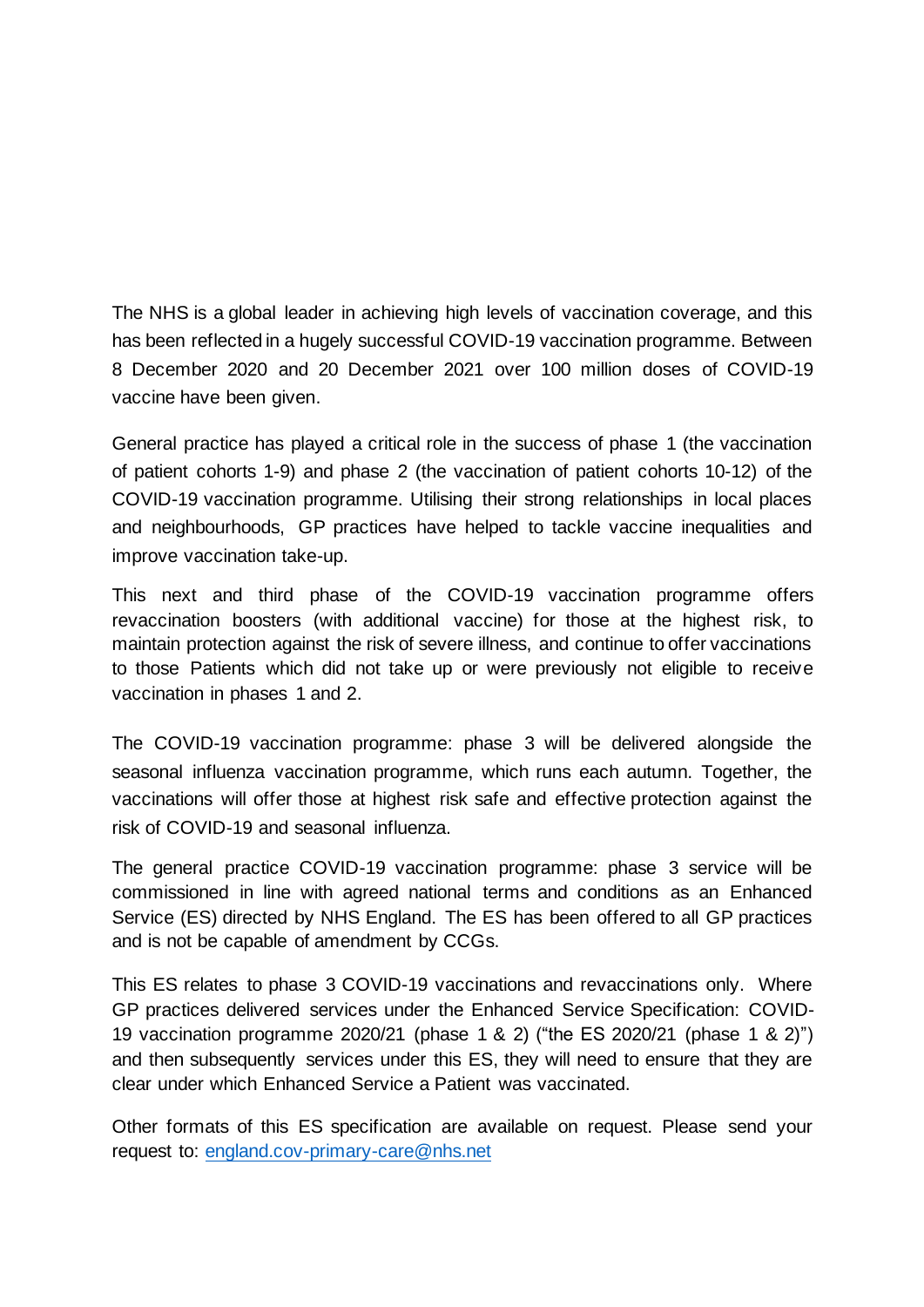## **1 Introduction**

- 1.1 This ES<sup>1</sup> is subject to amendments from time to time as the COVID-19 vaccination programme: phase 3 develops.
- 1.2 This ES has been developed from the ES 2020/21 (phase 1 & 2) which was agreed between NHS England and the British Medical Association (BMA) General Practitioners Committee (GPC) in England. It is a national specification that cannot be varied locally.
- 1.3 This ES is offered by the Commissioner (NHSE) to all General Medical Services, Personal Medical Services and Alternative Provider Medical Services contract holders.
- 1.4 An ES is designed to cover enhanced aspects of clinical care, all of which are beyond the scope of essential and additional services. No part of this ES specification by commission, omission or implication defines or redefines essential or additional services.
- 1.5 All GP practices are offered the opportunity to sign up to this ES, provided they meet the requirements of this specification. By signing up to deliver this ES, a GP practice agrees to a variation of its primary medical services contract to incorporate the provisions of this ES. The provisions of this ES are therefore deemed a part of the GP practice's primary medical services contract.
- 1.6 On agreement to participate in this ES, a GP practice will work together with others in a collaborative manner and in accordance with the collaboration requirements at paragraphs 5 and 6 of this ES to deliver all aspects of this specification. The GP practice, in collaboration with other GP practices in the PCN grouping, must have the ability to deliver this ES during the hours of 8am to 8pm, 7 days per week and including on bank holidays or during appropriate hours across the week, including weekends, to meet the needs of the local population as agreed by the Commissioner (NHSE). The Commissioner (NHSE) will inform practices where this is required, based on the need to maximise vaccinations when the supply of vaccine is available to reduce waste and in support of the mass vaccination of the population.

<sup>&</sup>lt;sup>1</sup> Section 7A functions are arrangements under which the Secretary of State delegates to NHS England responsibility for certain elements of the Secretary of State's public health functions, which add to the functions exercised by NHS England under the National Health Service Act 2006 ("the 2006 Act"). They are made under section 7A of the 2006 Act. They are described as 'reserved functions' which are not covered by the 'enhanced services delegated to CCG' category in the delegation agreement. NHS England remains responsible and accountable for the discharge of all the Section 7Afunctions. As this vaccination is defined as a Section 7Afunction, this agreement cannot be changed or varied locally.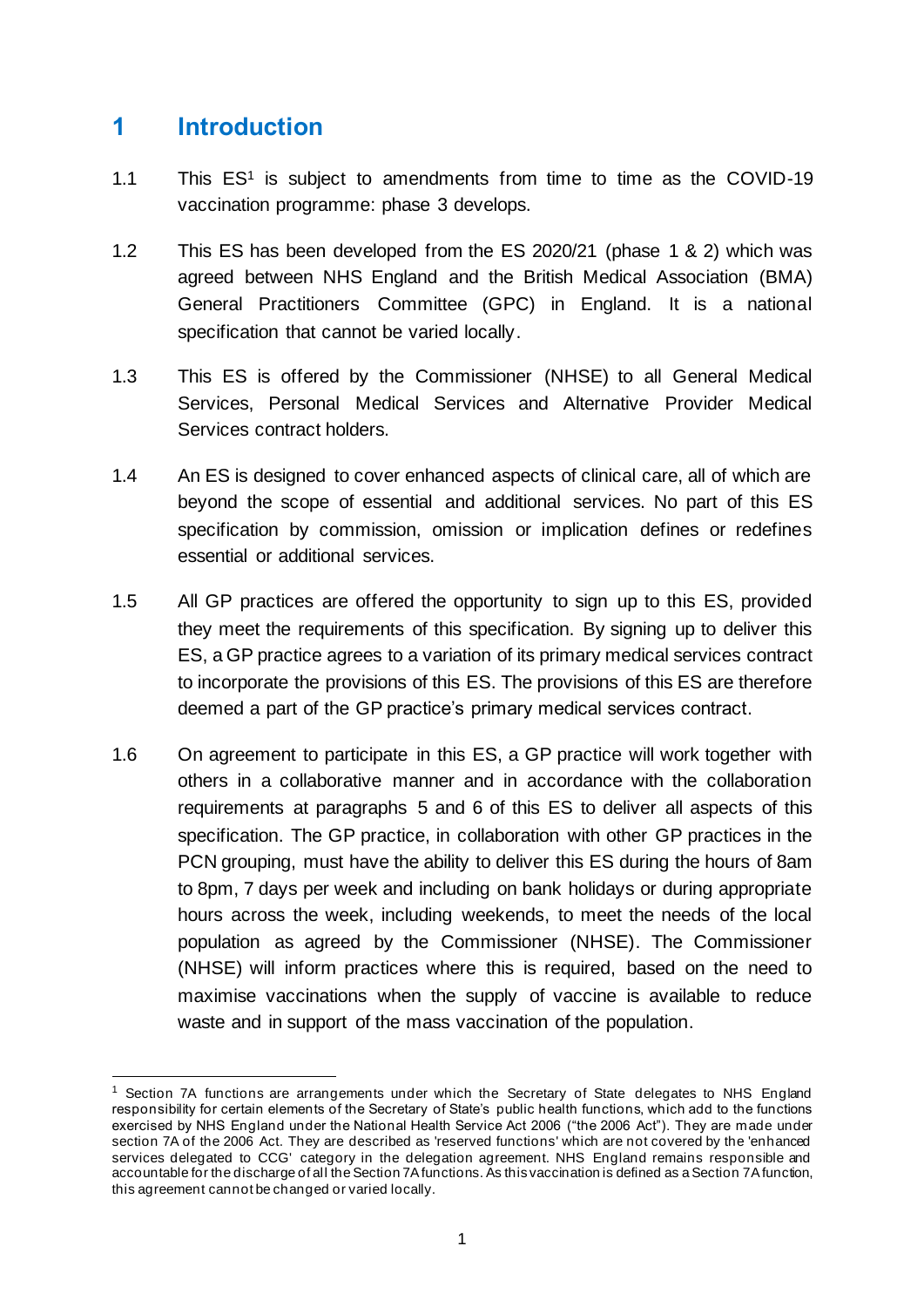- 1.7 A GP practice need not be a member of an established Primary Care Network or PCN grouping established to deliver the ES 2020/21 (phase 1 & 2), to participate in this ES. GP practices are expected to collaborate with neighbouring practices to deliver this ES and established Primary Care Networks in a 'PCN grouping' to deliver all aspects of this ES. GP practices may wish to utilise PCN groupings which were established to deliver the ES 2020/21 (phase 1 & 2) or may wish to form an alternative PCN grouping to deliver this ES. All collaborating GP practices, whether they are members of an established Primary Care Network or not, will be expected to sign up to a COVID-19 ES Vaccination Collaboration Agreement as described in this ES. Where a PCN grouping remains unchanged from the delivery of the services under the ES 2020/21 (phase 1 & 2), GP practices may update their COVID-19 ES Vaccination Collaboration Agreement to include the delivery of services under this ES. GP practices should refer to the definition of PCN grouping in paragraph [2.2.11](#page-7-0) to see exactly how the term is used in this ES.
- 1.8 Where this ES sets out a requirement or obligation of a PCN grouping, each GP practice of a Primary Care Network together with neighbouring GP practices as described above, is responsible for ensuring the requirement or obligation is carried out on behalf of that PCN grouping.

## **2 Commonly Used Terms**

- 2.1 This specification is referred to as this **"ES"**.
- 2.2 In this ES:
	- 2.2.1 the "**Commissioner (NHSE)**" refers to the organisation with responsibility for contract managing these ES arrangements and this is NHS England;
	- 2.2.2 "**COVID-19 ES Vaccination Collaboration Agreement**" refers to the agreement entered into by GP practices, including those that are members of an established Primary Care Network, and which incorporates the provisions that are required to be included in a COVID-19 ES Vaccination Collaboration Agreement in accordance with paragraph [6.4;](#page-12-0)
	- 2.2.3 a "**Designated Site**" refers to premises nominated by the PCN grouping and approved by the Commissioner (NHSE) in accordance with the Designation Process as the premises from which the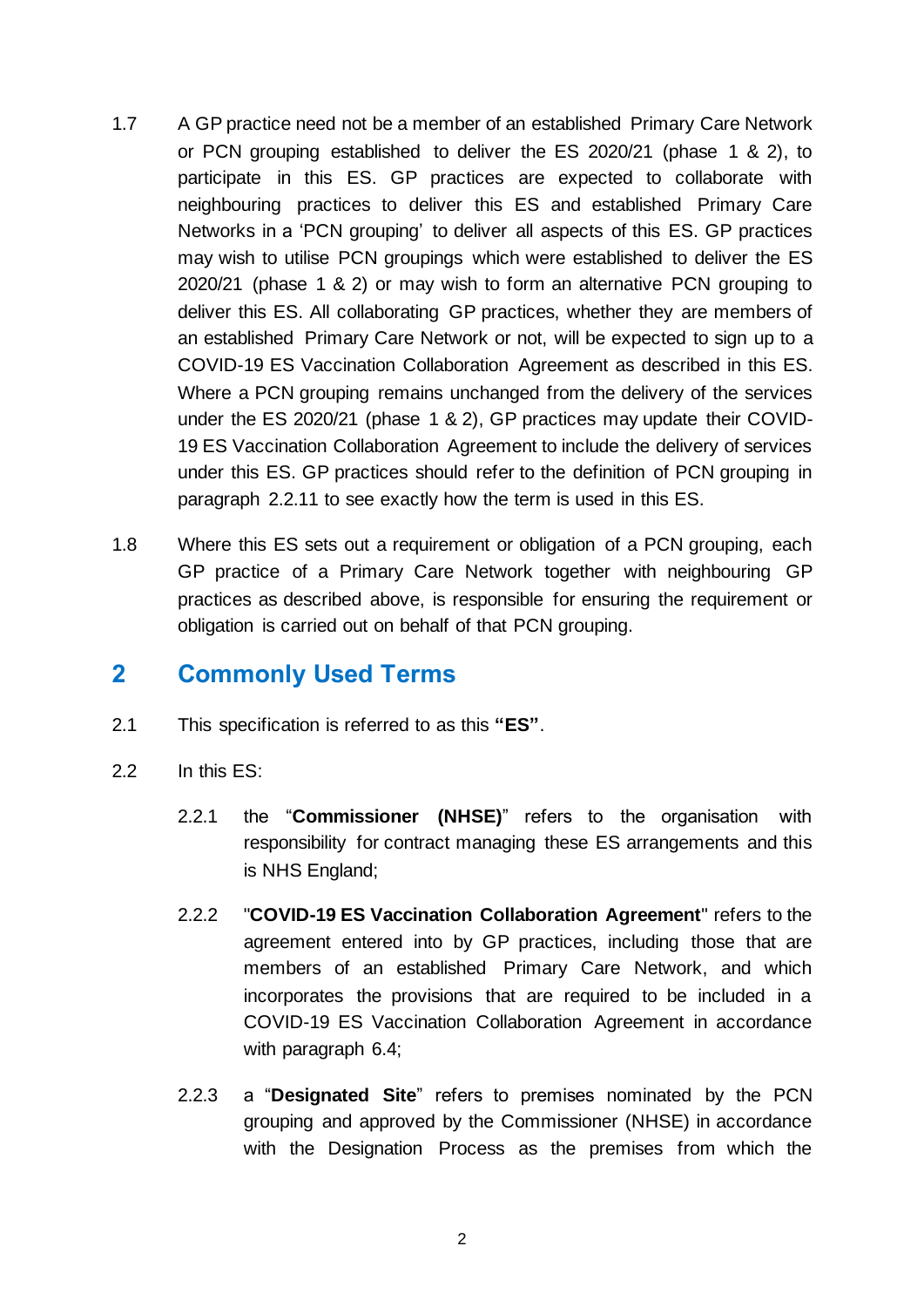vaccination will be administered to Patients. Only one PCN grouping shall be permitted to operate from each PCN Designated Site;

- 2.2.4 the "**Designation Process**" refers to the General Practice Site Designation Process (which includes the site designation criteria) which is undertaken to ensure that any site delivering vaccinations under this ES meets the specified site criteria and which may be updated and amended as required from time to time and is an integral part of this ES. A copy of the Designation Process (as may be amended from time to time) is published on [https://www.england.nhs.uk/coronavirus/covid-19-vaccination](https://www.england.nhs.uk/coronavirus/covid-19-vaccination-programme/primary-care-guidance/)[programme/primary-care-guidance/;](https://www.england.nhs.uk/coronavirus/covid-19-vaccination-programme/primary-care-guidance/)
- 2.2.5 a "**GP practice**" refers to a provider of essential primary medical services to a registered list of Patients under a General Medical Services contract, Personal Medical Services agreement or Alternative Provider Medical Services contract who has agreed with the Commissioner (NHSE) to deliver this ES;
- 2.2.6 **"JCVI"** means the Joint Committee on Vaccination and Immunisation;
- 2.2.7 **"MHRA"** means the Medicines and Healthcare products Regulatory Agency;
- 2.2.8 "**Ministerial Decision**" means a decision issued by the Secretary of State for Health and Social Care;
- 2.2.9 **"National Booking Service"** means the national system used by Patients to book coronavirus (COVID-19) vaccination appointments;
- 2.2.10 **"Patient"** means those patients eligible to receive the vaccination in general practice as set out at paragraph [9.2;](#page-18-0)
- <span id="page-7-0"></span>2.2.11 "**PCN grouping**" refers to the group of GP practices which collaborate to deliver the services under this ES, which may include established Primary Care Networks, and additional neighbouring GP practices and/or other groups of GP practices working together; and
- 2.2.12 "**Point of Care System**" refers to a clinical system that has been assured by NHS Digital to record COVID-19 vaccination events;
- 2.3 In this ES words importing the singular include the plural and vice versa.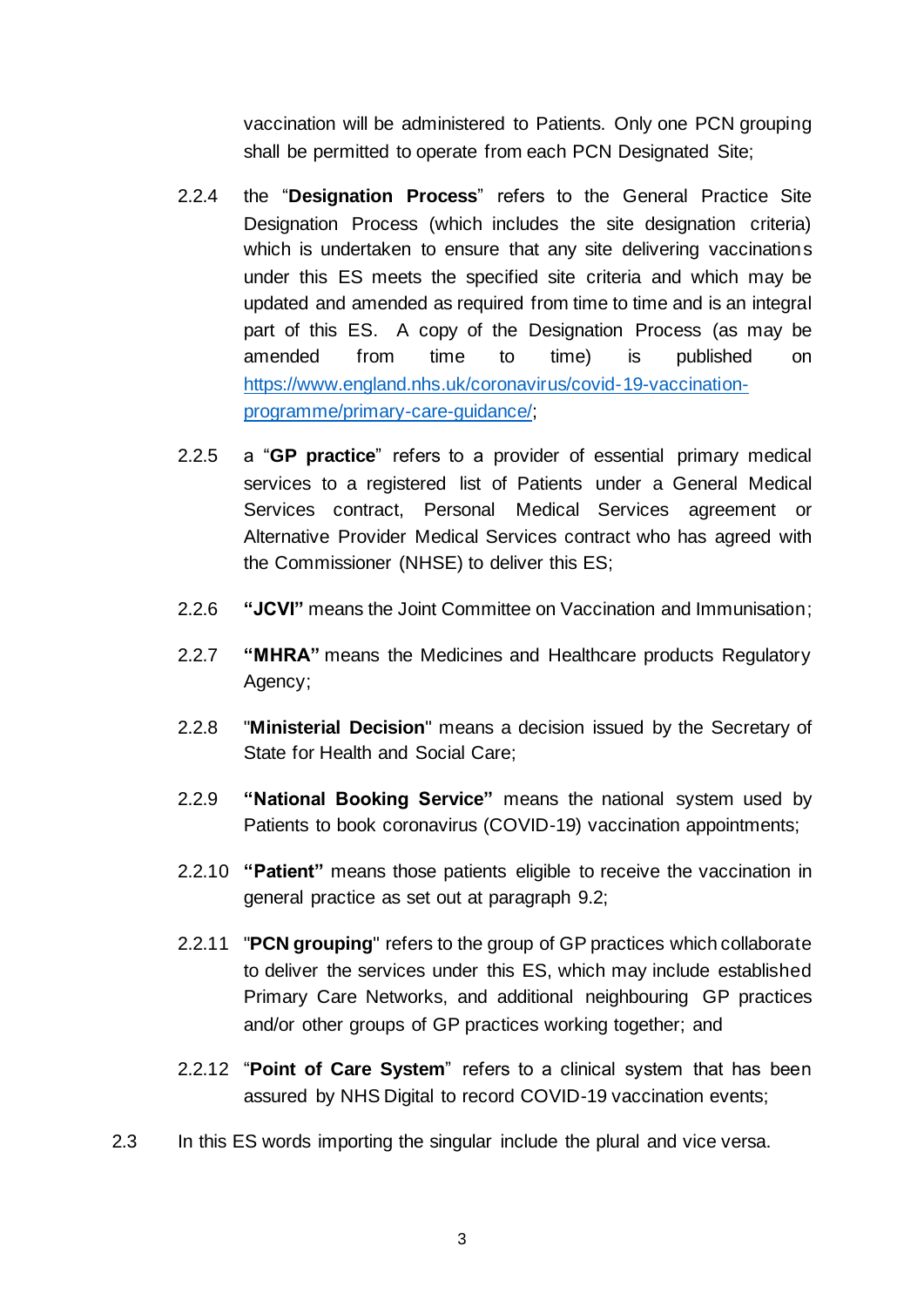## **3 Background and Duration**

- 3.1 This ES is for the Commissioner (NHSE) to commission the provision of COVID-19 vaccinations to Patients with additional vaccination for those at the highest risk, to maintain protection against the risk of severe illness and to continue to offer initial vaccinations to those Patients who did not take up or were previously not eligible to receive vaccination. This ES begins on 6 September 2021 and shall continue for an initial period until 31 March 2022 unless it is terminated in accordance with paragraph [3.2.](#page-9-0) Where a GP Practice has sufficient workforce capacity and appropriately trained staff and does not terminate this ES by serving not less than 21 days notice to the Commissioner (NHSE), this ES shall continue for an extended period from 1 April 2022 to 30 September 2022 ("the Extended Period").
- 3.1A During the Extended Period, the Commissioner (NHSE) may request and the GP practice together with the other GP Practices in the PCN Grouping may agree to only deliver services to Patients in specific cohorts.
- 3.1B During the Extended Period, where there is (in the reasonable view of the Commissioner (NHSE)) significantly reduced Patient demand, there is unacceptable wastage of the vaccine and/or the Designated Site does not represent acceptable value for money to the Commissioner (NHSE), the Commissioner (NHSE) may require the GP Practice together with the other GP Practices in the PCN Grouping to suspend the services (a "Pause").
- 3.1C Where the GP practice together with the other GP practices in the PCN Grouping do not agree to the Pause, they may provide evidence to the Commissioner (NHSE) detailing that there is no significantly reduced Patient demand, there is not unacceptable wastage of the vaccine and/or the Designated Site represents acceptable value for money to the Commissioner (NHSE) and the Commissioner (NHSE) shall, acting reasonably, reconsider whether it remains appropriate to continue with the Pause.
- 3.1.D During a Pause, the GP practice shall not administer COVID-19 vaccinations and shall not be entilted to claim or receive any payment except in respect of the services which took place prior to the date on which the Pause occurred unless in the case of unavoidable and limited costs which have been exceptionally agreed with the Commissioner (NHSE) in advance of such costs being incurred.
- 3.1.E While the services are Paused the Commissioner (NHSE) and the GP practice shall use all reasonable efforts to ensure that no further Patients are referred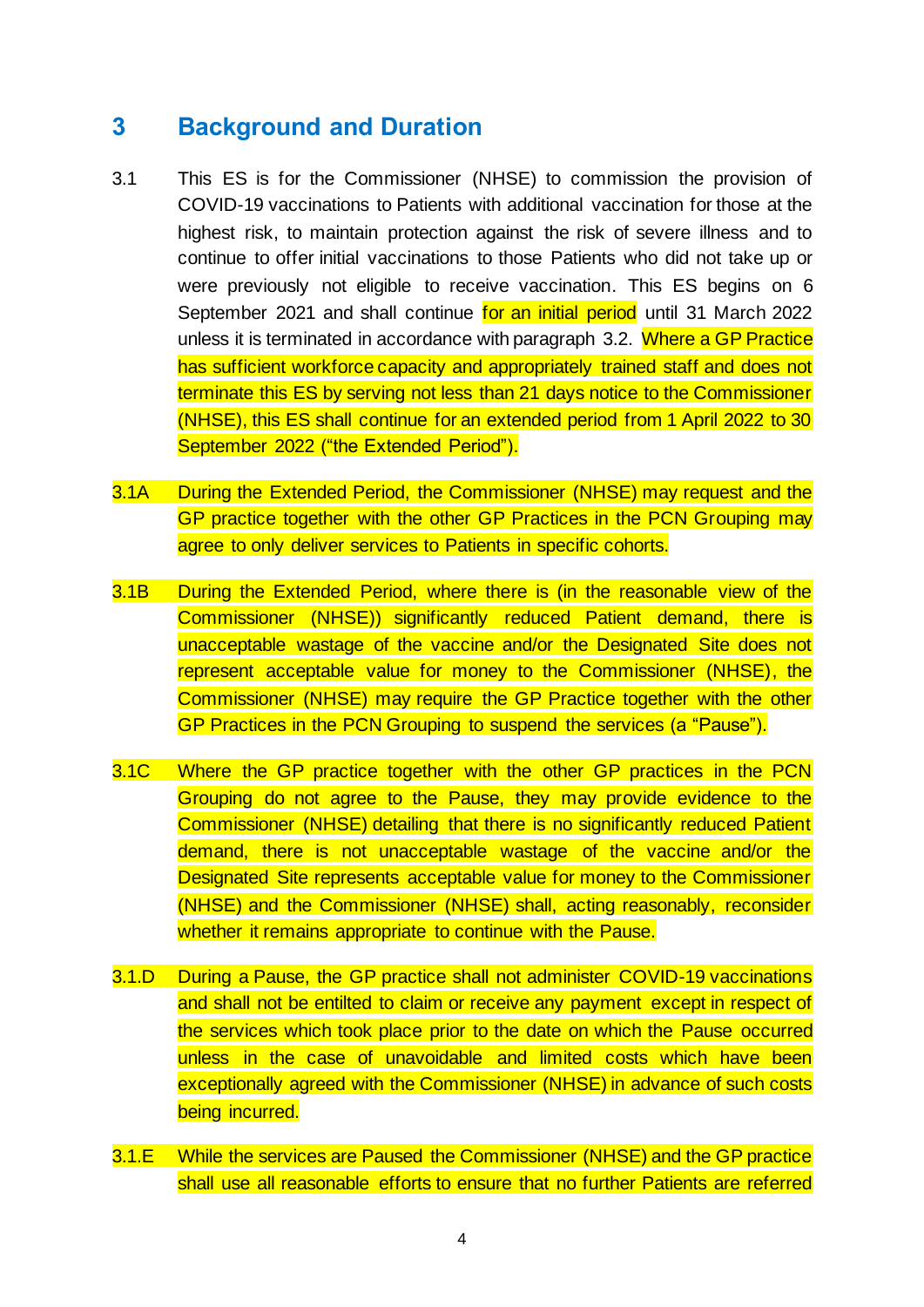to the GP Practices within the PCN Grouping for vaccination and should direct Patients to available services, as appropriate.

- <span id="page-9-0"></span>3.2 This ES may be terminated on any of the following events:
	- 3.2.1 automatically when the COVID-19 vaccination programme: comes to an end;
	- 3.2.2 the Commissioner (NHSE) is entitled to require that the GP practice withdraws from this ES as set out in this ES;
	- 3.2.3 the Commissioner (NHSE) terminates this ES by giving not less than 42 days' notice to the GP practice;
	- 3.2.4 the Commissioner (NHSE) is entitled to terminate this ES by giving not less than 42 days' notice where the GP practice has failed to comply with any reasonable request for information from the Commissioner (NHSE) relating to the provision of the services pursuant to this ES; or
	- 3.2.5 the GP practice terminates this ES in accordance with paragraph [13.4.](#page-38-0)
- 3.3 GP practices should note that delivery of the vaccines and the administration of the vaccinations will not begin until the date notified under paragraph [9.1.](#page-18-1)
- 3.4 The Patients eligible for vaccination under this ES are set out in paragraph [9.2.](#page-18-0) Vaccinations must only be administered to Patients.
- 3.5 GP practices will be provided with vaccines to deliver this ES. The GP practice, together with the other GP practices in the PCN grouping shall be considered joint and several owners of the vaccine. GP practices should understand that the vaccine availability and supply is challenging and may be constrained and is subject to change over time. The Commissioner (NHSE) is likely to need to make allocation decisions regarding the vaccine during the term of this ES. Allocation decisions could include prioritising GP practices' PCN groupings or the use of a particular type of vaccine. The Commissioner (NHSE) will, where possible, arrange supply to meet local population need from providers that are best placed to meet that need. GP practices' support in relation to stock forecasting, use and ordering is important to this ES.
- 3.6 Please note that this ES will be updated from time to time as the vaccination programme develops and is subject to Ministerial Decision. This may include amendments to eligible cohorts and prioritisation of cohorts of Patients,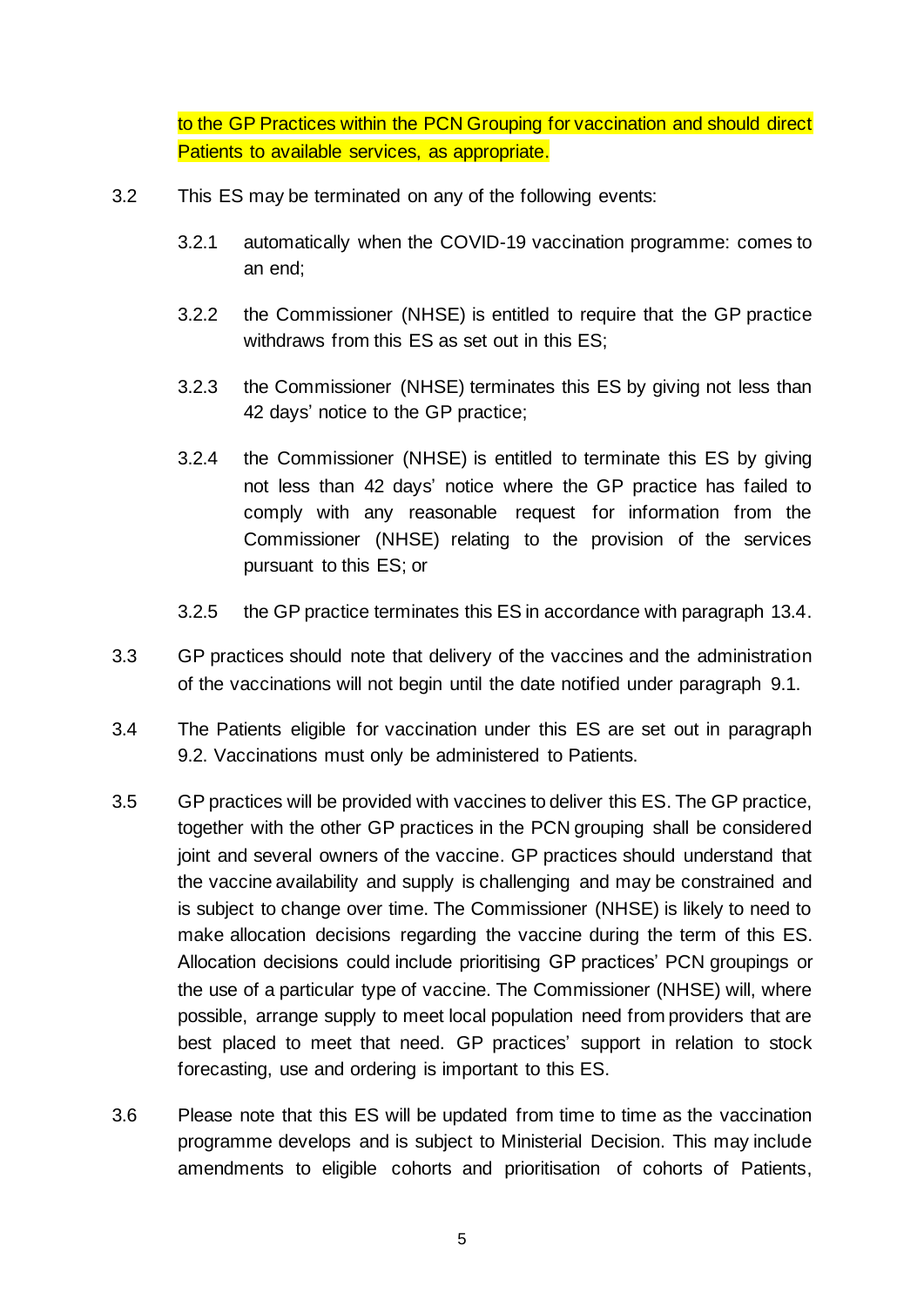extension of the term and ongoing adaptation of the requirements within this ES.

- 3.7 Details of this ES and the wider COVID-19 vaccination programme can be found at [https://www.england.nhs.uk/coronavirus/covid-19-vaccination](https://www.england.nhs.uk/coronavirus/covid-19-vaccination-programme/)[programme/.](https://www.england.nhs.uk/coronavirus/covid-19-vaccination-programme/)
- 3.8 On termination of this ES, GP practices shall work with the Commissioner (NHSE) and any providers commissioned by the Commissioner (NHSE) for the delivery of any subsequent doses of vaccination to Patients.

## **4 Process**

- <span id="page-10-0"></span>4.1 GP practices must indicate their willingness to participate in this ES before 17.00 on 28 July 2021 unless the Commisisoner (NHSE) agrees otherwise in certain circumstances. Where the Commissioner (NHSE) is assured that the GP practices have the capacity to deliver this ES alongside their existing contractual requirements (and in compliance with any published guidance) the Commissioner (NHSE) will approve sign up to participate in this ES. GP practices and the Commissioner (NHSE) must record their agreement to participate in this ES in writing. Local CCGs may be asked to support the Commissioner (NHSE) in the administrative elements of this.
- 4.2 All GP practices participating in this ES must have nominated and have access to a Designated Site from which vaccinations must be administered unless specific guidance is provided by the Commissioner (NHSE) setting out the circumstances in which a vaccination can occur at a different location and/or there is a specific reason not to.

Where the medical condition of a Patient is such that, in the reasonable opinion of the GP practice, attendance on the Patient is required and it would be inappropriate for the Patient to attend at the Designated Site, the GP practice must provide the vaccination to the Patient at another location.

GP practices must make arrangements to vaccinate Patients resident in care homes at their care home of residence.

The Commissioner (NHSE) may be able to support GP practices to work with community partners and other local providers as appropriate to identify pragmatic local solutions to vaccinating these Patients at other locations or in care homes.

4.3 Payment under this ES is conditional on GP practices: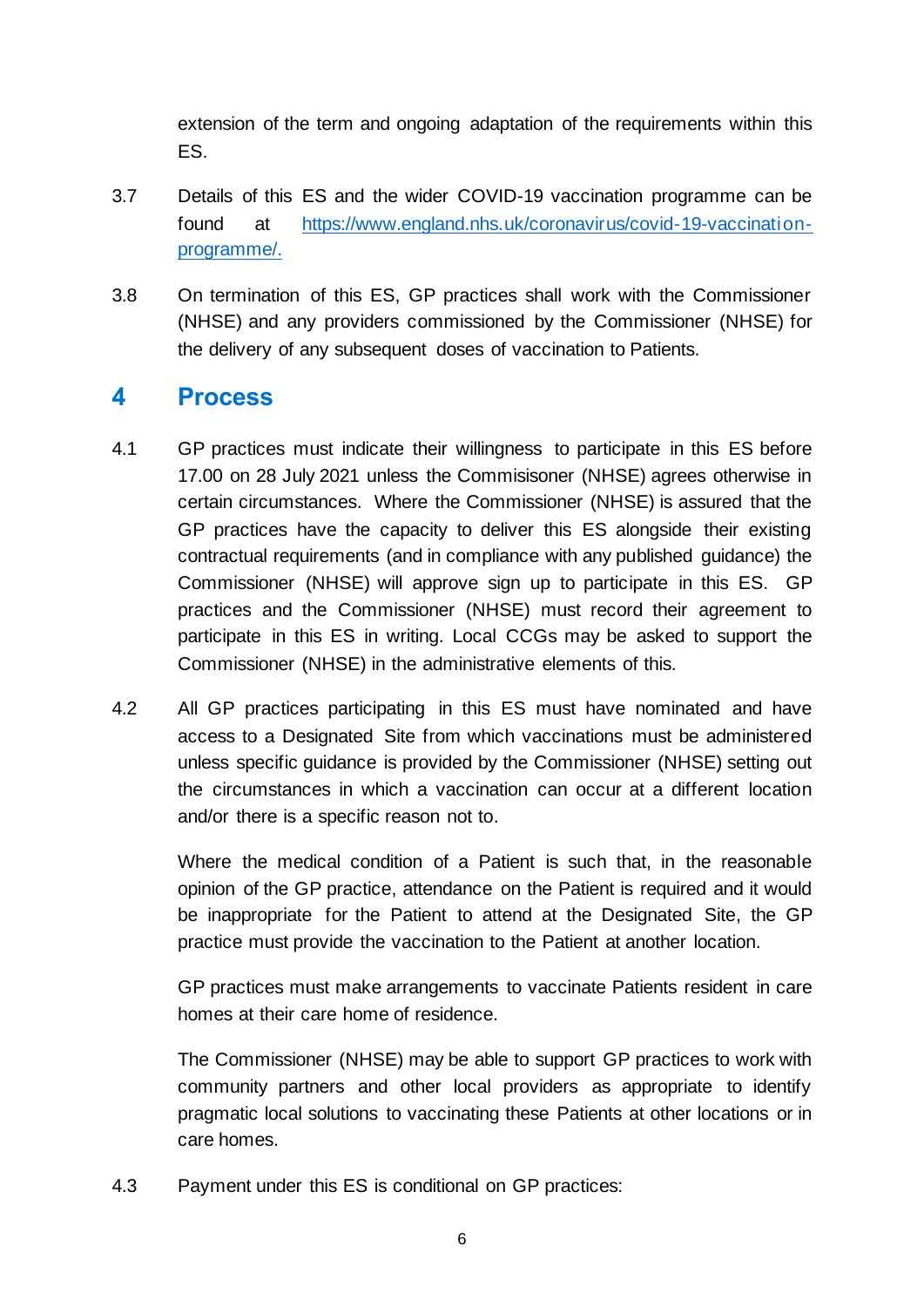- 4.3.1 entering into this ES, including any variations and updates;
- 4.3.2 complying with the requirements of this ES; and
- 4.3.3 completing the vaccination or course of vaccinations (where multiple doses are required) to Patients (unless exceptional circumstances apply).
- 4.4 A GP practice's participation in this ES shall only continue for so long as it is in compliance with its terms.
- 4.5 Where a PCN grouping remains unchanged from the delivery of the ES 2020/21 (phase 1 & 2) and the Designated Site for the delivery of this ES is the same as the Designated Site for the delivery of the ES 2020/21 (phase 1 & 2), GP practices should expect that the Designated Site will be approved, where that Designated Site demonstrates good access for Patients and value for money.

## **5 Collaboration Requirements: General**

- 5.1 Each GP practice participating in this ES will:
	- 5.1.1 co-operate with others in so far as is reasonable, including any other person responsible for the provision of services pursuant to this ES and/or the wider COVID-19 vaccination programme, or for the provision of any subsequent doses of the vaccine after the termination of this ES, in a timely and effective way and give to each GP practice in its PCN grouping and outside of its PCN grouping (where appropriate) such assistance as may reasonably be required to deliver the services under this ES;
	- 5.1.2 openly, honestly and efficiently share information with other relevant parties including the GP practices in its PCN grouping and outside of its PCN grouping (where appropriate) that is relevant to the services, aims and objectives of this ES;
	- 5.1.3 comply with any reasonable request for information from the Commissioner (NHSE) relating to the provision of the services pursuant to this ES;
	- 5.1.4 have regard to all relevant guidance published by the Commissioner (NHSE) or referenced within this ES;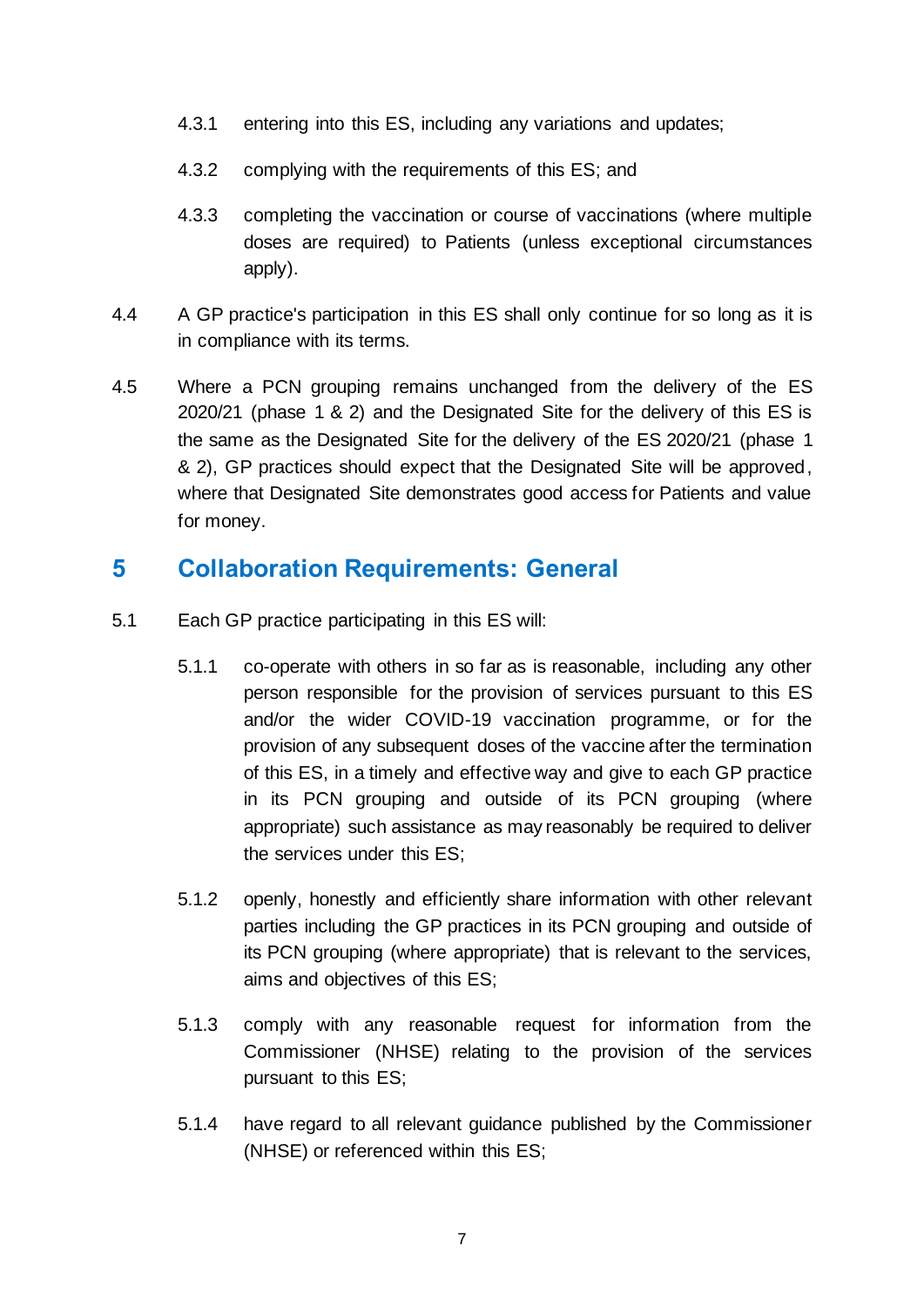- 5.1.5 comply with all clinical protocols giving explicit consideration to contraindications and any guidance around concurrent adminstration of vaccinations (e.g influenza vaccinations);
- 5.1.6 take reasonable steps to provide information (supplementary to national communications) to Patients about the services pursuant to this ES, including information on how to access the services and any changes to them; and
- 5.1.7 ensure that it has in place suitable arrangements to enable the lawful sharing of data to support the delivery of the services, business administration and analysis activities.
- 5.2 GP practices will need to work together and the Patients who attend for COVID-19 vaccinations will attend what is deemed to be a temporary single medical practice for the purpose of regulation 3(8)(b) and 3A(1) of the Human Medicines Regulations 2012 (as amended).

## **6 Collaboration Requirements: PCN groupings**

- 6.1 GP practices are expected to work in their PCN grouping to co-ordinate and deliver the vaccinations at scale and in line with the requirements set out in this ES.
- 6.2 GP practices are expected to participate in relevant PCN grouping meetings relating to the COVID-19 vaccination programme: phase 3, in so far as is reasonable.
- 6.3 All GP practices participating in this ES must ensure that they collaborate with other GP practices in the PCN grouping in accordance with the Designation Process and agree (prior to participating in the ES) the site to be nominated as the Designated Site for delivering vaccinations under this ES.
- <span id="page-12-0"></span>6.4 All GP practices must have in place a COVID-19 ES Vaccination Collaboration Agreement signed by all collaborating GP practices in its PCN grouping by no later than 5 September 2021 or such other date as may be agreed by the Commissioner (NHSE) that sets out the clinical delivery model (i.e. how clinics are delivered and responsibility is shared between the GP practices within the PCN grouping), deployed by the PCN grouping and as a minimum contains additional provisions in relation to the following: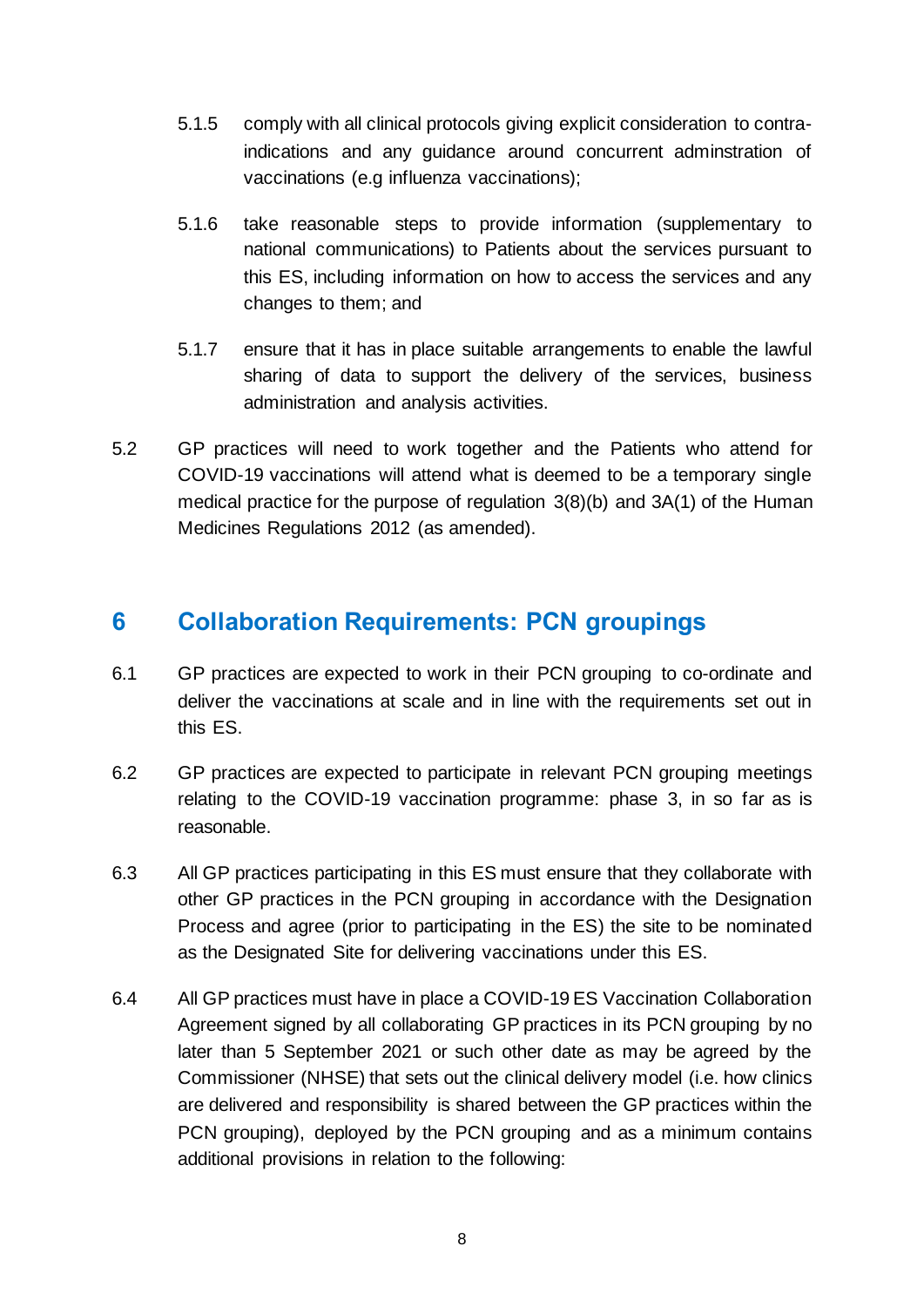- 6.4.1 appropriate arrangements for Patient record sharing in line with data protection legislation, including to enable GP practices to access information on the name and the manufacturer of any COVID-19 vaccinations previously received by the Patient;
- 6.4.2 appropriate arrangements for reporting of activity data, vaccine stock (to include stock use and stock forecasting which must include the brand of vaccine delivered and required by the PCN grouping), available capacity and submission of required data to the Commissioner (NHSE). Where appropriate access to mandatory national systems is required, these will be made available free of charge;
- 6.4.3 appropriate arrangements for communicating with Patients, including but not limited to call/re-call;
- 6.4.4 arrangements for any sharing and deployment of staff as agreed by the PCN grouping in relation to the efficient delivery of the services pursuant to this ES;
- 6.4.5 financial arrangements between the collaborating GP practices and, if relevant, financial arrangements relating to other healthcare providers (such as community pharmacies) outside of its PCN grouping involved in local delivery of this ES;
- 6.4.6 arrangements in relation to use of the Designated Site and any other relevant premises (as required);
- 6.4.7 sub-contracting arrangements (as required);
- 6.4.8 a lead contact email address for the PCN grouping which shall be supplied to the Commissioner (NHSE) for use in disseminating information urgently;
- 6.4.9 appropriate indemnity arrangements. The Clinical Negligence Scheme for General Practice (CNSGP) provides clinical negligence indemnity cover for all staff engaged by a GP practice under the CNSGP Regulations. It covers NHS activities delivered by a Part 4 contractor under a Primary Medical Services contract (including under Schedule 2L of an NHS standard contract), Primary Medical Services delivered by a sub-contractor, and the provision of 'Ancillary Health Services' by or for a Part 4 contractor or Primary Medical Services sub-contractor. Cover under CNSGP is not restricted to a GP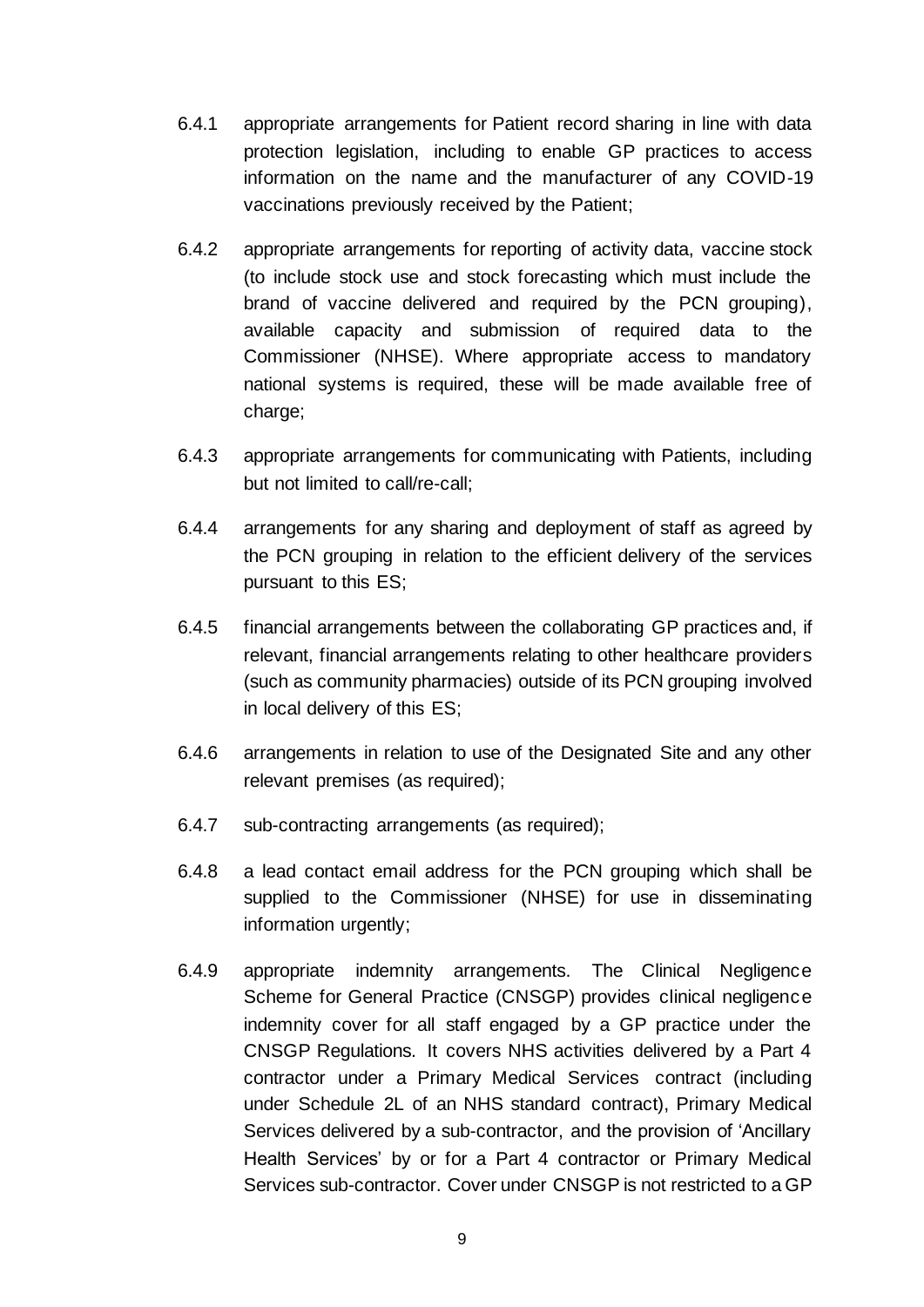practice's registered patients so would apply to the provision of any NHS COVID-19 vaccinations by a GP practice to a person, including where they are not on the registered list of that GP practice;

- 6.4.10 appropriate arrangements to ensure that GP practices can identify, if appropriate, which Patients receive vaccinations under the ES 2020/21 (phase 1 & 2) and which under this ES; and
- 6.4.11 where the collaborating GP practices consider that it is operationally expedient to do so, the COVID-19 ES Vaccination Collaboration Agreement shall set out the arrangements as between the collaborating GP practices for the co-administration of the COVID-19 vaccine and the seasonal influenza vaccine. Co-administration shall at all times be in line with the provisions set out in the [Green Book.](https://assets.publishing.service.gov.uk/government/uploads/system/uploads/attachment_data/file/1015203/Greenbook_chapter_14a_3Sept21.pdf)
- 6.5 The Commissioner (NHSE) will publish a template COVID-19 ES Vaccination Collaboration Agreement on https://www.england.nhs.uk/coronavirus/covid-19-vaccination-programme/primary-care-guidance/, which the PCN grouping may wish to use and adapt for the purpose of delivering this ES. GP practices may update their COVID-19 ES Vaccination Collaboration Agreement to include the delivery of services under this ES to extended cohorts.
- 6.6 PCN groupings will be expected to collaborate with any national, regional and/or local Integrated Care System/Sustainability and Transformation Partnership operations centres in relation to vaccine stock forecasting and ordering arrangements that are put in place, which will include complying with the processes and requirements set out in any relevant Standard Operating Procedures. This will include PCN groupings providing weekly updates on actual stock and may include, for example, providing daily or weekly updates on actual stock use, vaccines delivered (including the brand of vaccine used), vaccine wastage and forecasted requirements. PCN groupings will need to submit information using the national Foundry system.
- 6.7 PCN groupings will need to plan service delivery arrangements in line with stock forecasting and ordering arrangements including:
	- 6.7.1 planning clinics according to expected vaccine supply;
	- 6.7.2 coordinating required trained staff;
	- 6.7.3 ordering required vaccine supply within required timeframes from the National Programme and ordering required consumables supply,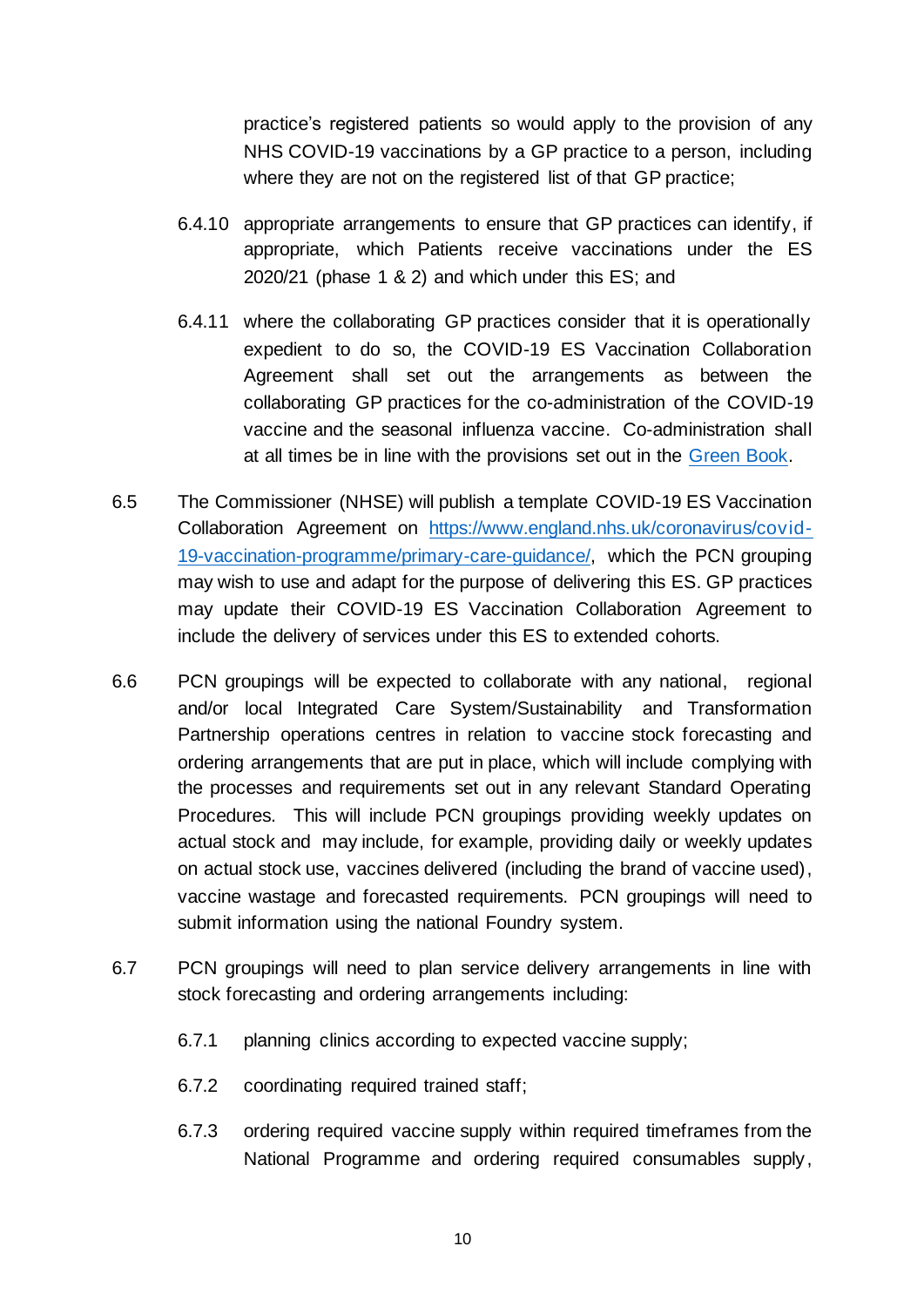where necessary from their chosen supply channel within required timeframes to ensure service continuity;

- 6.7.4 receiving and safely storing supply;
- 6.7.5 amending clinic schedules if there is a disruption to supply and undertaking timely communication of any changes to Patients; and
- 6.7.6 where it is operationally expedient, co-administration of the COVID-19 vaccine and the seasonal influenza vaccine may be provided if possible, in order to maximise efficiency for the GP practice and minimise the number of attendances required for Patients to receive these vaccinations.
- 6.8 Where a PCN grouping signs up to use the National Booking Service it must comply with the conditions of sign up. From the point that the PCN grouping is onboarded to the National Booking Service, this must be the only booking system that the PCN grouping uses for new initial dose appointments and any corresponding subsequent dose bookings for cohorts (i) to (xii). Any new call/re-call communications that the GP practices issue must direct Patients to the National Booking Service for cohorts (i) to (xii).
- 6.9 The JCVI have advised that "the COVID-19 booster vaccine programme should [not] disrupt or delay deployment of the annual influenza vaccination programme". Therefore, it is important individuals are offered their COVID-19 and influenza vaccine as soon as they are eligible, rather than delaying for the purpose of co-administration. We recognise there will be some instances where a short delay will ensure that more individuals receive both vaccines, for example in care homes, and sites should use their discretion to maximise these opportunities."

## **7 Site Designation**

7.1 All GP practices must collaborate to identify at least one suitable premises from which their PCN grouping is capable of delivering the requirements of this ES, and on approval of those premises as a Designated Site, from which vaccinations must be administered (unless exceptions apply in this ES). Where a PCN grouping remains unchanged from the delivery of the ES 2020/21 (phase 1 & 2) and the Designated Site for the delivery of this ES is the same as the Designated Site for the delivery of the ES 2020/21 (phase 1 & 2), GP practices should expect that the Designated Site will be approved by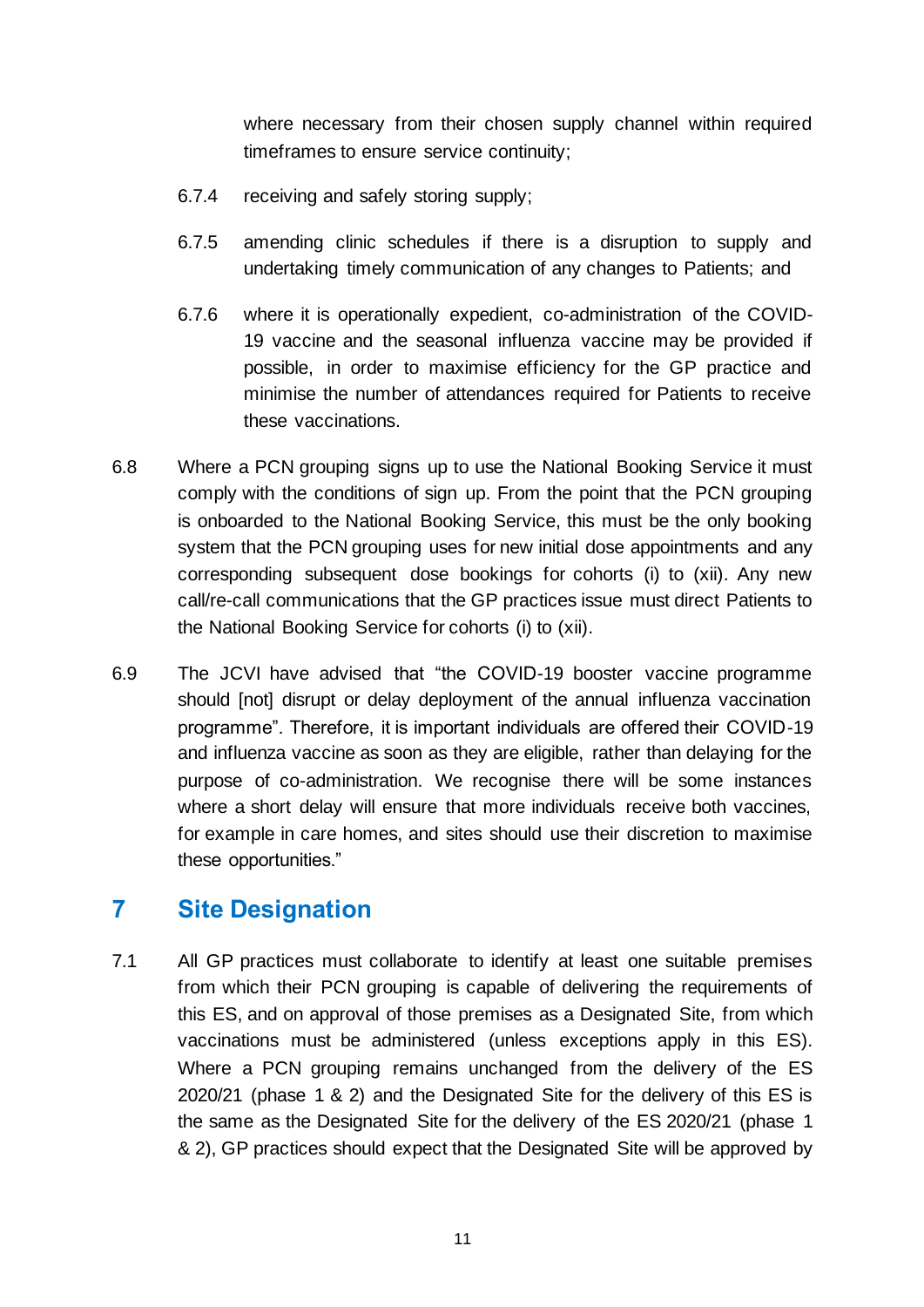the Commissioner (NHSE) where that Designated Site demonstrates good access for Patients and value for money.

- 7.2 PCN groupings must complete the Designation Process so that they can include the name of the Designated Site in their sign-up confirmation in accordance with paragraph [4.1.](#page-10-0)
- 7.3 The Commissioner (NHSE) shall determine whether any proposed premises meets (and is likely to continue to meet) the requirements of the Designation Process while having regard to issues of Patient access, the geographical distribution of sites, the total number of Designated Sites that can be accommodated within vaccine supply arrangements and value for money. The Commissioner (NHSE) shall have regard to the PCN groupings' preferences. The Commissioner (NHSE) shall have the right to choose between multiple premises put forward by a PCN grouping.
- 7.4 The Commissioner may invite PCN groupings to nominate additional sites for designation as Designated Sites. Such sites will also need to comply with the Designation Process and become a Designated Site prior to vaccinations being administered from them.
- 7.5 If it is necessary to amend a Designated Site, the application in accordance with the Designated Process must be undertaken as soon as possible to minimise the impact on the delivery of this ES to Patients.
- 7.6 As the COVID-19 vaccination programme phase 3 develops, there may be the requirement for additional Designated Sites.
- 7.7 It may be necessary to periodically update the Designated Site designation criteria to reflect changes to the COVID-19 vaccination programme phase 3. Where a change occurs, the amended criteria will be published on [https://www.england.nhs.uk/coronavirus/covid-19-vaccination](https://www.england.nhs.uk/coronavirus/covid-19-vaccination-programme/primary-care-guidance/)[programme/primary-care-guidance/](https://www.england.nhs.uk/coronavirus/covid-19-vaccination-programme/primary-care-guidance/) and GP practices will be notified in writing and through the Primary Care Bulletin (as referred to in paragraph [10.1\)](#page-29-0). Designated Sites must continue to (at least) meet the Designated Site designation criteria in place at the time of their application and approval by the Commissioner.
- 7.8 GP practices together within the PCN grouping:
	- 7.8.1 must only enter new vaccinations into one Point of Care System in any calendar month except: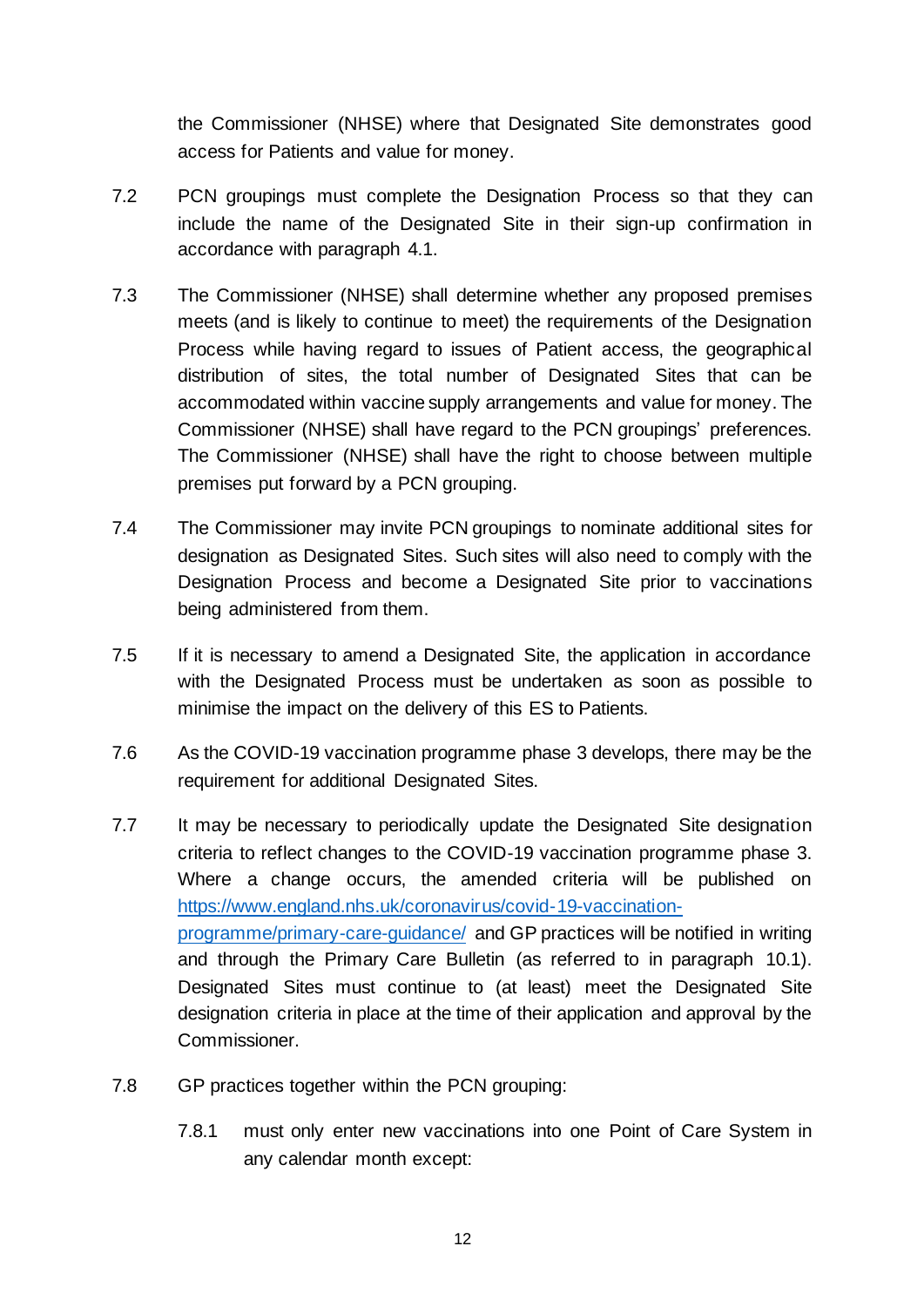- (a) during the transition to a new Point of Care System where the use of two systems will be permitted for a period determined by the Commissioner (NHSE); or
- (b) where it is necessary to include amendments to vaccination events previously recorded.
- 7.8.2 are responsible for ensuring that the quality and connectivity of internet broadband at the Designated Site is sufficient to support access to the Point of Care System 7 days a week between the hours of 8am and 8pm or as agreed with the Commissioner (NHSE).
- 7.9 Where the Commissioner (NHSE) requires the GP practices to put into place any reasonable security requirements regarding the vaccine and the Designated Site, the GP practice shall make all reasonable efforts to ensure that these requirements are put into place as soon as possible.

## **8 Sub-contracting Arrangements**

- 8.1 The Commissioner (NHSE) acknowledges that to deliver the services pursuant to this ES, a GP practice may require the ability to sub-contract the delivery of the required clinical services to another GP practice in the PCN grouping or another party. Where a GP practice is considering sub-contracting arrangements related to the provision of services under the ES, the GP practice must comply with the requirements set out in the statutory regulations or directions that underpin its primary medical services contracts in relation to sub-contracting, which will also apply to any arrangements to sub-contract services under the ES.
- 8.2 GP practices and their PCN grouping must make available, on request from the Commissioner (NHSE), any reasonable information relating to the subcontracting arrangements and reporting information relating to the delivery of ES.
- 8.3 Insofar as the sub-contracting of the clinical services pursuant to this ES is necessary to deliver these services and is compliant with the primary medical services legal and contractual requirements, the Commissioner (NHSE) will not object to the sub-contracting.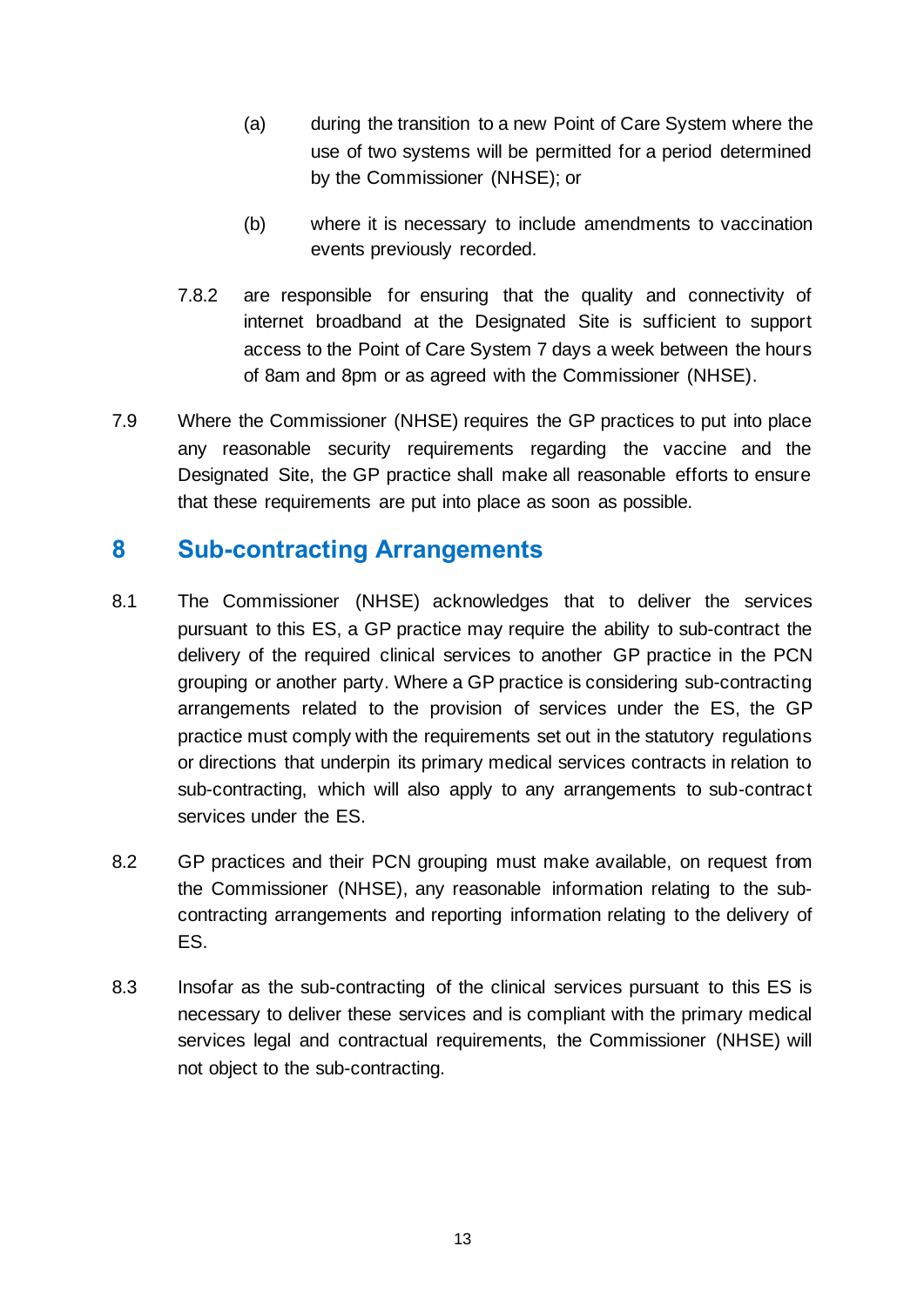## **9 Service Delivery Specification<sup>2</sup>**

- <span id="page-18-1"></span>9.1 The requirement to provide vaccinations to eligible Patients:
	- 9.1.1 which have received an initial course of vaccination and now need a subsequent vaccination; and
	- 9.1.2 which have received part of an initial course of vaccination or who were not previously eligible to receive vaccination or who did not choose to take up the offer of vaccination and now wish to receive vaccination.

under this ES will begin on the date to be notified to GP practices in writing by the Commissioner (NHSE). The commencement date for vaccine delivery will not be less than 10 calendar days following notification from the Commissioner (NHSE).

- 9.1A Patients, including homeless patients, do not require an NHS number or GP registration to receive a vaccination and should not be denied vaccination on this basis.
- <span id="page-18-0"></span>9.2 Patients eligible to receive:
	- 9.2.1 vaccination under paragraph 9.1.1 in general practice are those patients in JCVI cohorts (i) to (ix) and who also fulfil one of the following criteria:
		- (a) whose name is included on the GP practice's registered patient list;
		- (b) is an unregistered patient; or
		- (c) is registered on another primary medical services practice's list of registered patients but has chosen to receive their vaccination from the PCN grouping; and

GP practices must deliver the vaccinations to Patients within the cohorts, in the order of the revaccination cohorts listed below.

9.2.1A subject to the authorisation, announcement and agreement of the Commissioner (NHSE), vaccination under paragraph 9.1.1 in general

 $2$  GP practices must ensure they have read and understood all sections of this document as part of the implementation of this programme and to ensure understanding of the payment regime.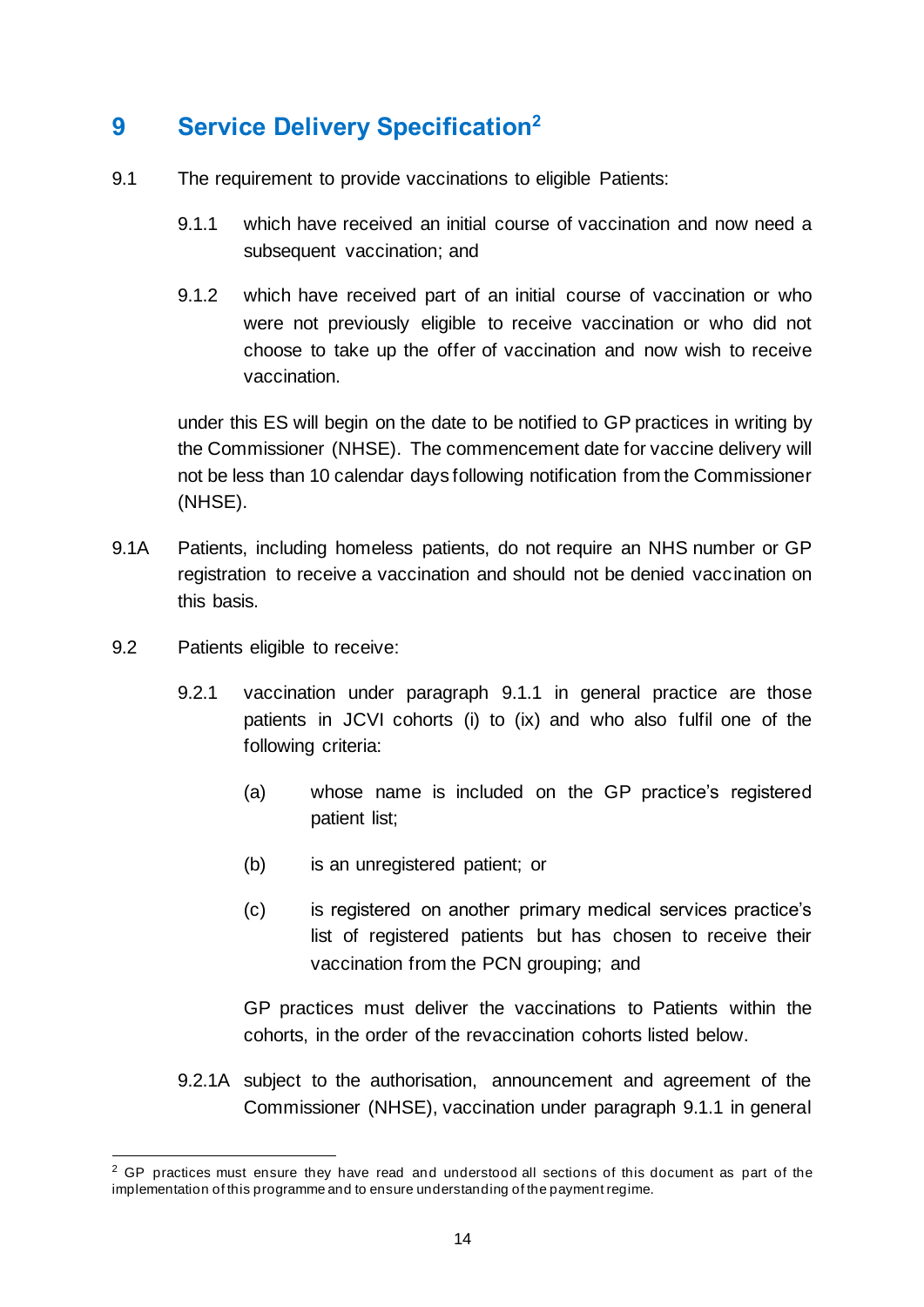practice, where the GP practice has opted into the delivery of vaccinations to those patients in JCVI cohorts (x) to (xii.1) within 7 days of publication of this ES unless otherwise agreed with the Commissioner (NHSE) and have sufficient workforce capacity (including existing staff and those drawn down from their lead employer) to deliver the vaccinations to cohort  $(x)$  to  $(xii.1)$ , who also fulfil one of the following criteria:

- (d) whose name is included on the GP practice's registered patient list;
- (e) is an unregistered patient; or
- (f) is registered on another primary medical services practice's list of registered patients but has chosen to receive their vaccination from the PCN grouping; and

GP practices must deliver the vaccinations to Patients within the authorised and announced cohorts, in the order of the revaccination cohorts listed below.

- 9.2.2 vaccination under paragraph 9.1.2 in general practice are those Patients in JCVI cohorts (i) to (xii) and who also fulfil one of the following criteria:
	- (a) whose name is included on the GP practice's registered patient list;
	- (b) is an unregistered patient; or
	- (c) is registered on another primary medical services practice's list of registered patients but has chosen to receive their vaccination from the PCN grouping; and
- 9.2.3 vaccination under 9.1.1 and 9.1.2 in general practice where the GP practice complies with the provisions of Annex B, are those Patients in JCVI cohort (xiii) and who also fulfil one of the following criteria:
	- (a) whose name is included on the GP practice's registered patient list;
	- (b) is an unregistered patient; or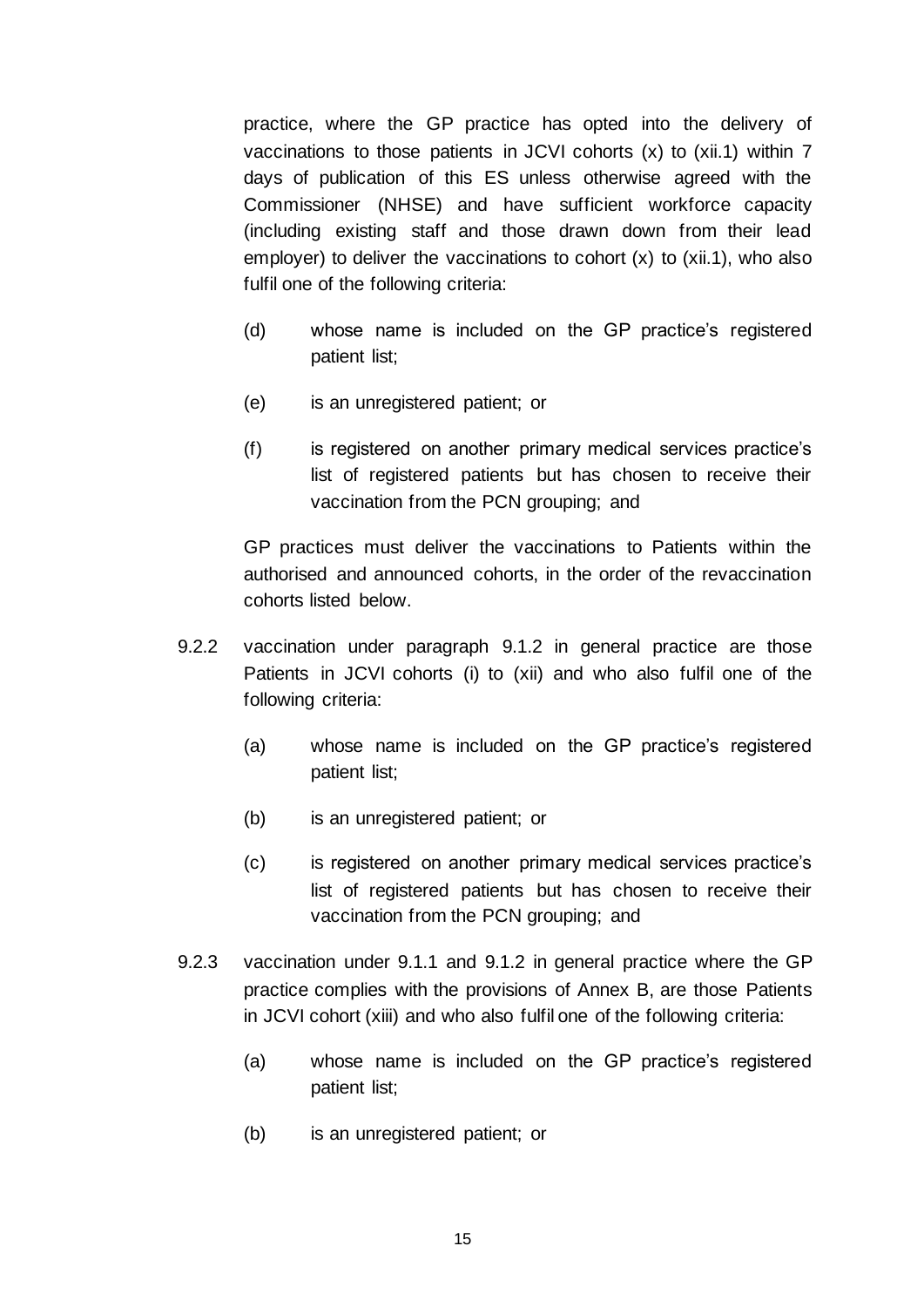(c) registered on another primary medical services practice's list of registered patients but have chosen to receive their vaccination from the PCN grouping.

GP practices must deliver the vaccinations to eligible Patients in the priortity order announced and authorised by the JCVI relevant to the vaccination they are due to receive.

- 9.2.4 vaccination under 9.1.2 in general practice where the GP practice complies with the provisions of Annex D, are those Patients in JCVI cohort (xiv) and who also fulfil one of the following criteria:
	- (a) whose name is included on the GP practice's registered patient list;
	- (b) is an unregistered patient; or
	- (c) registered on another primary medical services practice's list of registered patients but have chosen to receive their vaccination from the PCN grouping.

The Commissioner (NHSE) will announce the authorisation of cohorts for vaccination. Vaccination will be permitted to Patients outside of the announced cohort where the GP practice can demonstrate exceptional circumstances, that it is clinically appropriate and where resources would otherwise have been wasted. Patients eligible to receive the vaccination in general practice and the cohorts set out below are as currently defined in published guidance and are subject to change (which may include consolidation, expansion and reprioritisation). This paragraph [9.2](#page-18-0) is therefore a snapshot in time, and accurate as at the date of publication of this ES but subject to JCVI announcement(s) regarding eligible cohorts. Patients eligible to receive vaccination in general practice and the cohorts will change in line with the JCVI authorised announced eligible Patients and cohorts, which will be available at [https://www.gov.uk/government/groups/joint-committee-on-vaccination-and](https://www.gov.uk/government/groups/joint-committee-on-vaccination-and-immunisation)[immunisation.](https://www.gov.uk/government/groups/joint-committee-on-vaccination-and-immunisation) GP practices are required to keep up to date with these criteria which will change from time to time and will be notified by NHS England of amendments through the Primary Care Bulletin (as referred to in paragraph [10.1\)](#page-29-0):

#### i. All those:

i.1 residents in a care home for older adults; and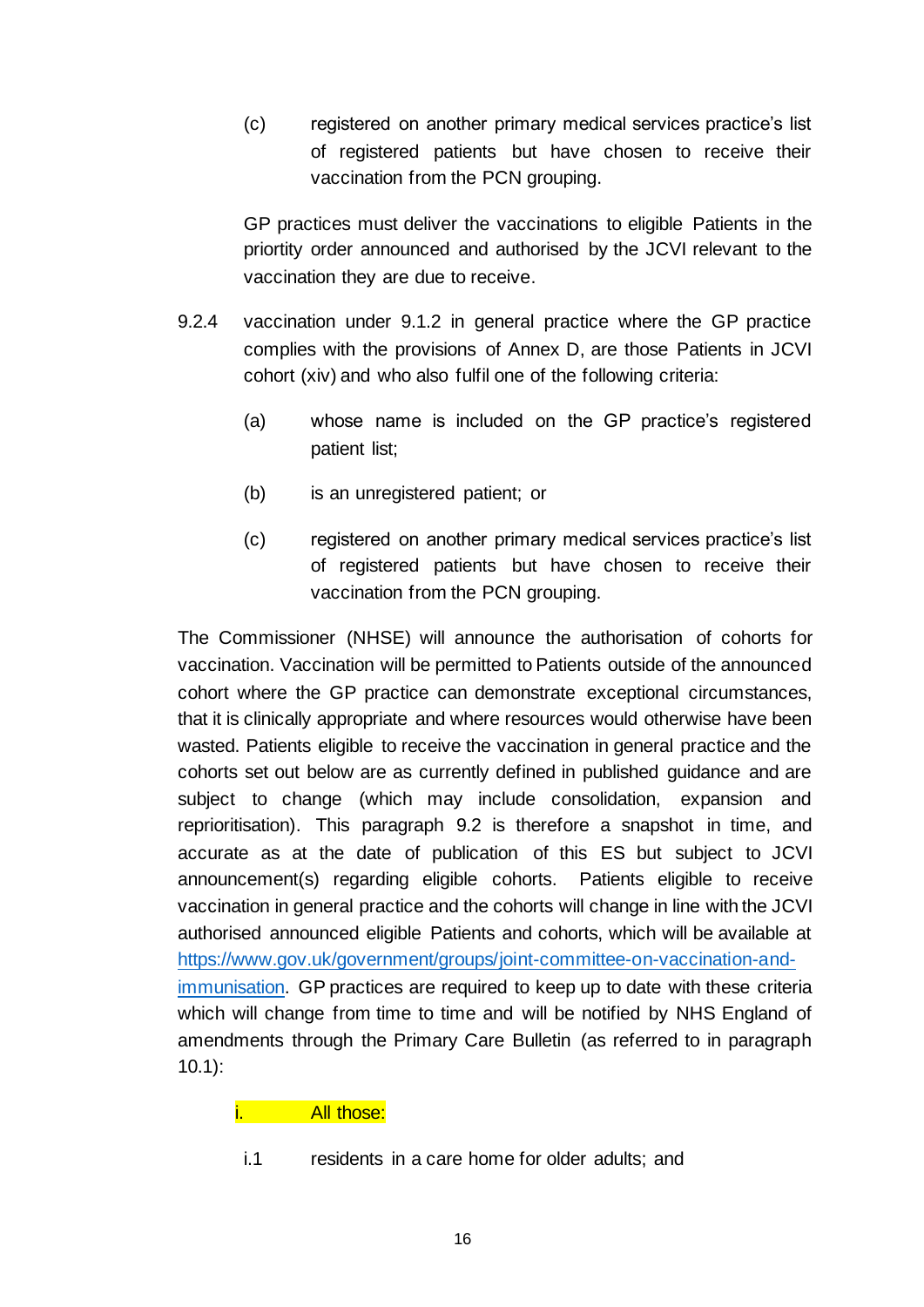- i.2 their carers;
- ii. All those:
- ii.1 80 years of age and over; and
- ii.2 frontline health and social care workers;
- iii. All those 75 years of age and over;
- iv. All those 70 years of age and over and clinically extremely vulnerable individuals<sup>3</sup>;
- v. All those;
	- v.1 65 years of age and over; and
	- v.2 65 years of age and over with underlying health conditions which put them at higher risk of serious disease and mortality;
- vi. All individuals aged 16 years to 64 years either:
	- vi.1 who are immunosuppressed, as defined in the Green Book; or
	- vi.2 with underlying health conditions which put them at higher risk of serious disease and mortality<sup>4</sup>;
- vii. All those 60 years of age and over;
- viii. All those 55 years of age and over;
- ix. All those 50 years of age and over;
- x. All those 40 years of age and over;
- xi. All those 30 years of age and over;
- xii. All those:

<sup>3</sup> Clinically extremely vulnerable individuals are described here: [https://www.gov.uk/government/publications/guidance-on-shielding-and-protecting-extremely-vulnerable-persons](https://www.gov.uk/government/publications/guidance-on-shielding-and-protecting-extremely-vulnerable-persons-from-covid-19/guidance-on-shielding-and-protecting-extremely-vulnerable-persons-from-covid-19)[from-covid-19/guidance-on-shielding-and-protecting-extremely-vulnerable-persons-from-covid-19](https://www.gov.uk/government/publications/guidance-on-shielding-and-protecting-extremely-vulnerable-persons-from-covid-19/guidance-on-shielding-and-protecting-extremely-vulnerable-persons-from-covid-19).

<sup>4</sup> This also includes those who are in receipt of a carer's allowance, or those who are the main carer of an elderly or disabled person whose welfare may be at risk if the carer falls ill.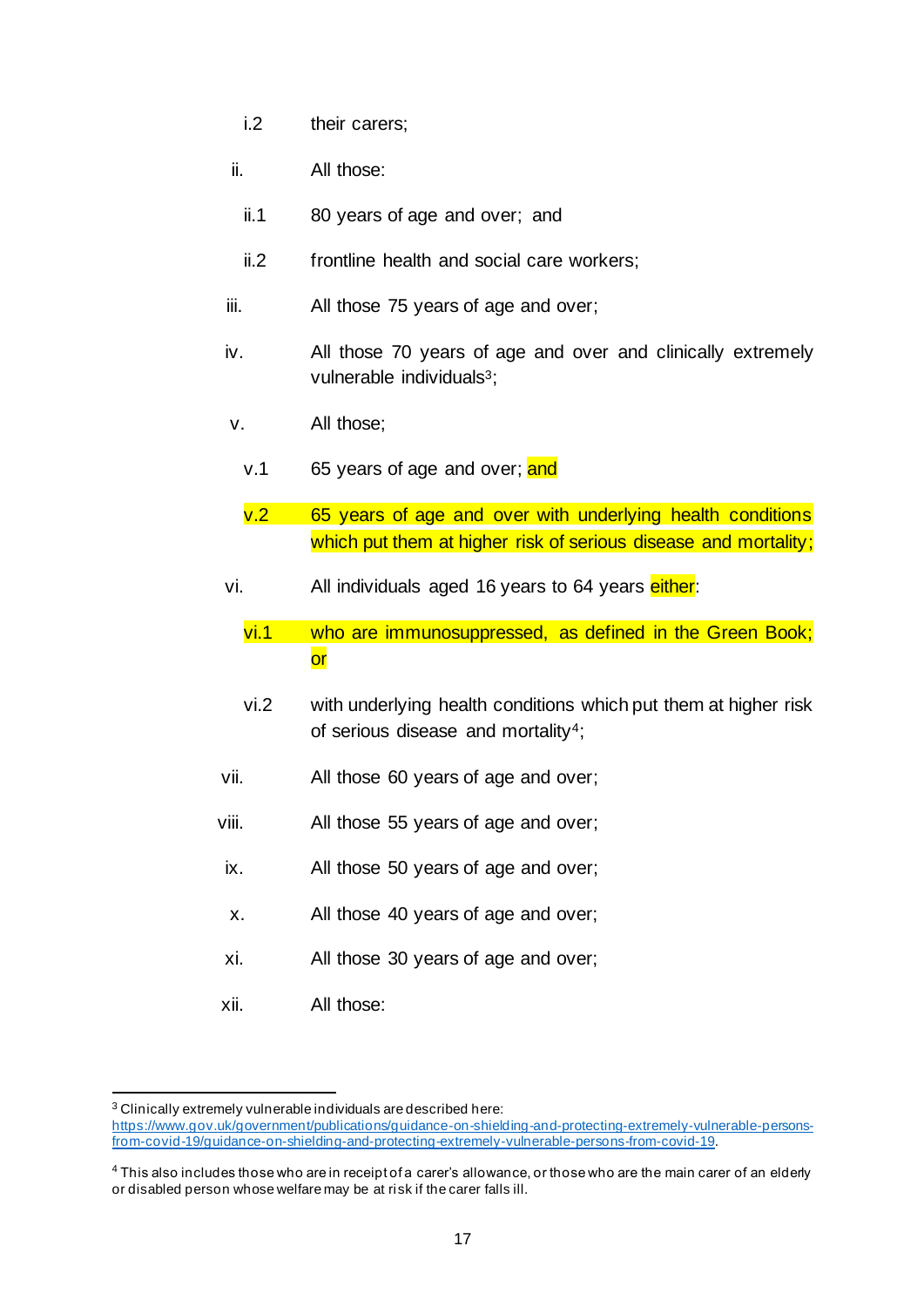- xii.1 18 years of age and over; and
- xii.2 16 years of age and over but not yet 18 years of age;
- xiii. All those who are:
	- xiii.1 aged 12 to 15 years of age and:
		- xiii.1.1 at increased risk of serious COVID-19 disease that includes those with the conditions listed at Annex C; or
		- xiii.1.2 who are the household contacts of individuals (either adults or children) who are immunosuppressed; or
		- xiii.1.3 the Commissioner (NHSE) has requested and the GP Practice has agreed to administer vaccinations to this 12 -15 years of age cohort; or
		- xiii.1.4 who are immunosuppressed, as defined in the Green Book;

**but only where the patient has been assessed as competent to consent and does consent, or is not assessed as competent but does not object and consent is provided by somebody with parental responsibility.**

- xiv. All those who are:
	- xiv.1 aged 5 to 11 years of age and:
		- xiv.1.1 at increased risk of serious COVID-19 disease that includes those with the conditions listed at Annex C; or
		- xiv.1.2 who are the household contacts of individuals (either adults or children) who are immunosuppressed; or
		- xiv.1.3 the Commissioner (NHSE) has requested and the GP Practice has agreed to administer vaccinations to this 5 -11 years of age cohort;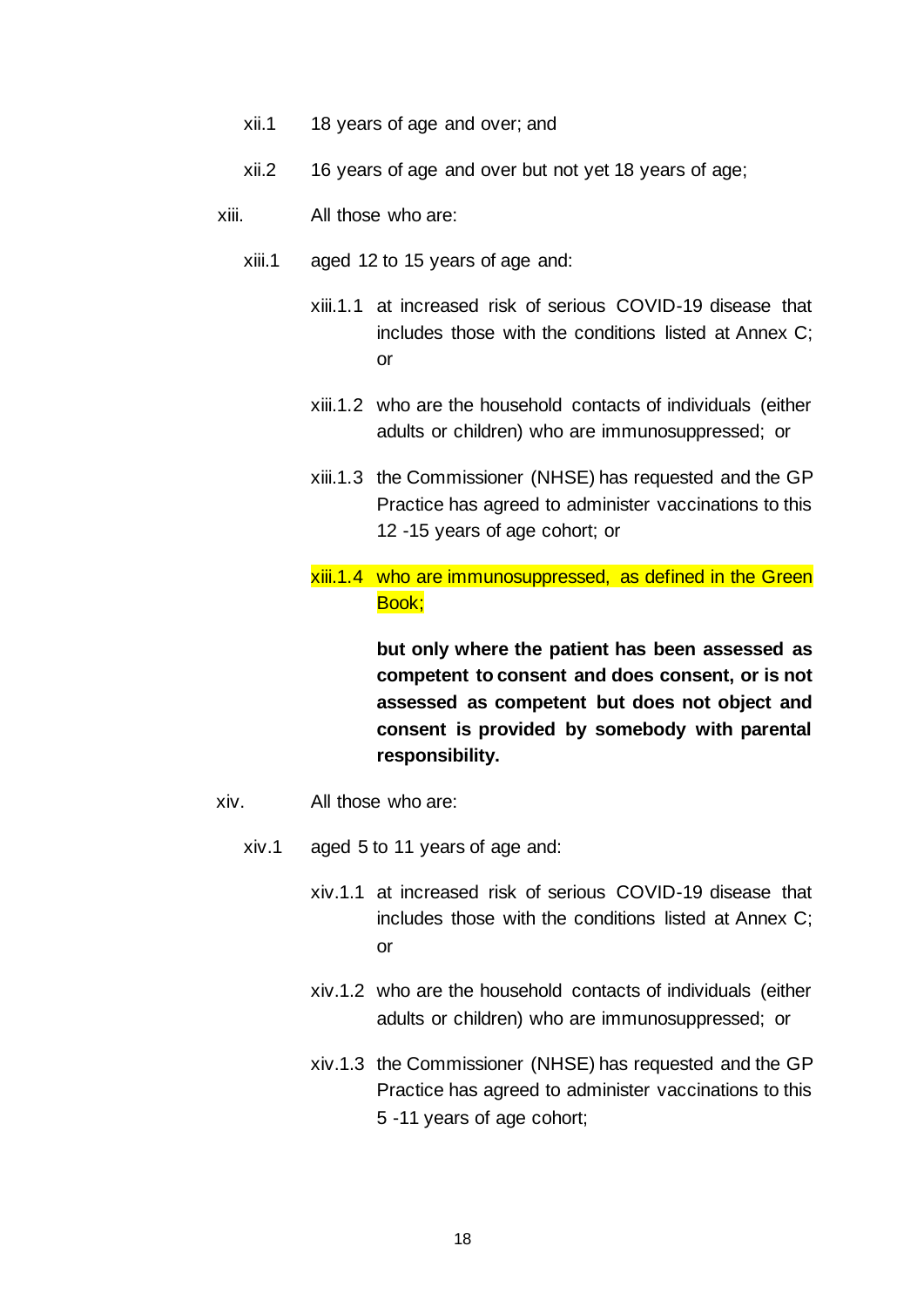**but only where the patient has been assessed as competent to consent and does consent, or is not assessed as competent but does not object and consent is provided by somebody with parental responsibility.**

Implementation should also involve flexibility in vaccine deployment at a local level with due attention to:

- mitigating health inequalities, such as might occur in relation to access to healthcare and ethnicity
- vaccine product storage, transport and administration constraints
- exceptional individualised circumstances
- availability of suitable approved vaccines, for example for specific age cohorts

Operational considerations, such as minimising wastage, may require a flexible approach, where decisions are taken in consultation with national or local public health experts. To be assured that outcome is maximised however, JCVI would like to see early and regular comprehensive vaccine coverage data so that the Committee can respond if high priority risk groups are unable to access vaccination in a reasonable time frame.

- 9.3 GP practices must liaise with their own and where appropriate other Primary Care Networks which are responsible for delivery of the Enhanced Health in Care Homes provisions in the Network Contract Directed Enhanced Service, to ensure that a joined up service is delivered to all PCN-linked Care Homes to be served by the relevant PCN.
- 9.4 GP practices will not be eligible for payment for the administration of vaccinations outside the announced authorised cohorts unless they are able to evidence exceptional circumstances at the request of the Commissioner (NHSE).
- <span id="page-23-1"></span><span id="page-23-0"></span>9.5 GP practices must ensure they offer vaccinations to Patients in accordance with paragraph [9.2](#page-18-0) and:
	- 9.5.1 GP practices are required to ensure:
		- (a) that, in addition to any national call/re-call service, they write, text or call Patients (as appropriate) using standard nationally determined text;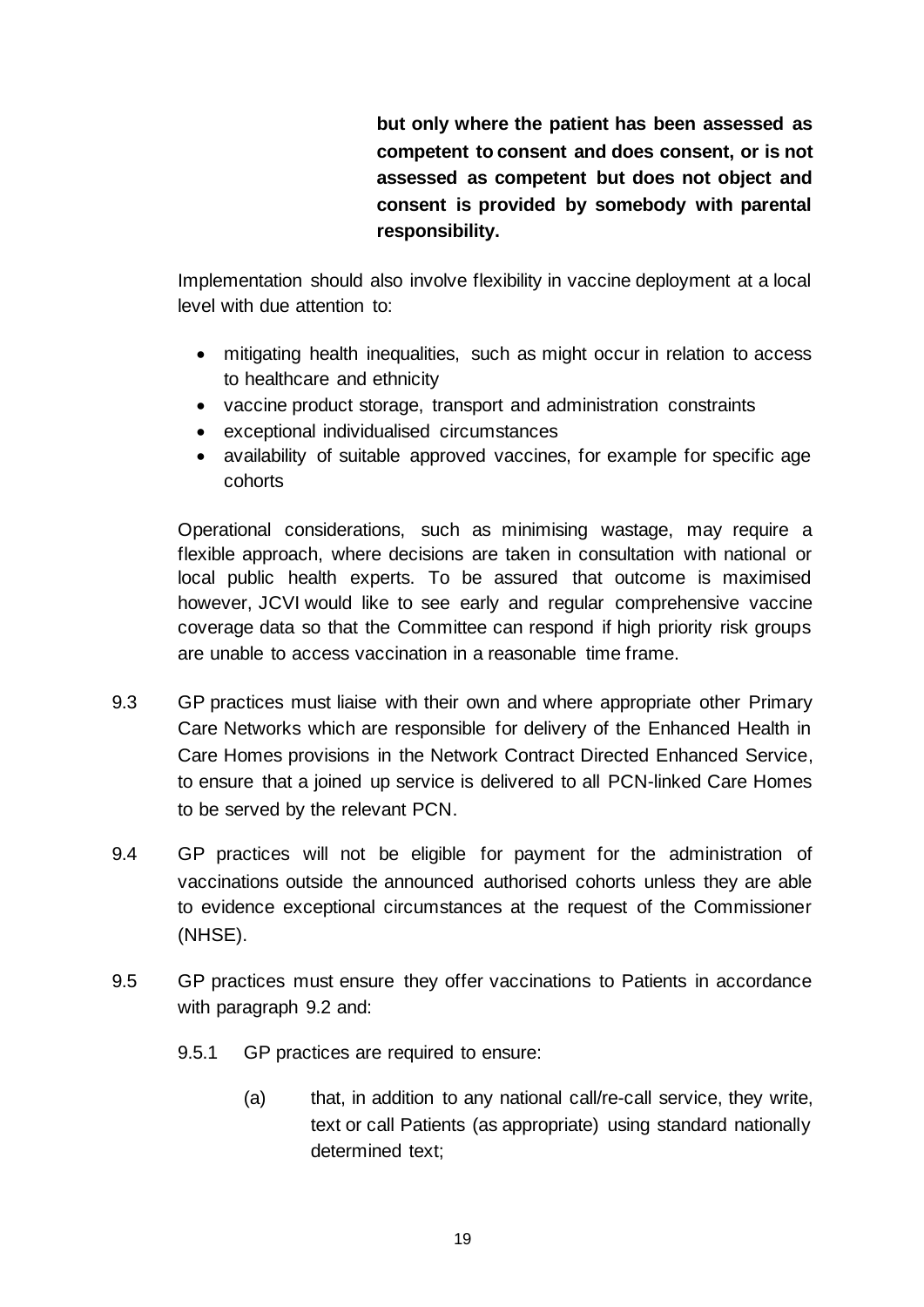- (b) that they actively co-operate with any national call/re-call service requirements including where GP practices are not being requested to administer vaccinations to Patients during a Pause; and
- (c) that they maintain clear records of how they have contacted (including 'called' and recalled) Patients; and
- (d) to support high uptake of vaccinations and minimise vaccine wastage, that they proactively contact Patients for vaccinations. This may include additional contacts over and above the call/re-call requirements set out in paragraph [9.5.1](#page-23-0)[\(a\),](#page-23-1) where appropriate to do so. GP practices are not required under this ES to offer call/re-call to care home residents, Patients in a residential setting for whom it has been agreed with the Commissioner (NHSE) that they should receive their vaccinations in a residential setting rather than a vaccination site, and frontline health and social care workers. Where these Patients are easily identifiable, GP practices may wish to offer call/re-call;
- 9.5.2 that vaccinations are not administered where contra-indicated as per JCVI published guidance;
- 9.5.3 that vaccinations must be administered during the period of this ES;
- <span id="page-24-0"></span>9.5.4 that all Patients who receive vaccinations are eligible under the cohorts and suitable clinically in accordance with law and guidance;
	- (a) Informed Patient consent is obtained by a registered healthcare professional and the Patient's consent to the vaccination (or the name of the person who gave consent to the vaccination and that person's relationship to the Patient) must be recorded in the Point of Care System and in accordance with law and guidance;
- 9.5.5 Patient consent obtained in accordance with paragraph [9.5.4\(a\)](#page-24-0) is recorded (as appropriate) for any necessary information sharing with the Commissioner (NHSE) in accordance with data protection law and guidance;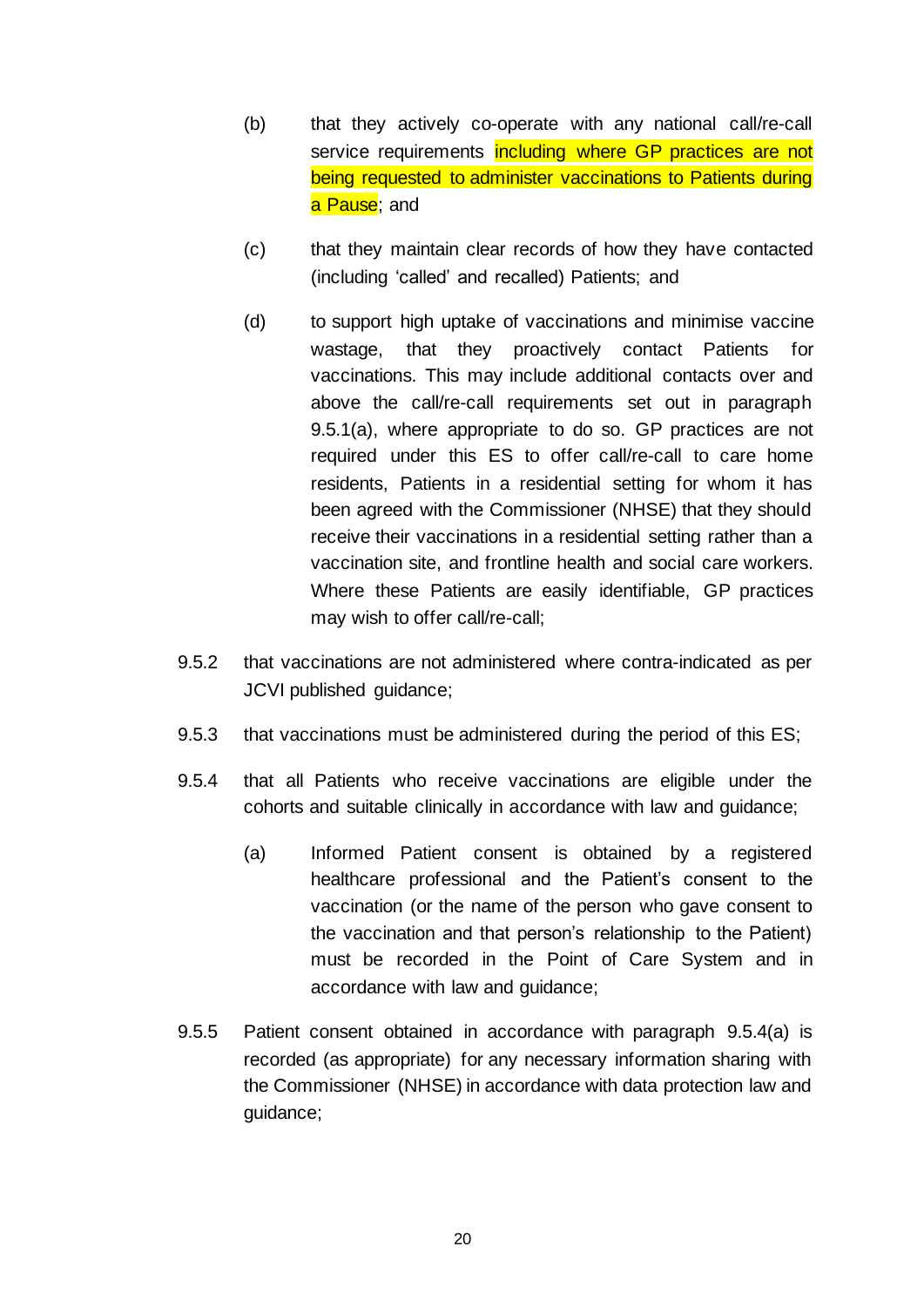- 9.5.6 that they comply with the Standard Operating Procedures relating to delivery of local vaccination services and continue to meet the designation criteria as set out in the Designation Process;
- 9.5.7 that Patients receive a complete course of recommended vaccine in line with JCVI guidance; 5
- 9.5.8 that the correct dosage of the vaccine is administered, as clinically appropriate;
- 9.5.9 that they comply with all relevant guidance issued by JCVI, the Commissioner (NHSE), MHRA and/or UKHSA on:
	- (a) which vaccine is the most suitable for each cohort of Patients;
	- (b) any relevant maximum and minimum timescales (as applicable) for administration of each vaccination where multiple doses of the vaccine are required;
	- (c) the number of doses of each vaccine required to achieved the desired immune response;
	- (d) any other relevant guidance relating to the administration of the different types of vaccine and the different cohorts from time to time.

In the event of a conflict between guidance issued by these organisations, NHS England shall confirm which guidance shall be adopted;

9.5.10 that they provide to each Patient being administered a vaccine the vaccination information as directed by the Commissioner (NHSE), which may include a printed copy of the manufacturer's patient information leaflet about the vaccine (which would be provided to GP practices) and any other relevant information. Practices should advise Patients where required of any current policy as recommended by the JCVI and as set out at paragraph 9.5.9(b) in relation to the timing of the administration of any necessary subsequent dose where this is not reflected in the manufacturer's patient information leaflet.

<sup>5</sup> [https://www.gov.uk/government/publications/covid-19-vaccination-programme-guidance-for](https://www.gov.uk/government/publications/covid-19-vaccination-programme-guidance-for-healthcare-practitioners)[healthcare-practitioners](https://www.gov.uk/government/publications/covid-19-vaccination-programme-guidance-for-healthcare-practitioners)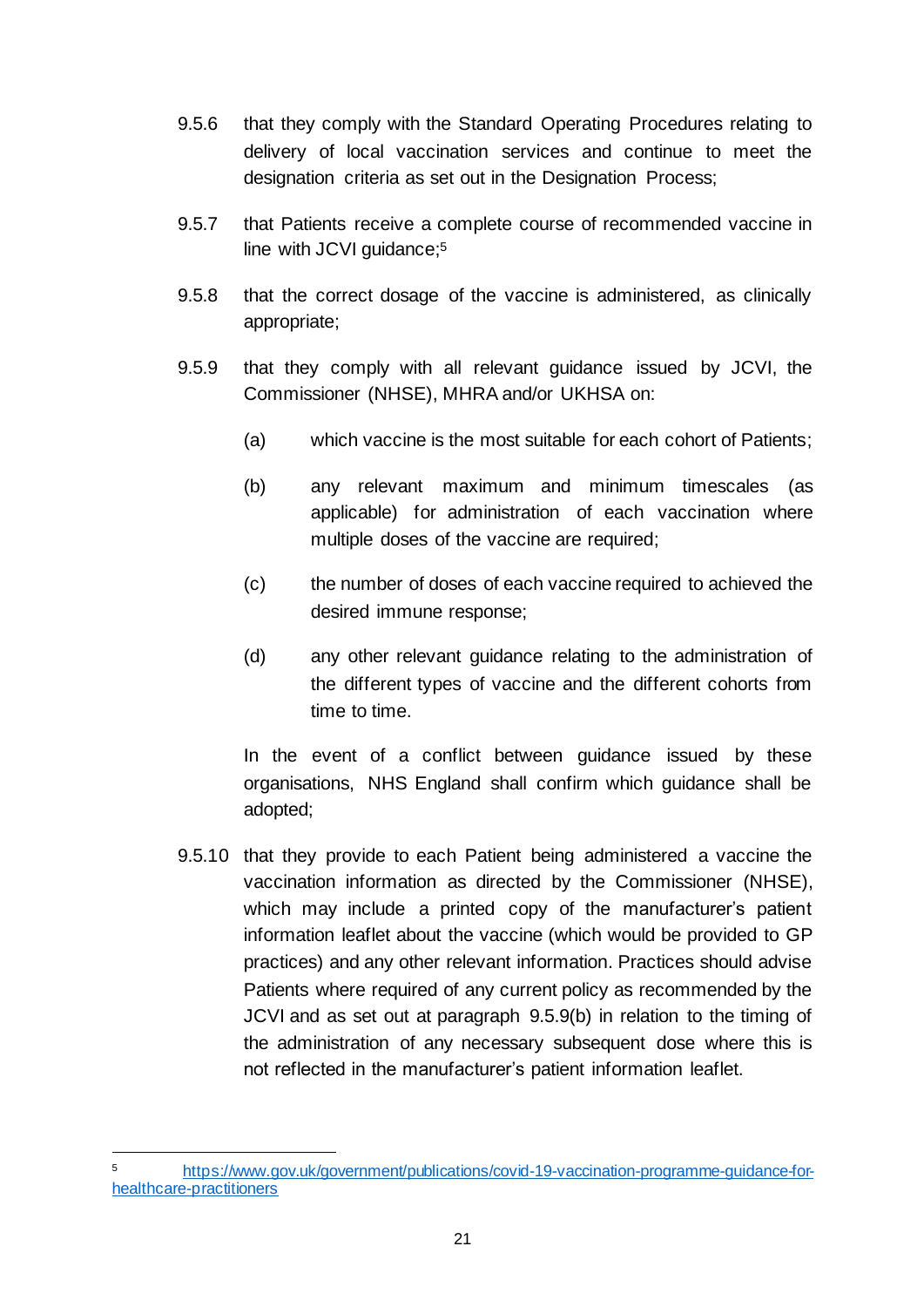9.5.11 The circulation of influenza was limited in the UK in the 2020 to 2021 season and as a result, a lower level of population immunity against influenza is expected.

> Therefore the 2021 to 2022 influenza season in the UK could be larger and begin earlier than usual. To mitigate the potential impact from influenza, JCVI has advised extension of the influenza vaccination programme to adults aged 50 years and over in winter 2021 to 2022.

> It is paramount that as many eligible adults as possible take up the offer of influenza vaccination, with those at highest risk vaccinated as early as possible. An approach that therefore supports the coadministration of COVID-19 vaccinations and influenza vaccination, where this is operationally expedient, may maximise uptake of both vaccines in the population.

- 9.6 Persons vaccinated with the COVID-19 vaccine early during phase 1 of the COVID-19 vaccination programme will have completed their primary course of vaccination approximately 6 months prior to the date of this ES. This booster vaccine programme is to begin in line with JCVI guidance as soon as is operationally practicable. GP practices must adhere to defined standards of record keeping ensuring that the vaccination event is recorded the same day that it is administered within the Point of Care System and all mandatory fields are completed accurately. GP practices must ensure that all staff recording the vaccination have accessed the relevant training provided by the supplier of the Point of Care System.
- 9.6A The defined standards of record keeping referred to in paragraph 9.6 must include use of robust user and access management processes to ensure high levels of security, including frequent updates to system access levels to add users who join the site team or remove accounts where staff leave employment or do not have shifts scheduled at the site.
- 9.7 The GP practice must ensure the Patient has understood that failure to receive all recommended doses of the vaccine may render the vaccination ineffective and should ensure that a follow up appointment to receive any subsequent dose has been booked, acknowledging that in exceptional circumstances appointments may need to be moved.

#### <span id="page-26-0"></span>9.8 **Persons involved in administering the vaccine**:

9.8.1 all healthcare professionals administering the vaccine, must have: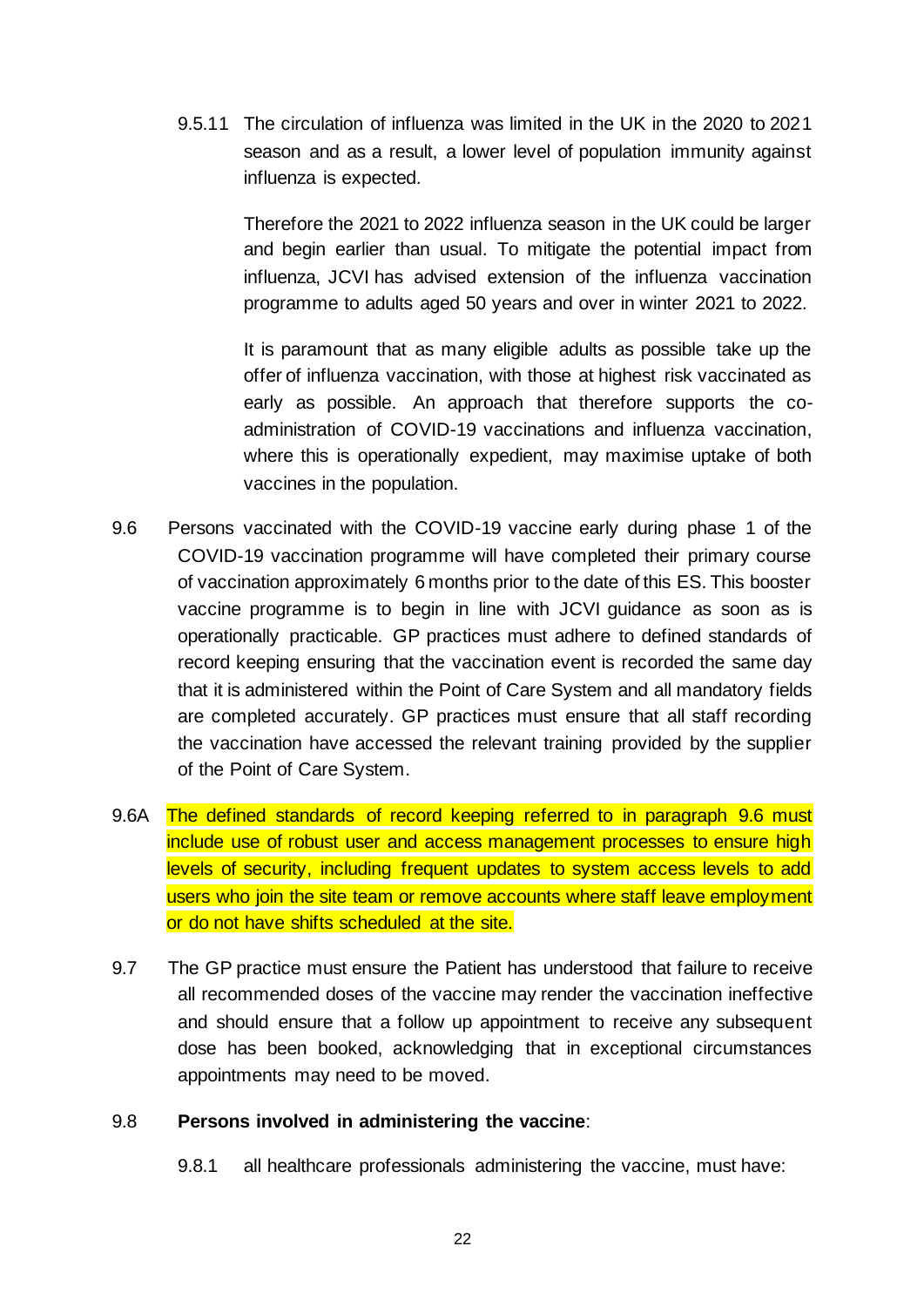- (a) read and understood the clinical guidance available and to be published on [https://www.england.nhs.uk/coronavirus/covid-](https://www.england.nhs.uk/coronavirus/covid-19-vaccination-programme/)[19-vaccination-programme/;](https://www.england.nhs.uk/coronavirus/covid-19-vaccination-programme/)
- (b) completed the additional online COVID-19 specific training modules available on the e-learning for health website when available. GP practices will be expected to oversee and keep a record to confirm that all staff have undertaken the training prior to participating in vaccinations;
- (c) the necessary experience, skills and training to administer vaccines in general, including completion of the general immunisation training available on e-learning for health and face-to-face administration training, where relevant;
- (d) the necessary experience, skills and training, including training with regard to the recognition and initial treatment of anaphylaxis; and
- (e) understood and be familiar with the Patient Group Directions for the COVID-19 vaccines<sup>6</sup>,<sup>7</sup> made available by Public Health England and authorised by the Commissioner (NHSE) including guidance on who can use them [https://www.gov.uk/government/publications/patient-group](https://www.gov.uk/government/publications/patient-group-directions-pgds/patient-group-directions-who-can-use-them)[directions-pgds/patient-group-directions-who-can-use-them;](https://www.gov.uk/government/publications/patient-group-directions-pgds/patient-group-directions-who-can-use-them)  and
- (f) ensured that registered healthcare professionals were involved in the preparation (in accordance with the manufacturer's instructions) of the vaccine(s) unless unregistered staff have been trained to do this.
- 9.8.2 all other persons administering the vaccine, must:
	- (a) be authorised, listed, referred to or otherwise indentified by reference to The Human Medicines (Coronavirus and Influenza) (Amendment) Regulations 2020;

<sup>6</sup> [https://www.england.nhs.uk/coronavirus/publication/patient-group-direction-for-covid-19-mrna-vaccine](https://www.england.nhs.uk/coronavirus/publication/patient-group-direction-for-covid-19-mrna-vaccine-bnt162b2-pfizer-biontech/)[bnt162b2-pfizer-biontech/](https://www.england.nhs.uk/coronavirus/publication/patient-group-direction-for-covid-19-mrna-vaccine-bnt162b2-pfizer-biontech/)

<sup>7</sup> [https://www.england.nhs.uk/coronavirus/publication/patient-group-direction-for-covid-19-vaccine-astrazeneca](https://www.england.nhs.uk/coronavirus/publication/patient-group-direction-for-covid-19-vaccine-astrazeneca-chadox1-s-recombinant/)[chadox1-s-recombinant/](https://www.england.nhs.uk/coronavirus/publication/patient-group-direction-for-covid-19-vaccine-astrazeneca-chadox1-s-recombinant/)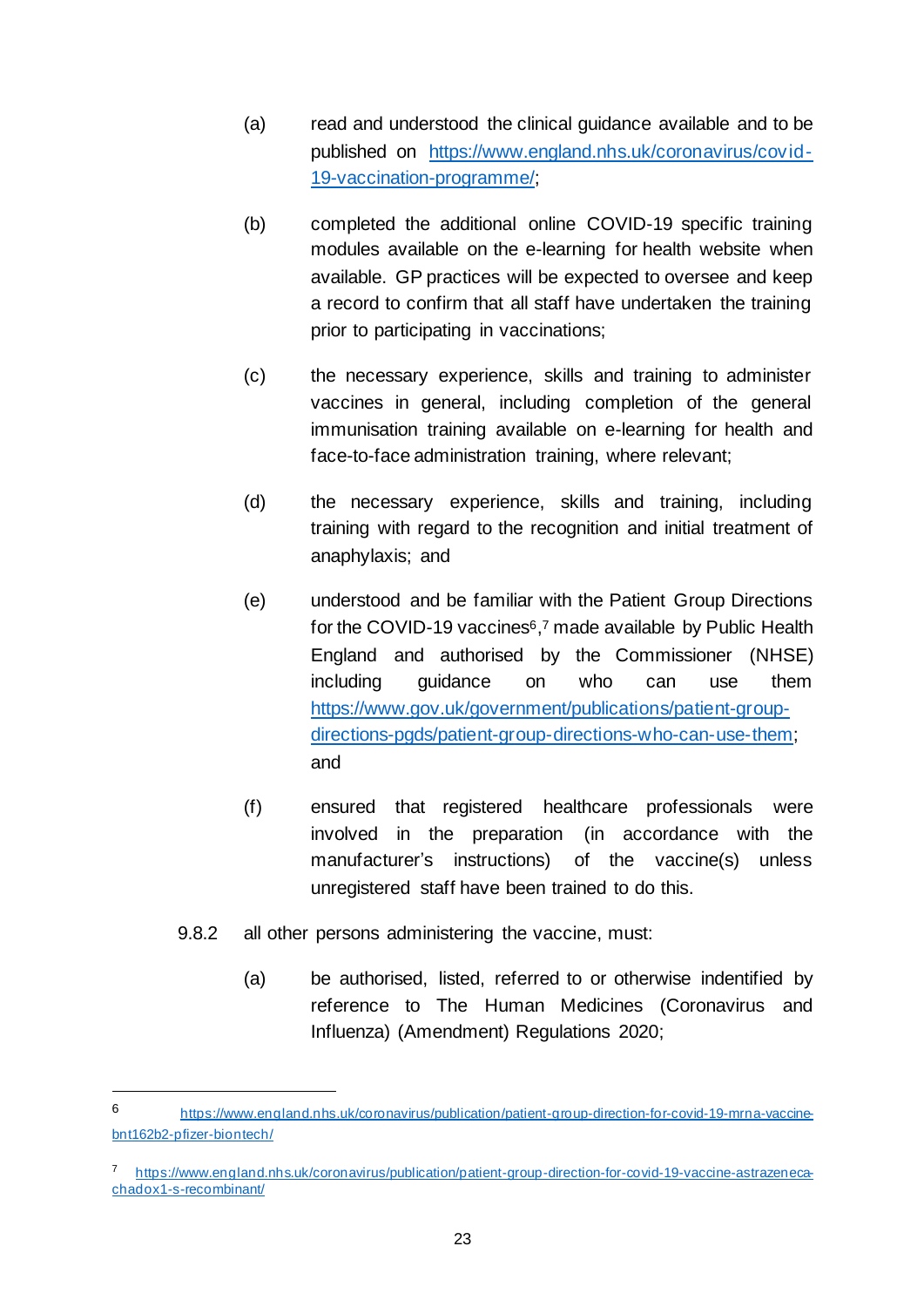- (b) while preparing and/or administering vaccinations be supervised by a healthcare professional fulfilling the requirements of paragraph [9.8.1](#page-26-0) above;
- (c) have completed the additional online COVID-19 specific training modules available on the e-learning for health website when available. GP practices must oversee and keep a record to confirm that all staff have undertaken the training prior to participating in administration of the vaccination. This includes any additional training associated with new vaccines that become available during the period of this ES;
- (d) have the necessary skills and training to administer vaccines in general, including completion of the general immunisation training available on e-learning for health and face-to-face administration training, where relevant;
- (e) the necessary skills and training, including training with regard to the recognition and initial treatment of anaphylaxis; and
- (f) be familiar with, understand and act within the scope of the national protocol for the COVID-19 vaccines<sup>8</sup>, made available by Public Health England and approved by the Secretary of State for Health and Social Care.
- 9.9 GP practices must ensure that all vaccines are received, stored, prepared and subsequently transported (where appropriate) in accordance with the relevant manufacturer's<sup>9</sup>, Public Health England's<sup>10</sup> and NHS England's instructions and all associated Standard Operating Procedures, including that all refrigerators in which vaccines are stored have a maximum/minimum thermometer and that the readings are taken and recorded from that thermometer on all working days and that appropriate action is taken when readings are outside the recommended temperature. Where vaccinations are administered away from a Designated Site (for example, at a care home), the GP practice must ensure that appropriate measures are taken to ensure the integrity of the cold chain, following any guidance issued by JCVI or Public

<sup>10</sup> UKHSA (previously PHE's) ordering, storing and handling protocol <https://www.gov.uk/government/publications/protocol-for-ordering-storing-and-handling-vaccines>

<sup>8</sup> [https://www.gov.uk/government/publications/national-protocol-for-covid-19-mrna-vaccine-bnt162b2](https://www.gov.uk/government/publications/national-protocol-for-covid-19-mrna-vaccine-bnt162b2-pfizerbiontech) [pfizerbiontech](https://www.gov.uk/government/publications/national-protocol-for-covid-19-mrna-vaccine-bnt162b2-pfizerbiontech)

<sup>&</sup>lt;sup>9</sup> Information from the manufacturer suggests that there will be very specific handling requirements to preserve stability. Vaccines will require 2-8c storage on-site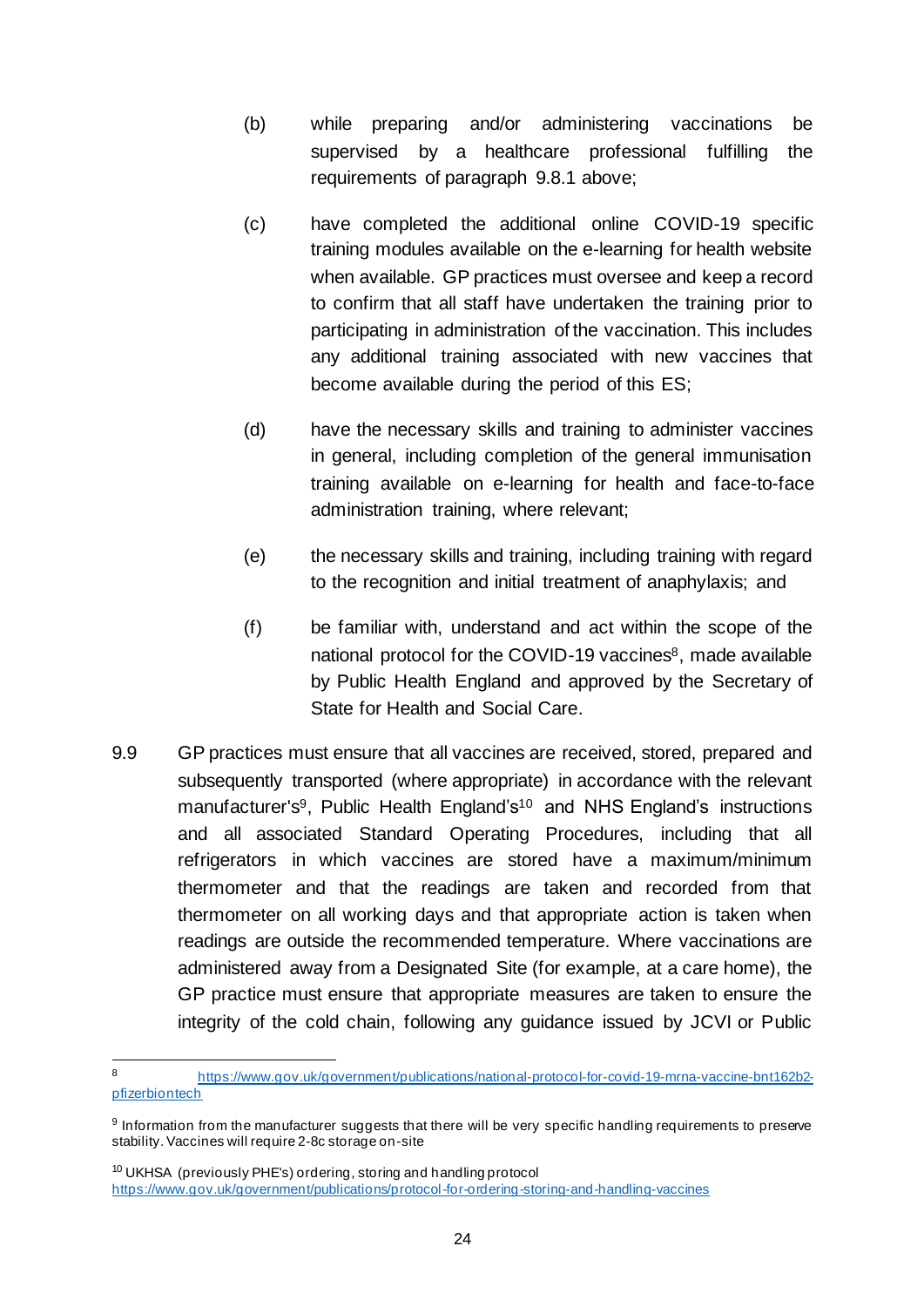Health England. Appropriate procedures must be in place to ensure stock rotation, monitoring of expiry dates and appropriate use of multi-dose vials to ensure that wastage is minimised and certainly does not exceed 5% of the total number of vaccines supplied. Wastage levels will be reviewed by the Commissioner (NHSE) on an ongoing basis. Where wastage exceeds 5% of the vaccines supplied and that wastage is as a result of supply chain or Commissioner (NHSE) fault, those vaccines shall be removed from any wastage calculations when reviewed by the Commissioner (NHSE) on an ongoing basis.

- 9.10 GP practices should ensure that services are accessible, appropriate and sensitive to the needs of all Patients. No eligible Patient shall be excluded or experience particular difficulty in accessing and effectively using this ES due to a protected characteristic, as outlined in the Equality Act (2010) – this includes Age, Disability, Gender Reassignment, Marriage and Civil Partnership, Pregnancy and Maternity, Race, Religion or Belief, Sex or Sexual Orientation.
- 9.11 GP practices and the PCN groupings they each work within must ensure that Designated Sites and the vaccination clinics are operated in accordance with the Designation Process and any other criteria published alongside this ES specification. GP practices should inform the Commissioner (NHSE) immediately if, for any reason, a Designated Site ceases to meet the criteria set out in this ES and the Commissioner (NHSE) reserves the right to require a GP practice to withdraw from this ES in these circumstances, in accordance with the withdrawal criteria at paragraph [13.4.](#page-38-0)
- 9.12 The Commissioner (NHSE) may be able to provide support to PCN groupings by way of equipment loan. Where such support is made available, all equipment will be maintained by the GP practices and shall be returned to the Commissioner (NHSE) at the end of the delivery of services under this ES.

## **10 Monitoring and Reporting**

<span id="page-29-0"></span>10.1 GP practices delivering this ES must (if they have not already done so) sign up to receive the Primary Care Bulletin published by the Commissioner (NHSE) so key information in relation to the delivery of this ES can be communicated in a timely manner. GP practices can sign up to the Primary Care Bulletin at: [https://www.england.nhs.uk/email-bulletins/primary-care](https://www.england.nhs.uk/email-bulletins/primary-care-bulletin/)[bulletin/.](https://www.england.nhs.uk/email-bulletins/primary-care-bulletin/)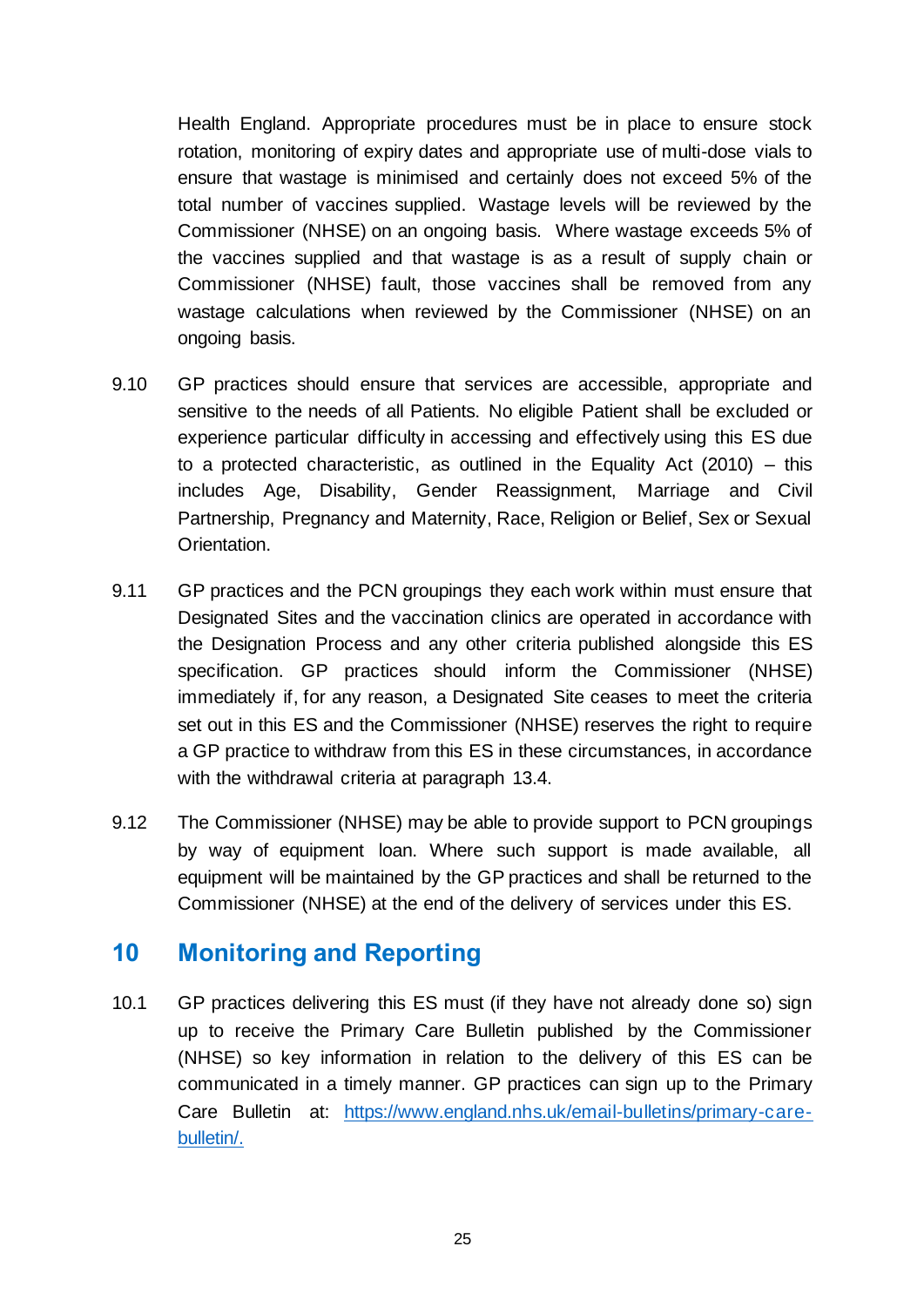- 10.2 GP practices and PCN groupings must monitor and report all activity information in accordance with the monitoring and reporting standards as published by the Commissioner (NHSE). This includes guidance published by the Commissioner (NHSE) on the recording of COVID-19 vaccination appointments to ensure consistent national data captures.
- 10.3 GP practices will be responsible for recording adverse events and providing the Patient with information on the process to follow if they experience an adverse event in the future after leaving the vaccination site, including signposting the Yellow Card service. GP practices will be expected to follow MHRA incident management processes in the case of a severe reaction.

## <span id="page-30-0"></span>**11 Payment and Validation<sup>11</sup>**

- 11.1 Subject to compliance with this ES, a payment of:
	- 11.1.1 £12.58 shall be payable to the GP practice for administration of each vaccination to each Patient except where paragraph 11.1A applies; **and**
	- 11.1.2 £10.00 shall be payable to the GP practice:
		- (a) for adminstration of each vaccination to each Patient where that Patient is:
			- (i) resident in and receives the vaccination at a care home or residential setting (including care homes for people with learning disabilities or mental health problems, or hostel/hotel accommodation for the homeless, where it would not be possible for these patients to attend vaccination sites); or
			- (ii) employed or engaged by a care home and receives the vaccination at that care home or residential setting; or
		- (b) for administration of each vaccination to each Patient where:
			- (i) the medical condition of a Patient is such that, in the reasonable opinion of the GP practice the Patient is classed as housebound due to being unable to leave

<sup>&</sup>lt;sup>11</sup> For further information on payments please see the PCN Finance and Payments Guidance available here: [https://future.nhs.uk/P\\_C\\_N/view? And objectId=88259013](https://future.nhs.uk/P_C_N/view?%20And%20objectId=88259013)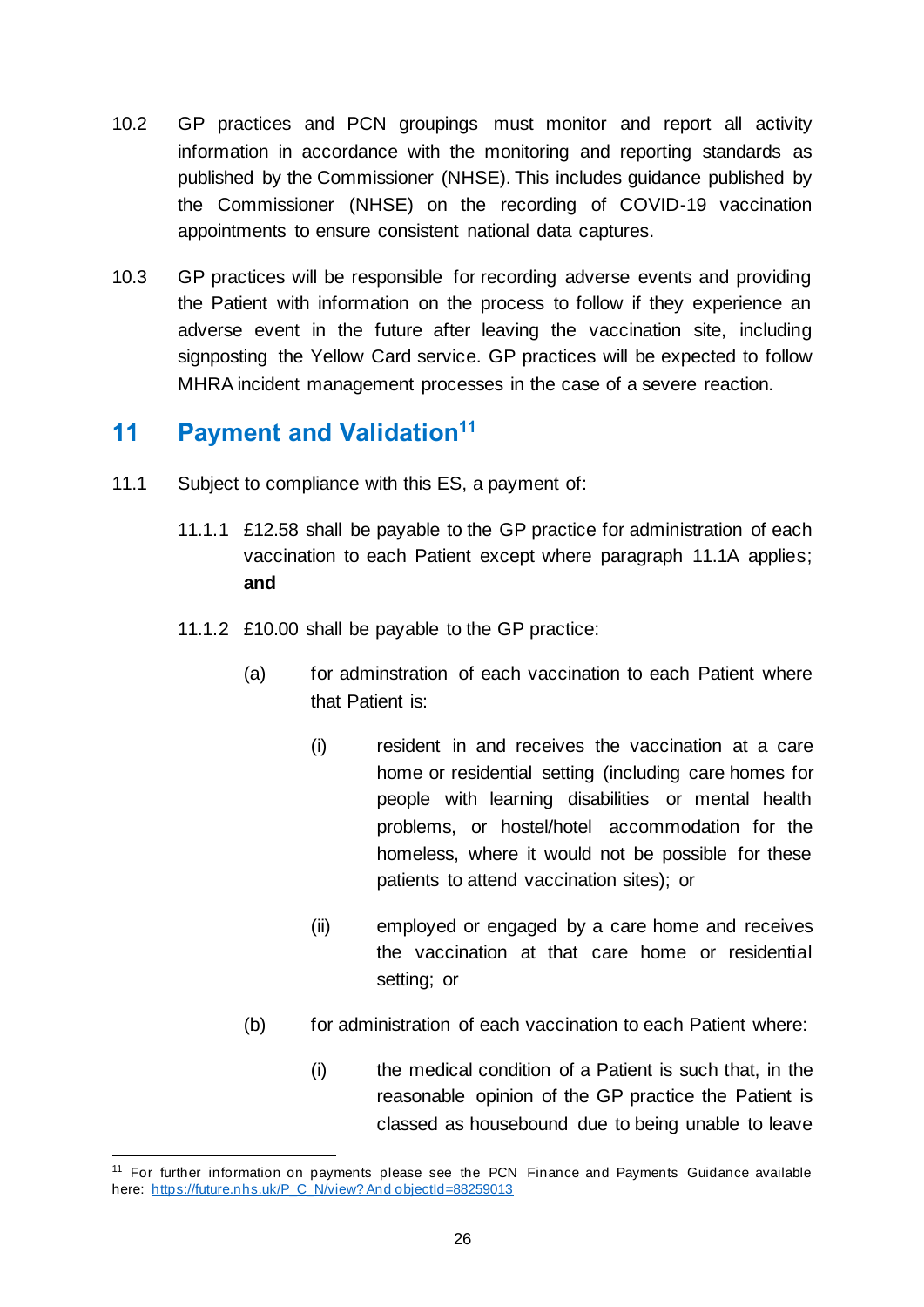their home at all or requires significant assistance to leave the house due to illness, frailty, surgery, mental ill health or nearing end of life and is recorded as such in their clinical notes;

- (ii) where that Patient requires administration of a vaccination; and
- (iii) where the GP practice has recorded the status of the Patient in the Point of Care System prior to making the claim for payment; **or**
- 11.1.3 Only in circumstances where the GP practice is not eligible for payment in accordance with paragraph 11.1.2, £10.00 shall be payable to the GP practice for administration of each vaccination to each Patient in cohort xiii.1.1, cohort xiii.1.2, cohort xiv.1.1, cohort xiv.1.2 or cohort xiv 1.3; **or**
- 11.1.4 a total supplement of £30.00, to support an increase in the number of vaccinations administered to Patients, shall be payable to the GP Practice for the administration of each vaccination in accordance with paragraph / or 9.1.2 **and** the Patient falls within the definition of paragraph 11.1.2(b) from 16 September 2021 to 31 December 2021. Previous versions of this ES have provided for smaller supplements in respect of this group of Patients. Where a smaller payment has been in made in respect of this group, this shall be increased to the total supplement of £30.00. The total supplement in this regard shall not exceed £30.00 for the administration of each vaccination to Patients in this group; **or**
- 11.1.5 £10.00, to support sites to increase the number of vaccinations administered to Patients during this period, shall be payable to the GP practice during the period 1 December 2021 to 31 March 2022 where the Patient was severely immunosuppressed in proximity to previous vaccination due to underlying health conditions or medical treatment as defined by the JCVI on 1 September 2021 [\(https://www.gov.uk/government/publications/third-primary-covid-19](https://www.gov.uk/government/publications/third-primary-covid-19-vaccine-dose-for-people-who-are-immunosuppressed-jcvi-advice/joint-committee-on-vaccination-and-immunisation-jcvi-advice-on-third-primary-dose-vaccination) [vaccine-dose-for-people-who-are-immunosuppressed-jcvi](https://www.gov.uk/government/publications/third-primary-covid-19-vaccine-dose-for-people-who-are-immunosuppressed-jcvi-advice/joint-committee-on-vaccination-and-immunisation-jcvi-advice-on-third-primary-dose-vaccination)[advice/joint-committee-on-vaccination-and-immunisation-jcvi-advice](https://www.gov.uk/government/publications/third-primary-covid-19-vaccine-dose-for-people-who-are-immunosuppressed-jcvi-advice/joint-committee-on-vaccination-and-immunisation-jcvi-advice-on-third-primary-dose-vaccination)[on-third-primary-dose-vaccination\)](https://www.gov.uk/government/publications/third-primary-covid-19-vaccine-dose-for-people-who-are-immunosuppressed-jcvi-advice/joint-committee-on-vaccination-and-immunisation-jcvi-advice-on-third-primary-dose-vaccination) or the Green Book;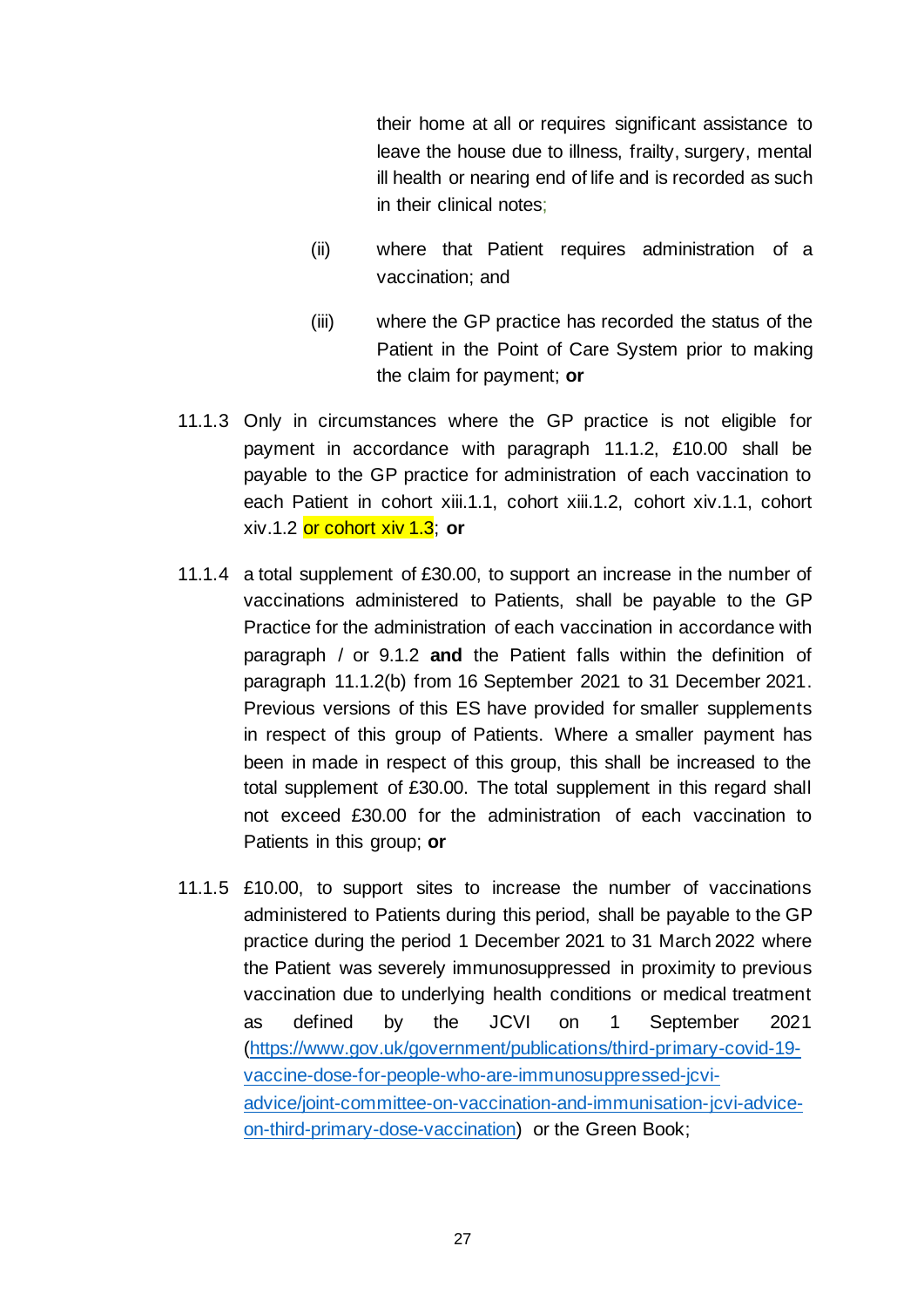For the avoidance of doubt, where a Patient qualifies for more than one supplementary payment in respect of the adminsitration of the vaccination to a Patient, the highest cost supplement shall be paid to the GP practice only. Supplementary payments set out in paragraph 11.1.5 are in recognition of the need to re-run searches to identify those eligible and ensure the GP practices within the PCN Grouping maintain an accurate list of those eligible Patients in this cohort.

11.1A Subject to compliance with this ES and only in respect of vaccinations administered during the period set out below, a payment of:

11.1A.1 £15.00, to support an increase in the number of vaccinations administered to Patients during December 2021 and January 2022, shall be payable to the GP practice for administration of each vaccination to each Patient during the period 1 December 2021 to 31 January 2022 and where the adminstration of the vaccination occurs on a Monday to Saturday (but exclusive of days designated as a Bank Holiday, or 25 December 2021 to 3 January 2022 (inclusive)); **or**

11.1A.2 £20.00, to support an increase in the number of vaccinations administered to Patients on Sundays and Bank Holidays, shall be payable to the GP practice for administration of each vaccination to each Patient during the period 1 December 2021 to 31 January 2022 and where the adminsitration of the vaccination occurs on a Sunday or a day which is designated as a Bank Holiday or is between 25 December 2021 to 3 January 2022 (inclusive).

- 11.2 GP practices will only be eligible for payment in accordance with this ES where all of the following requirements have been met:
	- 11.2.1 the Patient who received the vaccination(s) was a Patient at the time the vaccine was administered, and all of the following apply (except where the claim for reimbursement is for a qualifying exception):
		- (a) the GP practice has used the specified vaccines recommended in the JCVI quidance<sup>12</sup>;
		- (b) the Patient in respect of whom payment is being claimed was within an announced and authorised cohort at the time the vaccine was administered, unless the exceptional circumstances set out in this ES apply;

<sup>12</sup> <https://www.gov.uk/government/groups/joint-committee-on-vaccination-and-immunisation>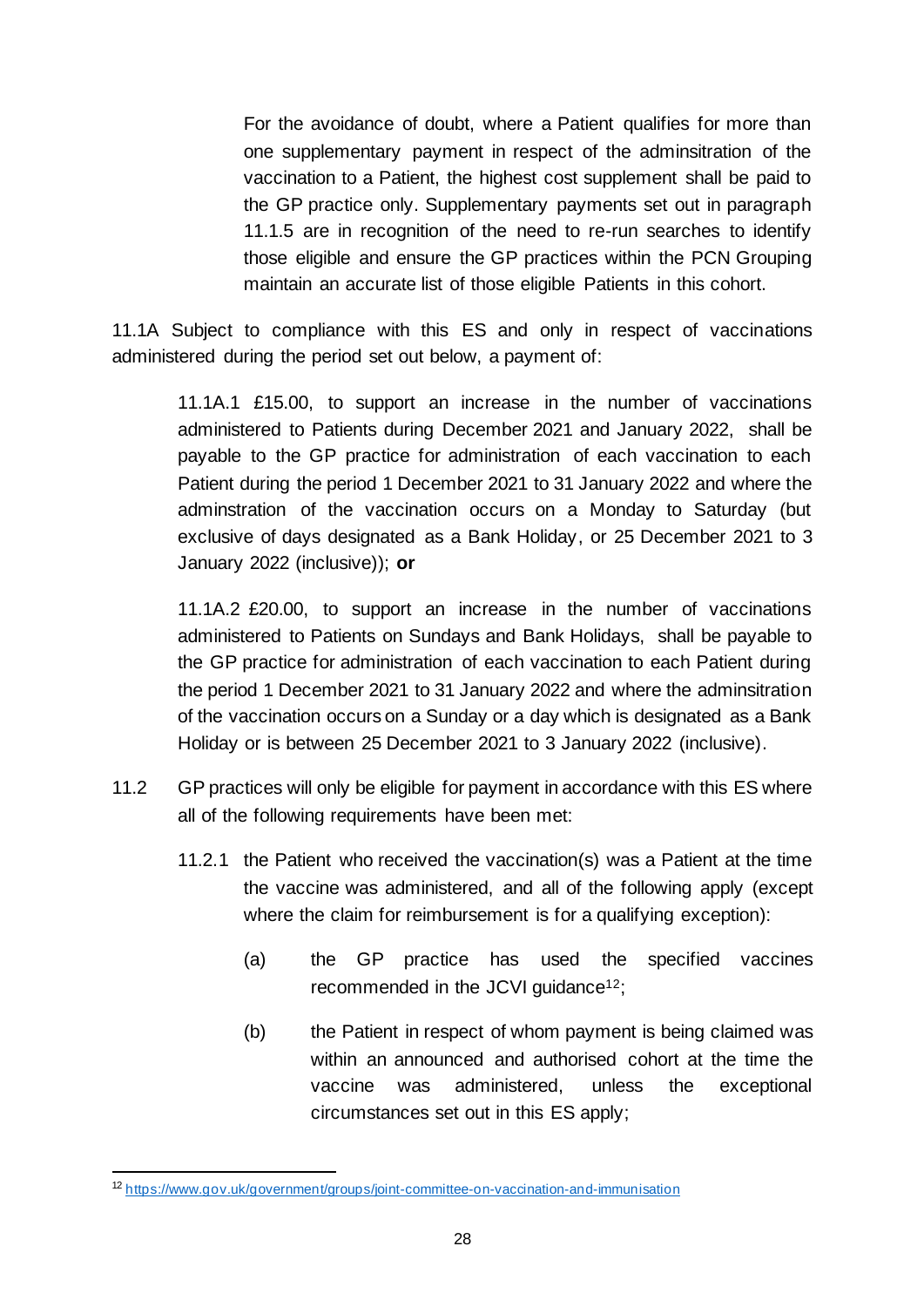- (c) the vaccination has been recorded on the Point of Care System; and
- (d) the GP practice has not received and does not expect to receive any payment from any other source (other than any discretionary funding made available by the Commissioner (NHSE) relating to the delivery of the COVID-19 vaccination programme: phase 3 and/or under their COVID-19 ES Vaccination Collaboration Agreement) in respect of the vaccine or vaccination.
- 11.2.2 the Patient's vaccinations have been administered by the GP practice's PCN grouping. GP practices must make arrangements within their PCN grouping for payments in respect of:
	- unregistered patients;
	- patients without an NHS number;
	- patients registered on another primary medical services practice's list of registered patients, or the primary medical services provider is a Defence Medical Services practice commissioned by the Ministry of Defence;
	- frontline health and social care workers; and/or patients in a residential setting who are registered on another primary medical services practice's list of patients, but who have elected to receive the vaccination from the GP practice for convenience;

**and** who fall within the definition of Patient and who are vaccinated at the PCN grouping's Designated Site.

GP practices must nominate a single GP practice within the PCN grouping to claim and receive (on their own behalf) payment for these unregistered patients, frontline health and social care workers and patients in a residential setting which shall be set out in the COVID-19 ES Vaccination Collaboration Agreement.

11.2.3 GP practices must make arrangements within their PCN grouping for the nomination of a host GP practice for the PCN grouping which will receive payments due under this ES for and on behalf of the GP practice. This is necessary as existing systems are unable to support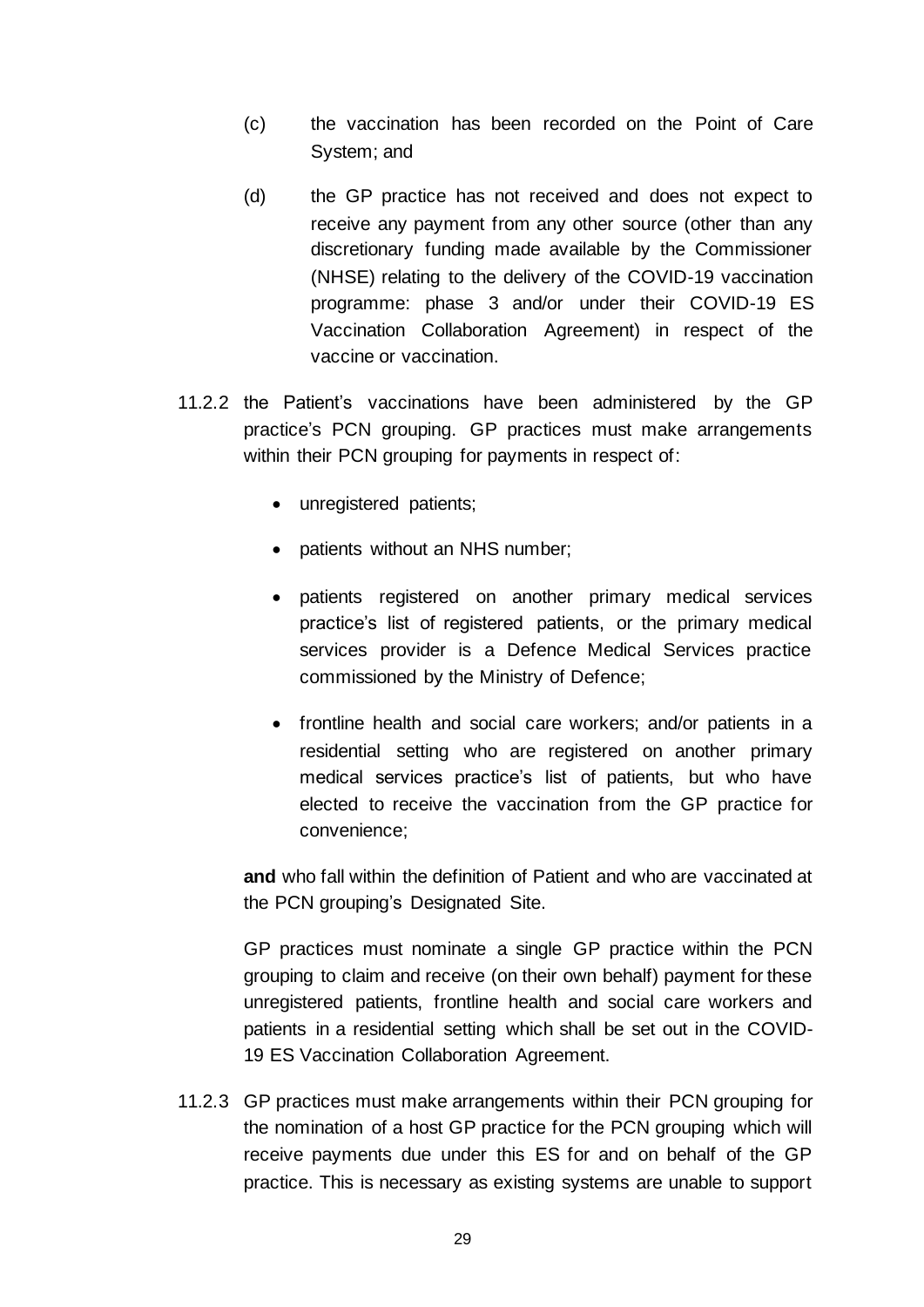payment in a timely manner and to facilitate the payment system for this novel and complex situation where vaccination of the population across multiple locations and settings is required. The PCN grouping should ensure that arrangements are in place so that the correct ODS code is entered to enable payment to the host GP practice. The host GP practice will then receive data which enables it to identify how many Patients on the GP practice's list of registered patients have been vaccinated, for verification and the transfer of funds to the GP practice. Payment arrangements may be reviewed in line with subsequent developments to IT systems. Any changes to the host practice must be notified to the Commissioner (NHSE) providing no less than 10 days' notice of the change and cannot be made retrospectively.

- 11.2.4 GP practices must submit a claim to the Commissioner for payment before the end of the period of 3 months beginning on the final day of the month in which completion of administration of the vaccination to which the payment relates occurred. This requirement is necessary due to the high volume of vaccinations being delivered under this ES and to ensure timely post payment verification which is necessary to ensure correct payments to PCN groupings and dissemination to GP practices.
- 11.2.5 GP practices must not reschedule vaccinations or vaccination clinics for the purposes of receiving the Sunday and Bank Holiday, 25 December 2021 to 3 January 2022 (inclusive) payment as set out at paragraph 11.1A.2. GP practices are required to maintain a broadly comparable vaccination clinic schedule, as was delivered prior to the 1 December 2021 and may provide additional Sunday and Bank Holiday and 25 December 2021 to 3 January 2022 (inclusive) clinics where this is necessary due to operational issues, staffing and to meet Patient demand. For the avoidance of doubt, rescheduled clinics for the purposes of receiving Sunday and Bank Holiday and 25 December 2021 to 3 January 2022 (inclusive) payments, would not satisfy all relevant provisions of this ES and the Commissioner (NHSE) may determine to withhold payment.

**Exceptional circumstances when any recommended subsequent dose cannot be administered:**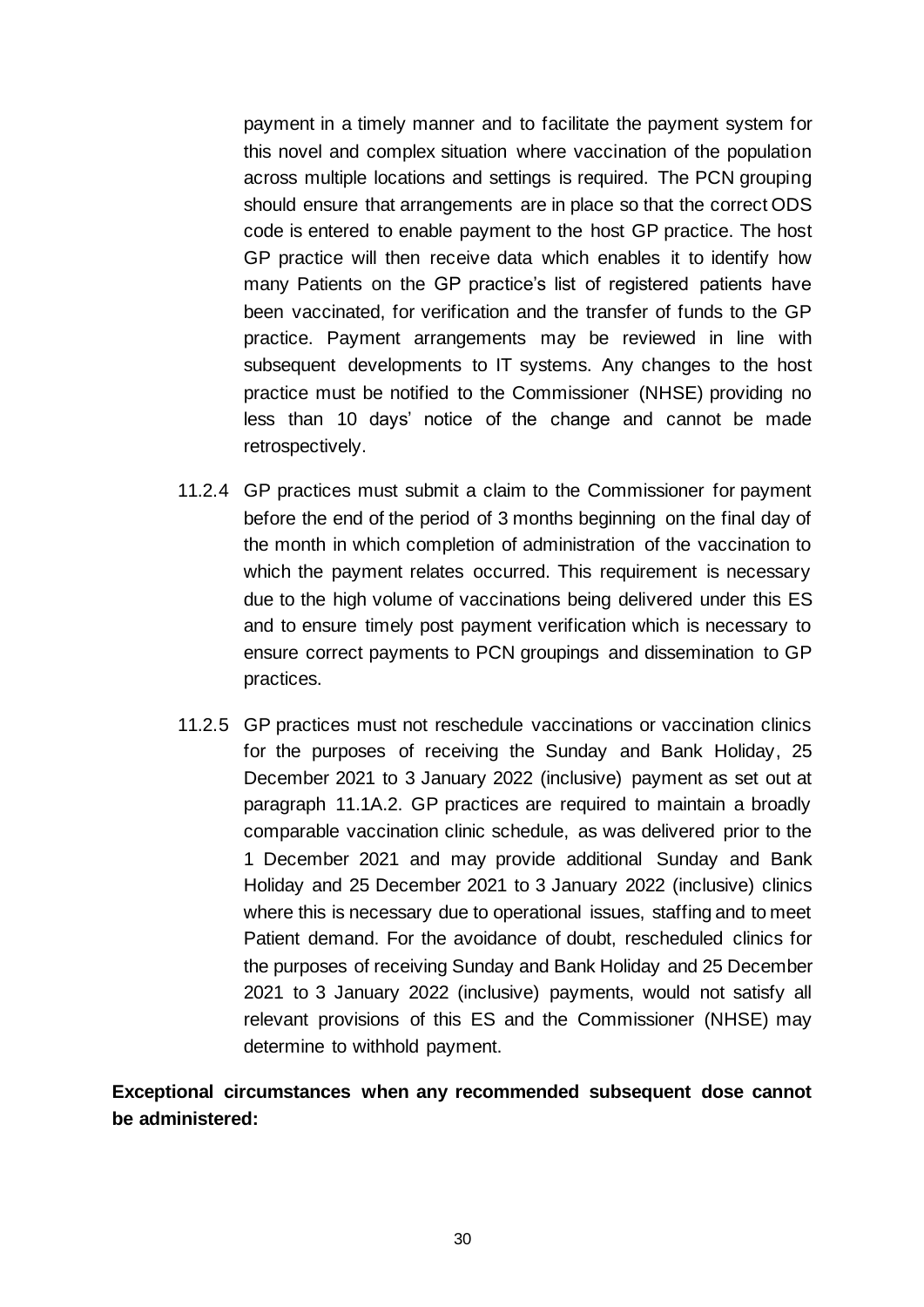- 11.3 We recognise that there may be exceptional circumstances where a GP practice may not be able to administer any recommended subsequent dose of the vaccine including:
	- 11.3.1 unsuitability of the Patient:
		- (a) because of medicine intolerance or allergy discovered during or following administration of any prior dose of the vaccine;
		- (b) if the Patient has commenced end of life care before any subsesequent dose of the vaccine could be provided; or
		- (c) if the Patient has died before any subsequent dose of the vaccine could be provided;
	- 11.3.2 changed circumstances in relation to the Patient:
		- (a) Patient choice: the Patient has definitively chosen not to receive any subsequent dose of the vaccine following a discussion with a clinician;
		- (b) no response: the Patient did not attend a booked appointment to receive any subsequent dose of the vaccine and the GP practice has made at least two separate attempts to contact the Patient and an appropriate period has elapsed following the administration of a prior dose of the vaccine;
		- (c) the Patient's name has been removed from the GP practice's list of registered patients between any prior and subsequent doses of the vaccine and their name is on the list of registered patients of another primary medical services practice outside of the PCN grouping;
		- (d) the GP practice is unable to access the Patient to administer a vaccination within the recommended time period: the Patient is in hospital or has moved to a new form of residence such as the detained estate, a residential care home or other long-stay care facility since receiving any prior dose of the vaccine and the GP practice is unable to access or it is not appropriate for the GP practice to access the location to administer any subsequent dose of the vaccine; or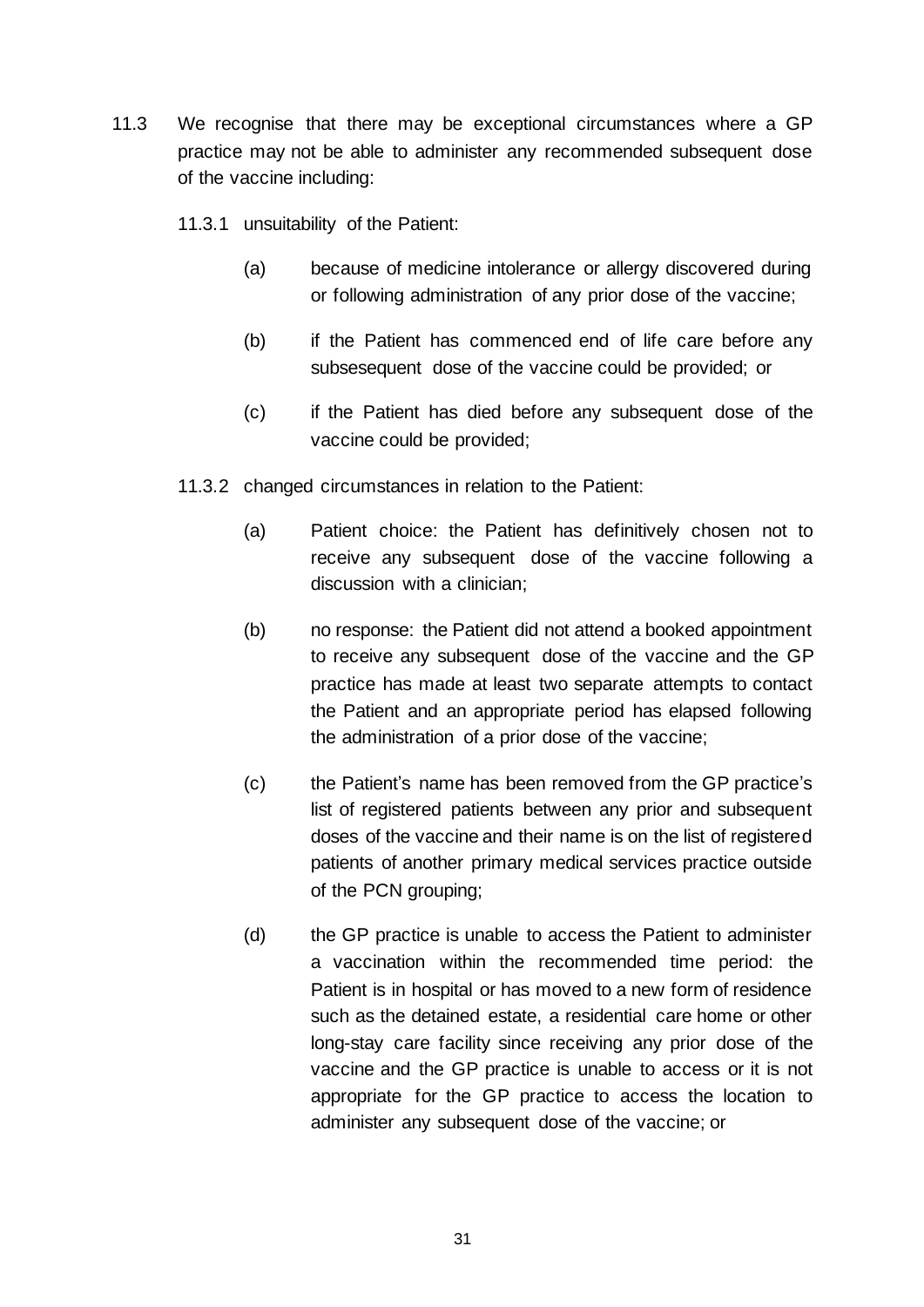(e) the GP practice has not been provided with the vaccine in order for the GP practice to administer the vaccination within the recommended time frame.

Where the exceptional circumstances in paragraph 11.3 apply and the GP practice is not able to administer any subsequent dose of the vaccine required to complete the course of treatment, the GP practice will not be eligible for any subsequent payment.

- 11.4 GP practices must keep a record of the relevant circumstances to support reporting requirements and payment processes which will be published.
- <span id="page-36-0"></span>11.5 Payment under this ES, or any part thereof, is conditional on the GP practice satisfying the following conditions:
	- 11.5.1 they have in place a COVID-19 ES Vaccination Collaboration Agreement that complies with the requirements of paragraph [6.4;](#page-12-0)
	- 11.5.2 they comply (and maintain compliance) with the requirements of this ES;
	- 11.5.3 they make available to the Commissioner (NHSE) any information under this ES which the Commissioner (NHSE) needs and the GP practice either has or could be reasonably expected to obtain;
	- 11.5.4 they make any returns (including payment claims as required by paragraph 11.2.4) or provide any information reasonably required by the Commissioner (NHSE) (or on the Commissioner's behalf) (whether computerised or otherwise) to support payment and do so promptly and fully; and
	- 11.5.5 all information supplied pursuant to or in accordance with this paragraph [11.5](#page-36-0) must be accurate.
- 11.6 If the GP practice does not satisfy any of the above conditions, the Commissioner (NHSE) may withhold payment of any, or any part of, an amount due under this ES that is otherwise payable.
- 11.7 Practices may not claim payment for Patients vaccinated outside of the PCN grouping (for example, at a vaccination centre).
- 11.8 If the Commissioner (NHSE) makes a payment to a GP practice under this ES and: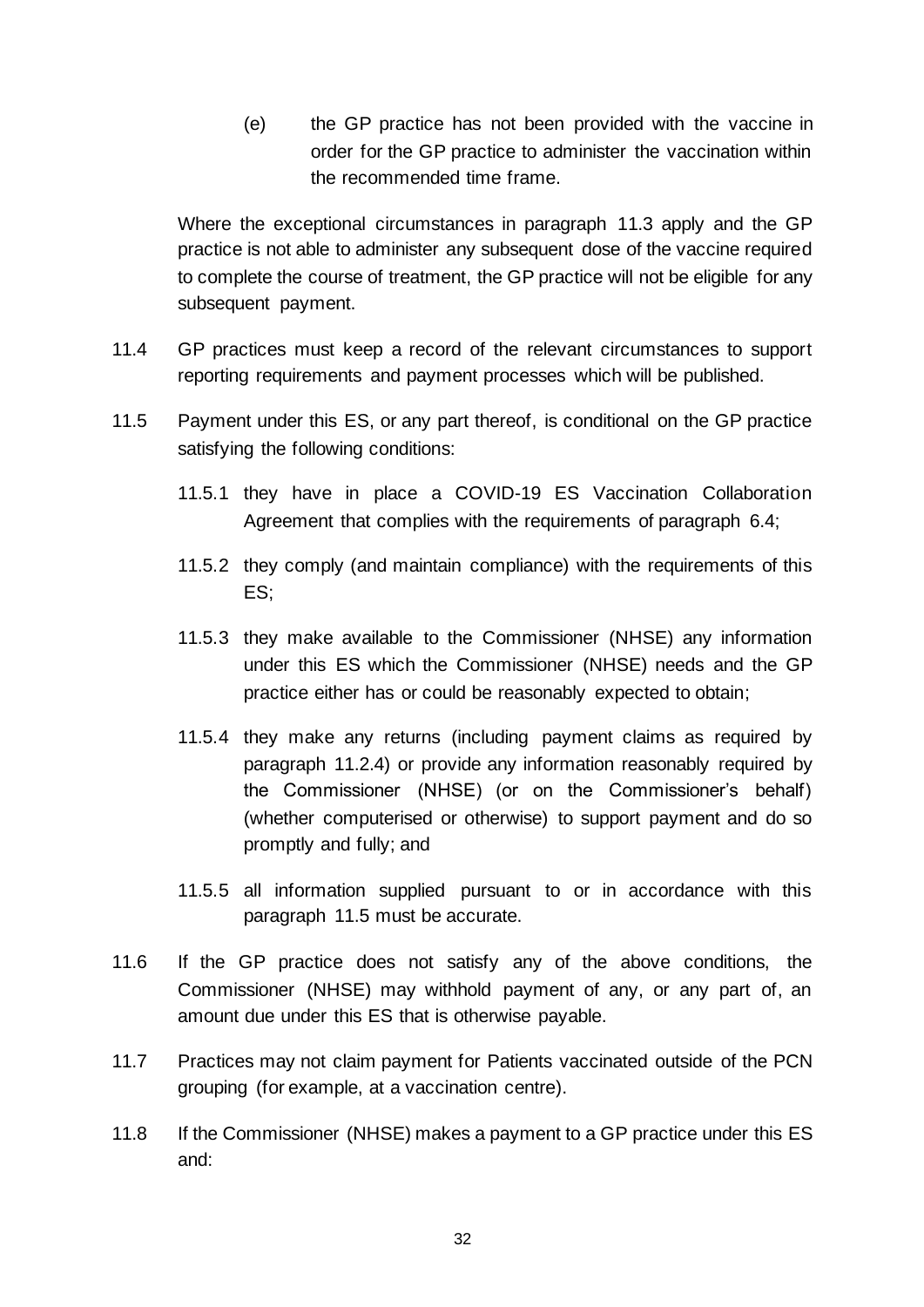- 11.8.1 the GP practice was not entitled to receive all or part thereof, whether because it did not meet the entitlement conditions for the payment or because the payment was calculated incorrectly (including where a payment on account overestimates the amount that is to fall due);
- 11.8.2 the Commissioner (NHSE) was entitled to withhold all or part of the payment because of a breach of a condition attached to the payment, but is unable to do so because the money has already been paid; or
- 11.8.3 the Commissioner (NHSE) is entitled to repayment of all or part of the money paid,

the Commissioner (NHSE) may recover the money paid by deducting an equivalent amount from any payment payable to the GP practice, and where no such deduction can be made. It is a condition of the payments made under this ES that the contractor under its General Medical Services contract, Personal Medical Services agreement or Alternative Provider Medical Services contract (as relevant) must pay to the Commissioner (NHSE) that equivalent amount.

- 11.9 Where the Commissioner (NHSE) is entitled under this ES to withhold all or part of a payment because of a breach of a payment condition, and the Commissioner (NHSE) does so or recovers the money by deducting an equivalent amount from another payment in accordance with this ES, it may, where it sees fit to do so, reimburse the GP practice the amount withheld or recovered, if the breach is cured.
- 11.10 The Commissioner (NHSE) is responsible for post payment verification. This may include auditing claims of practices to ensure that they meet the requirements of this ES.
- 11.11 The Commissioner (NHSE) acknowledges that some GP practices may be continuing to provide vaccinations to Patients under the ES 2020/21 (phase 1 & 2) as at the commencement of this ES and that payment in consideration of those vaccinations will be made under the ES 2020/21 (phase 1 & 2). GP practices must ensure that a clear record of which Patients have been vaccinated under which enhanced services arrangement are retained and made available to the Commissioner (NHSE) on request. The Commissioner (NHSE) may make additional discretionary payments available to GP practices to support the delivery of or incentivise vaccinations, in particular seldom heard groups in exceptional circumstances. Details of those additional payments, will be made available on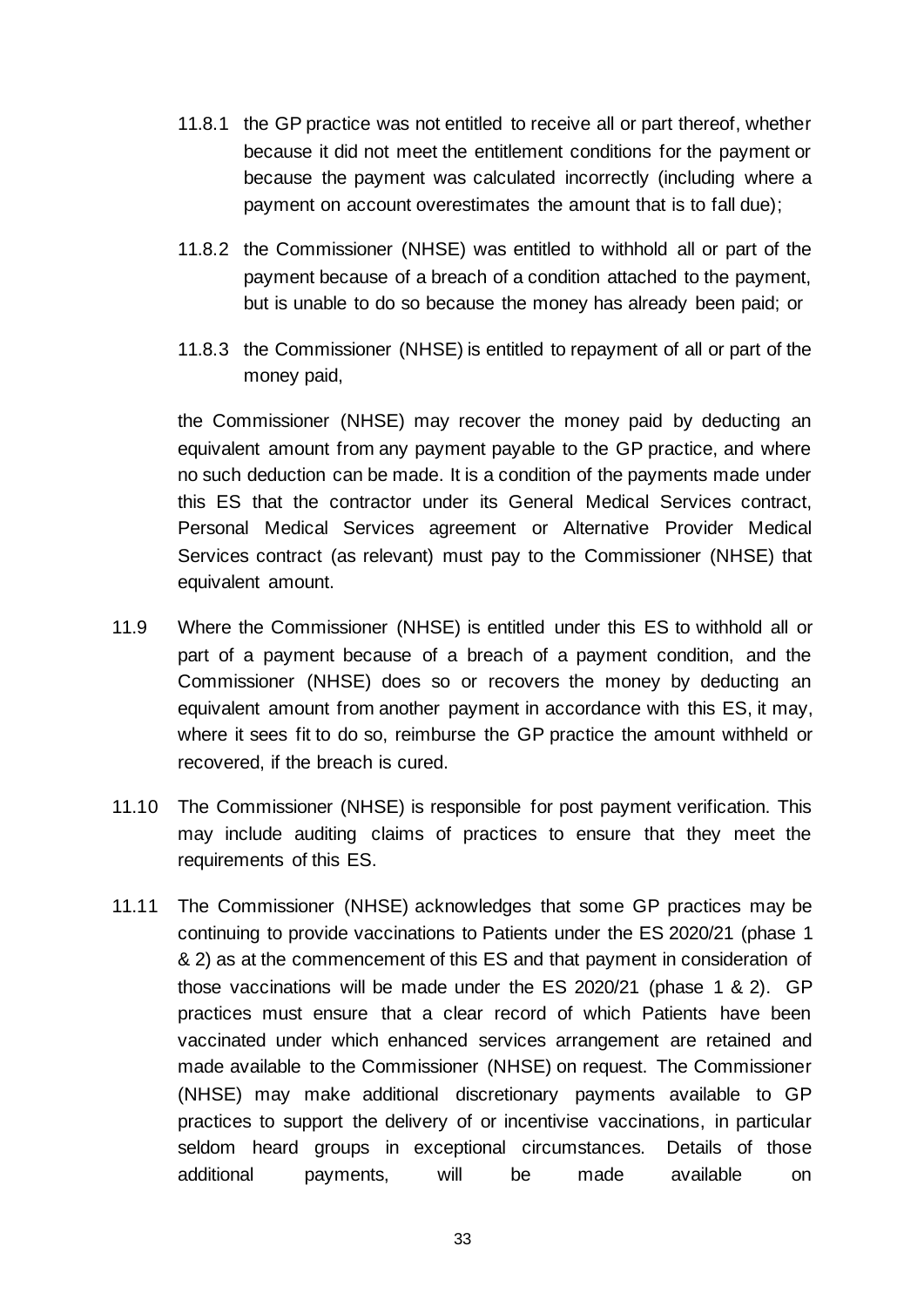[https://www.england.nhs.uk/coronavirus/covid-19-vaccination](https://www.england.nhs.uk/coronavirus/covid-19-vaccination-programme/primary-care-guidance/)[programme/primary-care-guidance/.](https://www.england.nhs.uk/coronavirus/covid-19-vaccination-programme/primary-care-guidance/)

## **12 Withdrawal from this ES**

12.1 Where a practice wishes to withdraw from this ES it must provide the Commissioner (NHSE) with no less than 42 days' notice of its intention to withdraw to enable the recommissioning of services for Patients unless otherwise agreed with the Commssioner (NHSE).

# **13 Variations To and Subsequent Withdrawal From this ES**

- 13.1 Due to the continually changing nature of the COVID-19 pandemic and the resources and vaccines that the NHS is able to deploy, this ES will need to be responsive and may be frequently updated. GP practices are expected to be alive to this issue and committed to providing the best possible COVID-19 vaccination service to Patients.
- 13.2 Variations to this ES will be published on [https://www.england.nhs.uk/coronavirus/covid-19-vaccination](https://www.england.nhs.uk/coronavirus/covid-19-vaccination-programme/primary-care-guidance/)[programme/primary-care-guidance/](https://www.england.nhs.uk/coronavirus/covid-19-vaccination-programme/primary-care-guidance/) and will take effect immediately on publication. GP practices will also be notified of any changes via the Primary Care Bulletin (as referred to in paragraph [10.1\)](#page-29-0).
- 13.3 In order to simplify the participation process, where there are any variations to this ES after 28 July 2021, the GP practice which has indicated its willingess to participate in this ES and the Commissioner (NHSE) is assured that the GP practice has the capacity to deliver this ES alongside their existing contractual requirements (and in compliance with any published guidance), will automatically be enrolled.
- <span id="page-38-0"></span>13.4 If a GP practice cannot meet the requirements of this ES it must withdraw from this ES by serving written notice on the Commissioner (NHSE) to that effect with supporting reasons as to why it cannot meet the revised requirements, such notice must be received by the Commissioner (NHSE) no later than 42 days after publication of the relevant variation and providing no less than 42 days' notice of the GP practice's withdrawal. The GP practice will also need to make the necessary amendments to the COVID-19 ES Vaccination Collaboration Agreement.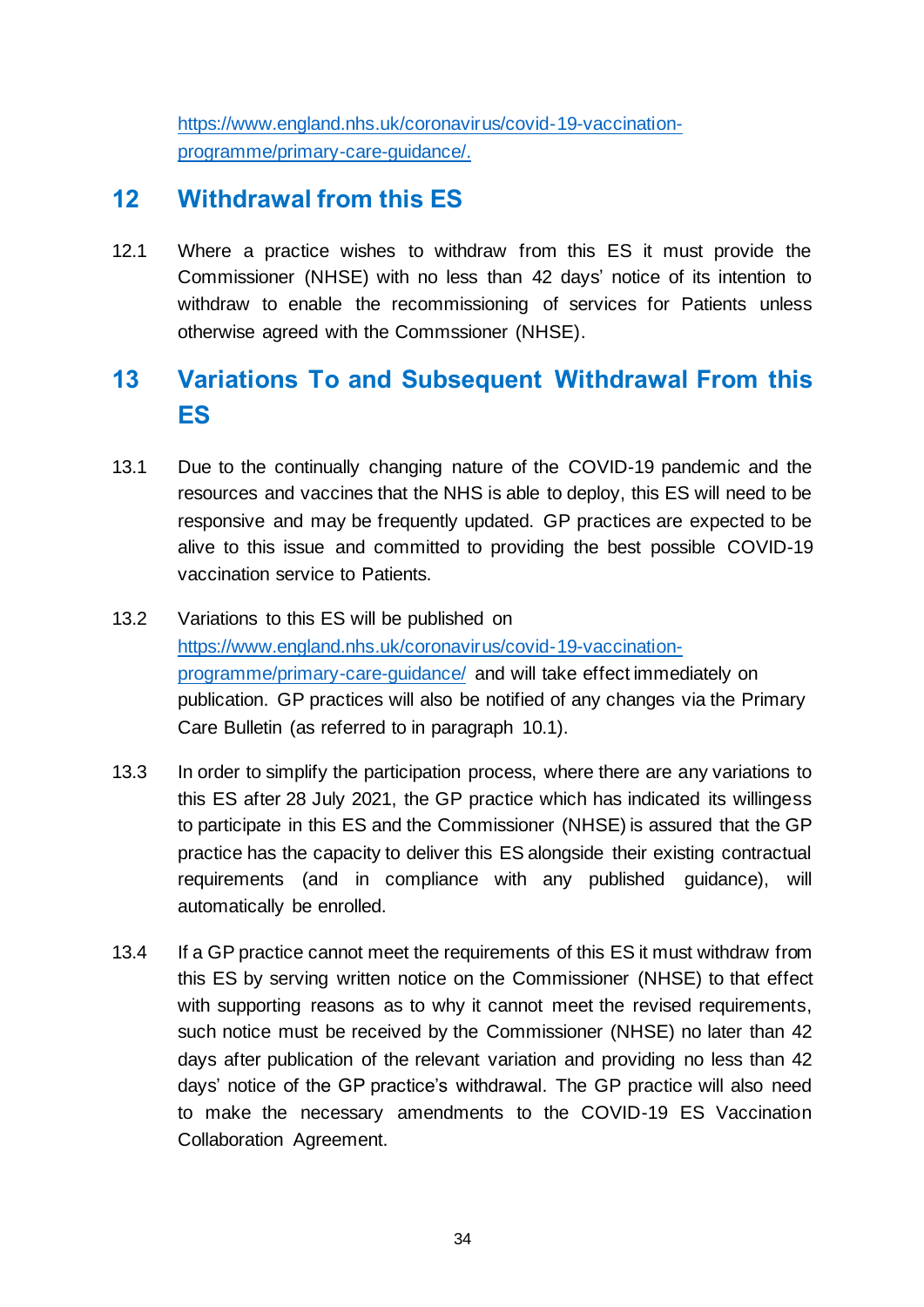- 13.5 Following notice of their intention to withdraw from the ES, but prior to the actual withdrawal date, GP practices must comply with their COVID-19 ES Vaccination Collaboration Agreement and co-operate with their PCN grouping during and following their withdrawal from this ES.
- 13.6 The provisons of Annex A will apply to practices that withdraw from this ES.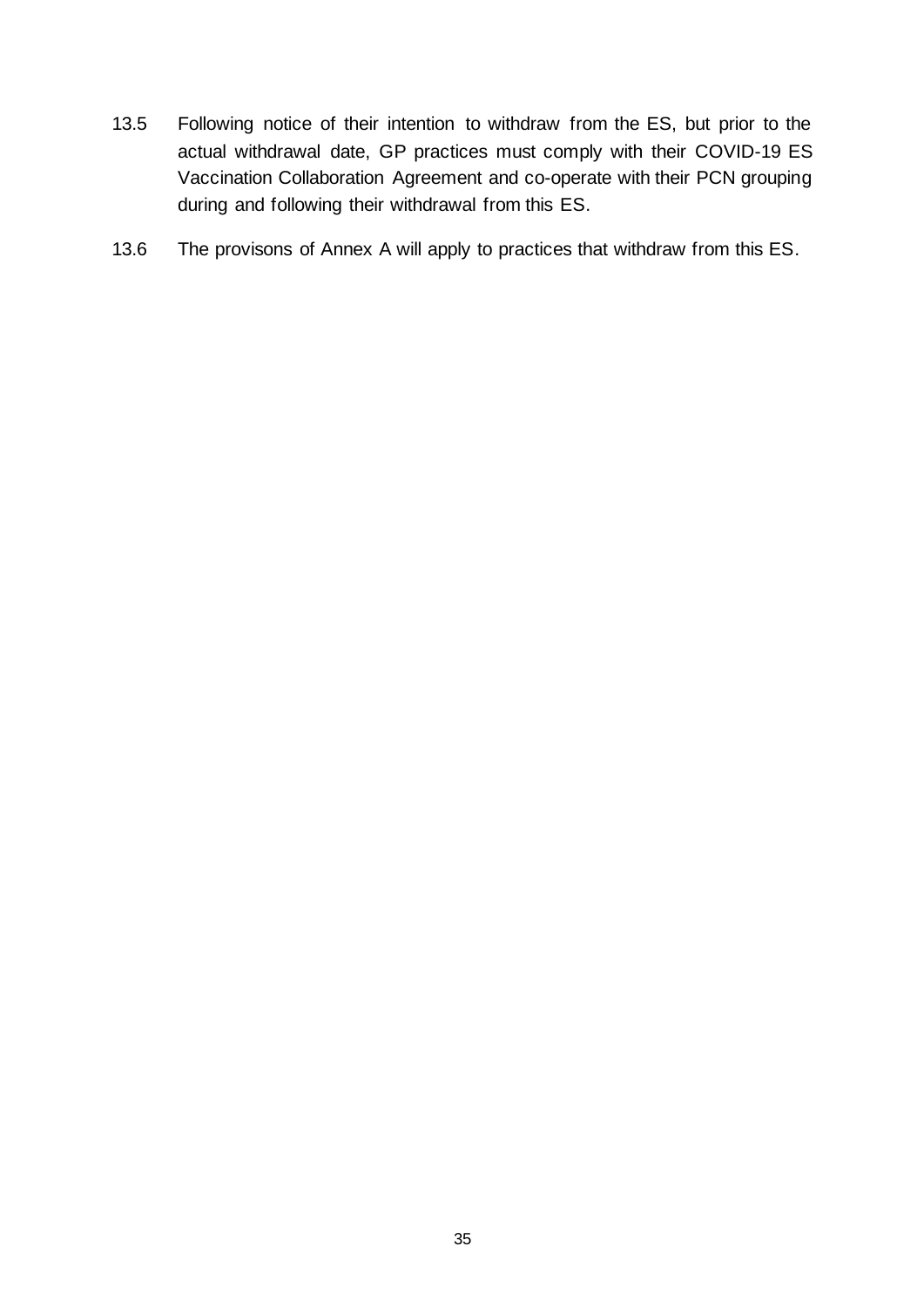# **Annex A: Provisions relating to GP practices that terminate or withdraw from this ES (subject to the provisions below for termination attributable to a GP practice formation or merger) and new GP practices**

- 1 Where a GP practice has entered into this ES but its primary medical services contract subsequently terminates or the GP practice withdraws from this ES prior to the end of this ES, the GP practice is entitled to a payment in respect of its participation if such a payment has not already been made, in accordance with the provisions set out below. Any payment will fall due on the last day of the month following the month during which the GP practice provides the information required.
- 2 In order to qualify for payment in respect of participation under this ES, the GP practice must comply with and provide the Commissioner (NHSE) with the information in this ES specification or as agreed with the Commissioner (NHSE) before payment will be made. This information should be provided in writing within 28 days following the termination of the contract or the GP practice's withdrawal from this ES.
- 3 The payment due to a GP practice whose primary medical services contract subsequently terminates or withdraws from this ES prior to the end of this ES will be based on the number of completed vaccinations provided to Patients, prior to the termination of the primary medical services contract or withdrawal from this ES.

# **Provisions relating to GP practices who merge or are formed**

- 4 Where two or more GP practices merge or a new primary medical services contract is awarded and as a result two or more lists of registered patients are combined, transferred (for example from a terminated practice) or a new list of registered patients is developed, the new GP practice(s) may enter into a new or varied arrangement with the Commissioner (NHSE) to provide this ES.
- 5 In the event of a practice merger, the ES arrangements of the merged GP practices will be treated as having terminated (unless otherwise agreed with the Commissioner (NHSE)) and the entitlement of those GP practice(s) to any payment will be assessed on the basis of the provisions of paragraph [11](#page-30-0) of this ES.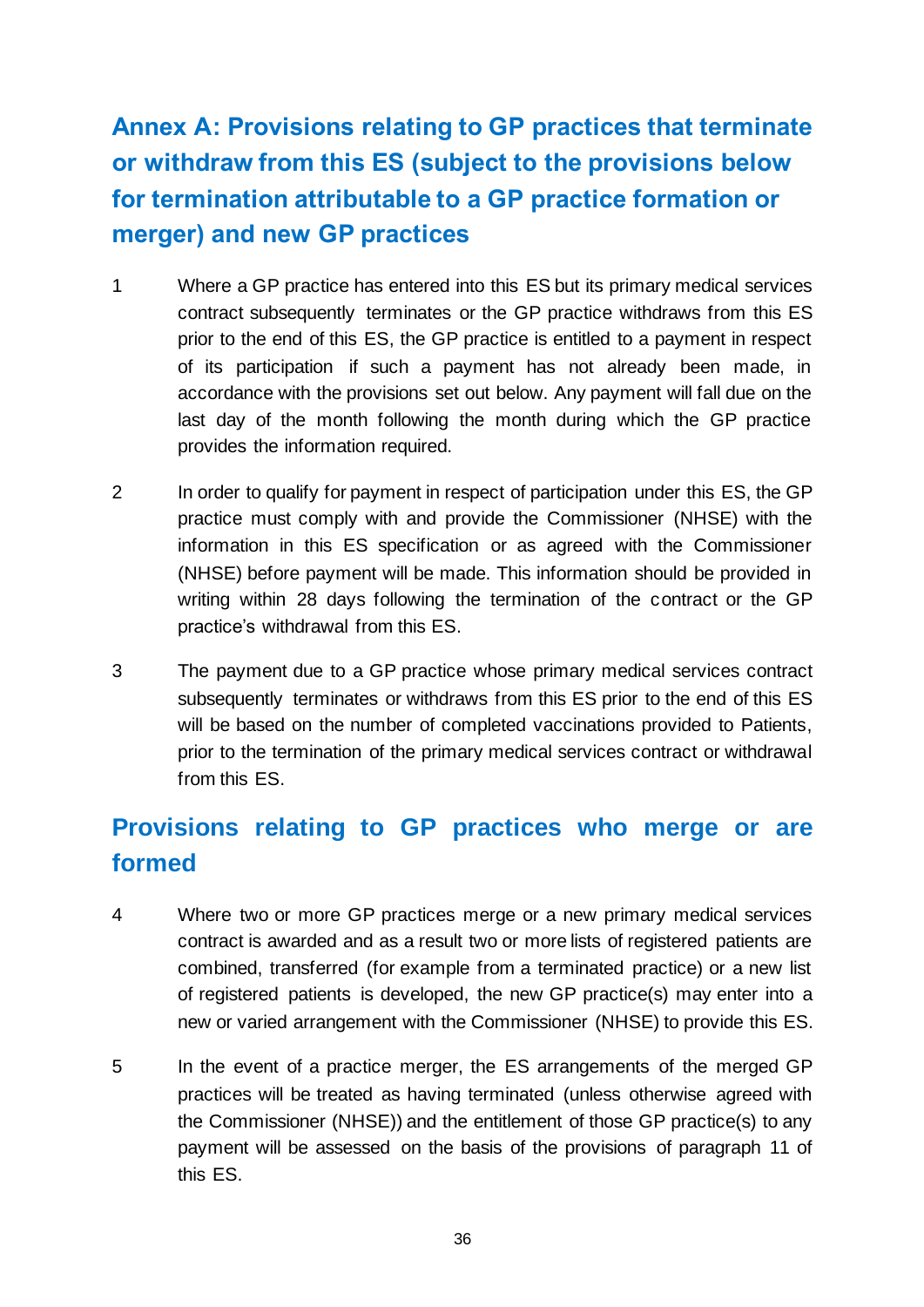- 6 The entitlement to any payment(s) of the GP practice(s), formed following a practice merger, entering into the new or varied arrangement for this ES, will be assessed and any new or varied arrangements that may be agreed in writing with the Commissioner (NHSE) will begin at the time the GP practice(s) starts to provide this ES under such arrangements.
- 7 Where that new or varied arrangement is entered into and begins within 28 days of the new GP practice(s) being formed, the new or varied arrangements are deemed to have begun on the date of the new GP practice(s) being formed and payment will be assessed in line with this ES specification as of that date.
- 8 Where the GP practice participating in the ES is subject to a practice merger and:
	- 8.1 the application of the provisions set out above in respect of practice mergers would, in the reasonable opinion of the Commissioner (NHSE), lead to an inequitable result; or,
	- 8.2 the circumstances of the split or merger are such that the provisions set out above in respect of practice mergers cannot be applied,

the Commissioner (NHSE) may, in consultation with the GP practice or GP practices concerned, agree to such payments as in the Commissioner's (NHSE) opinion are reasonable in all of the circumstances.

#### **New contract awards**

9 Where a new primary medical services contract is awarded by the Commissioner (NHSE) after the commencement of this ES, the GP practice will be offered the ability to opt-in to the delivery of this ES where it is able to join a PCN grouping.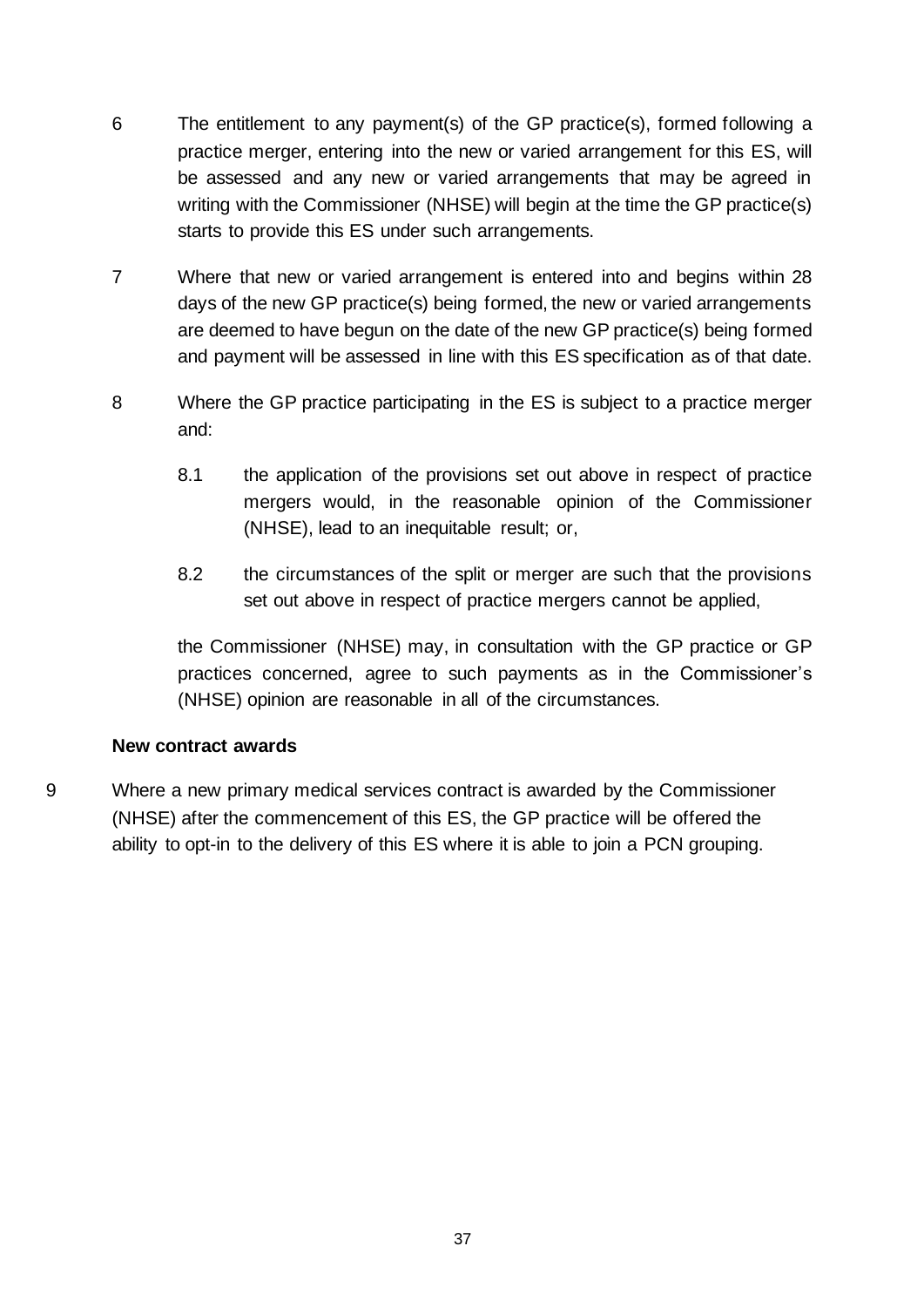# **Annex B: Vaccinations for Cohort xiii**

Where a GP Practice has:

- 1.1.1 sufficient workforce capacity (including existing staff and those drawn down from the national workforce pool) to deliver the vaccinations to Cohort xiii; and
- 1.1.2 has appropriately trained staff, with the necessary experience and skills to administer the vaccinations to Patients in cohort (xiii);
- 1.1.3 referred to the clinical guidance available including but not limited to the National Minimum Standards and Core Curriculum for Immunisation Training for Registered **Registered Practitioners** (https://assets.publishing.service.gov.uk/government/uploads/system/uploads/ attachment data/file/679824/Training standards and core curriculum immu nisation.pdf);

that GP practice shall be eligible to vaccinate Patients in accordance with paragraph 9.2.3:

- 1.2 Eligibility to vaccinate Patients in accordance with paragraph 9.2.3 shall only commence, following the announcement and authorisation of cohort (xiii).
- 1.3 GP practices must follow all published Commissioner (NHSE) guidance on the call/recall of Patients.
- 1.4 Where the GP practice ceases to meet the requirements at paragraph 1.1 of this Annex B, the GP practice shall not provide any additional initial doses of the vaccine to Patients in accordance with paragraph 9.2.3 without the approval of the Commissioner (NHSE).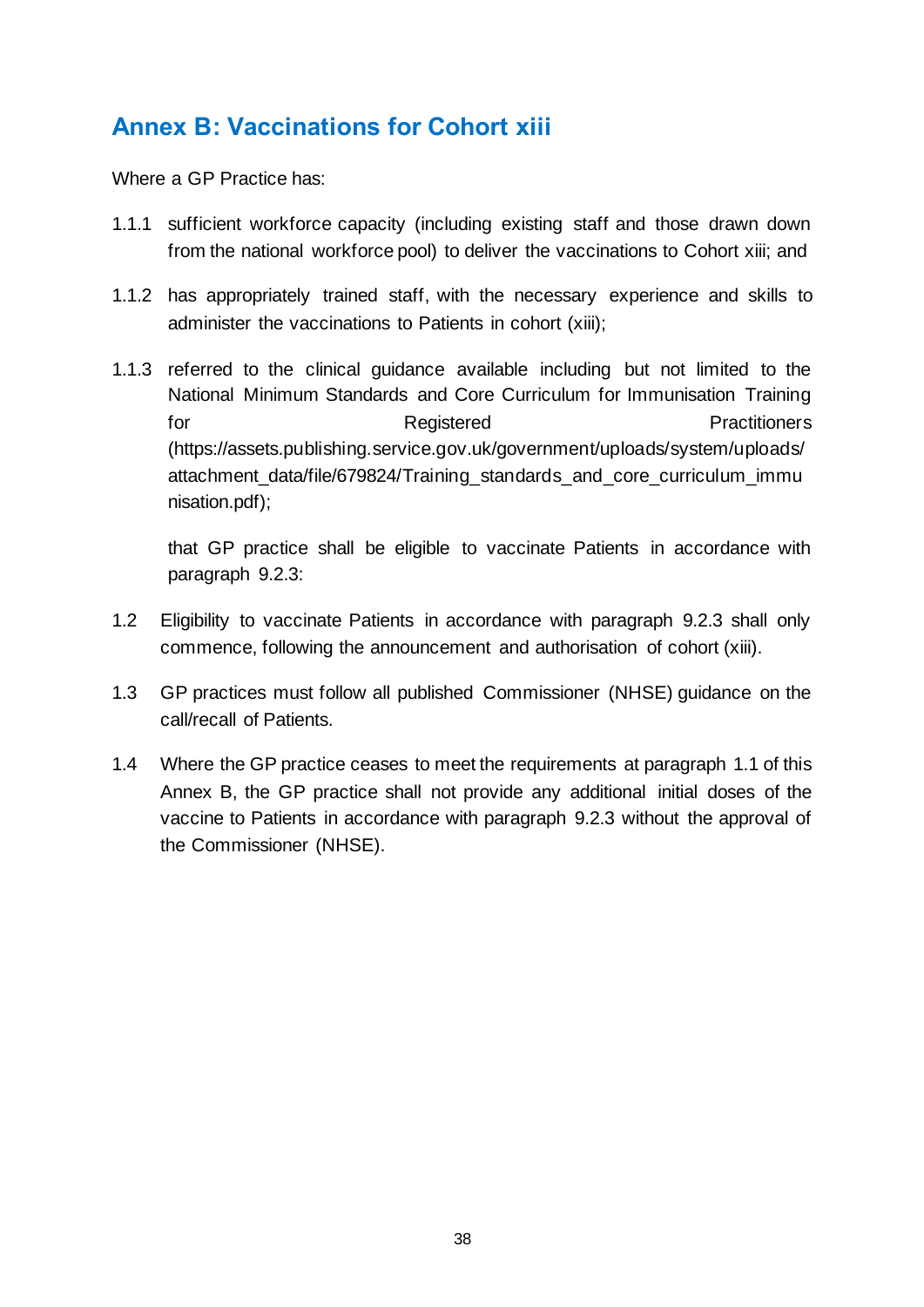# **Annex C: JCVI advice on vaccination of children aged 12 to 15 years with underlying health conditions (31 August 2021)**

"JCVI has reviewed further UK data on hospital admissions, paediatric intensive care unit (PICU) admissions and deaths in children aged 12 to 15 years. For the vast majority of children aged 12 to 15 years, SARS-CoV2 infection is asymptomatic or mildly symptomatic, and is self-limiting. Of the very few children aged 12 to 15 years who develop more severe illness requiring hospital attendance, the majority have underlying health conditions.

In the latest analysis of UK data from the Royal College of Paediatrics and Child Health (RCPCH) together with the NHS England (NHSE) National Clinical Director for children and young people (see the 'References' section below), estimates of the incidence of PICU admission for children aged 12 to 15 years without underlying health conditions were 2 per million, compared to over 100 per million for those with underlying health conditions. These estimates are imprecise due to the small number of children requiring PICU admission over the course of the pandemic.

Previously, JCVI advised that children with severe neuro-disabilities, Down's Syndrome, underlying conditions resulting in immunosuppression, profound and multiple learning disabilities (PMLD), severe learning disabilities or who are on the learning disability register, should be offered COVID-19 vaccination.

Following consideration of the updated data, JCVI advises that the offer of a course of COVID-19 vaccination should be expanded to include children aged 12 to 15 years with the following:

haematological malignancy

sickle cell disease

type 1 diabetes

congenital heart disease

other health conditions as described below under 'COVID-19 clinical risk groups for children aged 12 to 15 years' (these health conditions reflect the basket of diagnoses used in the RCPCH and NHSE analyses mentioned above).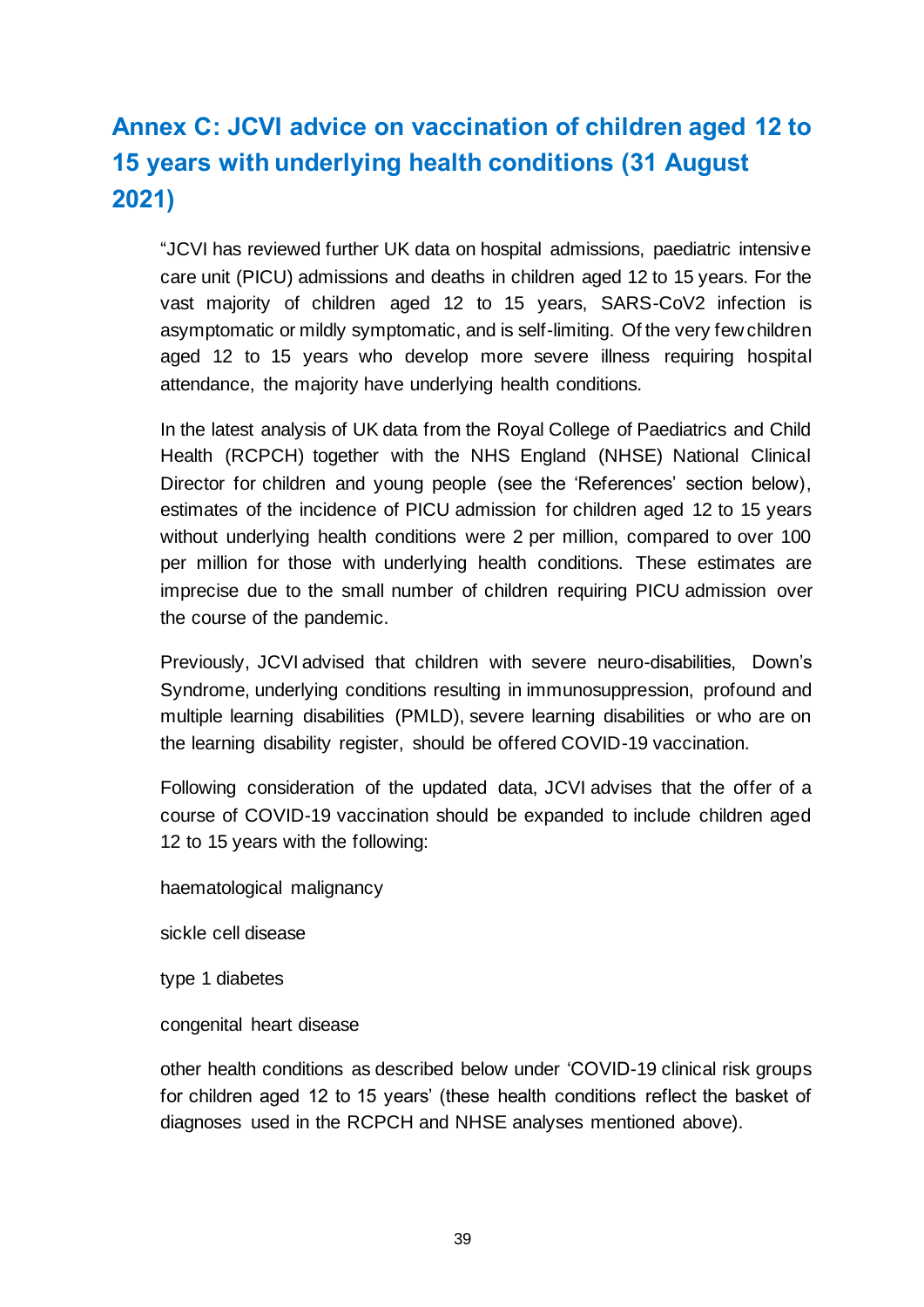Asthma is one of the commonest underlying health conditions prevalent among children and young people. The RCPCH and NHSE analysis found that those with asthma, as a broad group, were not at particular risk from COVID-19. The British Thoracic Society, in collaboration with academic partners, have agreed a consensus view regarding which children and young people with poorly controlled asthma are at higher risk from COVID-19. These people with poorly controlled asthma should be offered a course of COVID-19 vaccination.

It is recognised that there are a number of less common conditions in children, often due to congenital or metabolic defects, where respiratory infections of any sort can result in severe illness. Clinical judgement would need to be applied in identifying these children, and they should be offered a course of COVID-19 vaccination as well.

A course of COVID-19 vaccination refers to a 2-dose primary schedule unless the individual is severely immunosuppressed when a 3-dose primary schedule is advised in accordance with the latest JCVI advice on third primary vaccine doses (see the [green book, Chapter 14a\)](https://www.gov.uk/government/publications/covid-19-the-green-book-chapter-14a).

#### **COVID-19 clinical risk groups for children aged 12 to 15 years**

#### **Chronic respiratory disease:**

Includes those with poorly controlled asthma that requires continuous or repeated use of systemic steroids or with previous exacerbations requiring hospital admission, cystic fibrosis, ciliary dyskinesias and bronchopulmonary dysplasia.

#### **Chronic heart conditions:**

Haemodynamically significant congenital and acquired heart disease, or milder heart disease with other co-morbidity.

Chronic conditions of the kidney, liver or digestive system:

Includes those associated with congenital malformations of the organs, metabolic disorders and neoplasms, and conditions such severe gastrooesophageal reflux that may predispose to respiratory infection.

#### **Chronic neurological disease:**

Includes those with: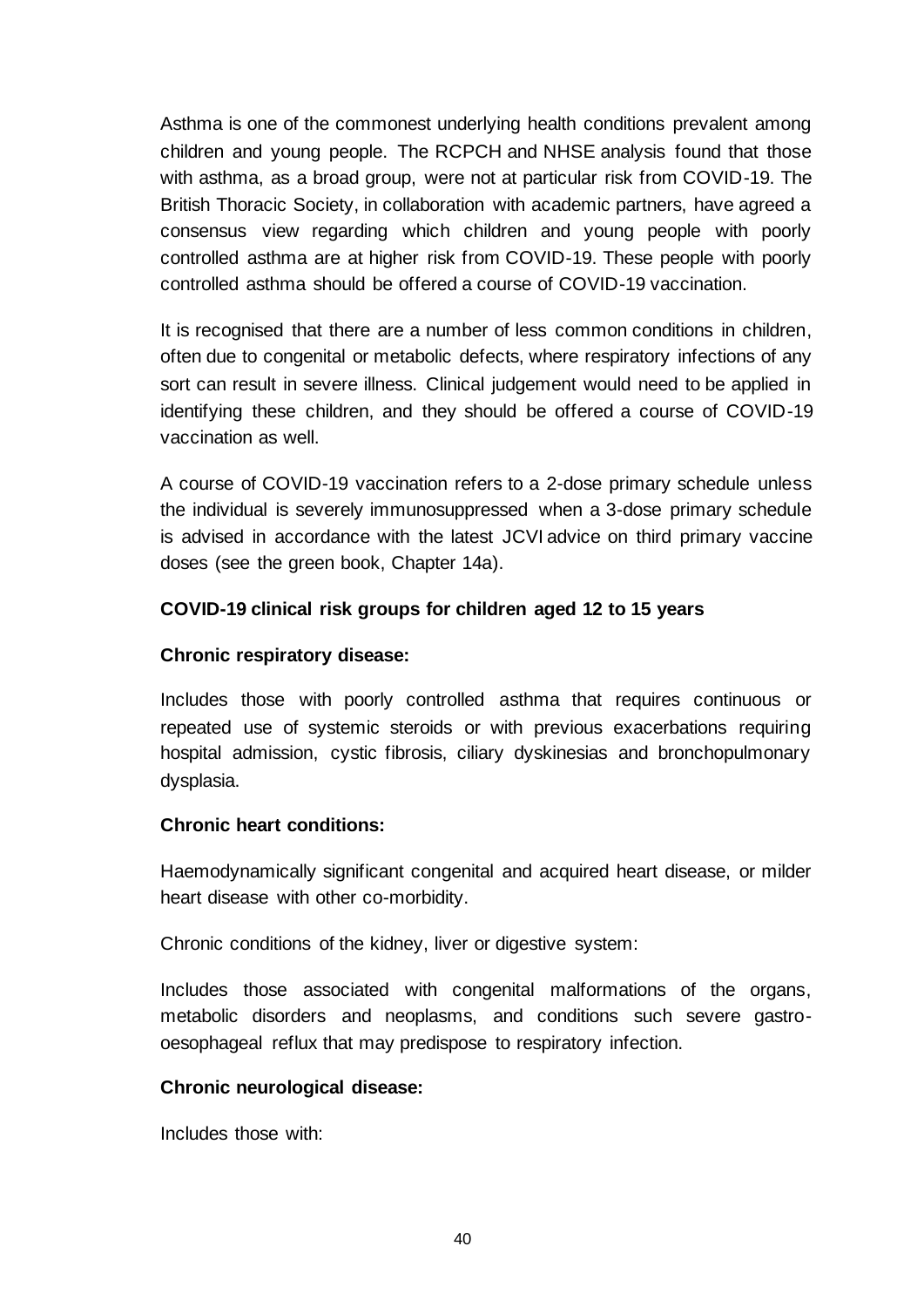neuro-disability and/or neuromuscular disease including cerebral palsy, autism, epilepsy and muscular dystrophy

hereditary and degenerative disease of the nervous system or muscles, or other conditions associated with hypoventilation

severe or profound and multiple learning disabilities (PMLD), Down's syndrome, or those on the learning disability register

neoplasm of the brain

#### **Endocrine disorders:**

Includes diabetes mellitus, Addison's and hypopituitary syndrome.

#### **Immunosuppression:**

Immunosuppression due to disease or treatment, including:

those undergoing chemotherapy or radiotherapy, solid organ transplant recipients, bone marrow or stem cell transplant recipients

genetic disorders affecting the immune system (for example, deficiencies of IRAK-4 or NEMO, complement disorder, SCID)

those with haematological malignancy, including leukaemia and lymphoma

those receiving immunosuppressive or immunomodulating biological therapy

those treated with or likely to be treated with high or moderate dose corticosteroids

those receiving any dose of non-biological oral immune modulating drugs – for example, methotrexate, azathioprine, 6-mercaptopurine or mycophenolate

those with auto-immune diseases who may require long term immunosuppressive treatments

#### **Asplenia or dysfunction of the spleen:**

Includes hereditary spherocytosis, homozygous sickle cell disease and thalassemia major.

#### **Serious genetic abnormalities that affect a number of systems:**

Includes mitochondrial disease and chromosomal abnormalities.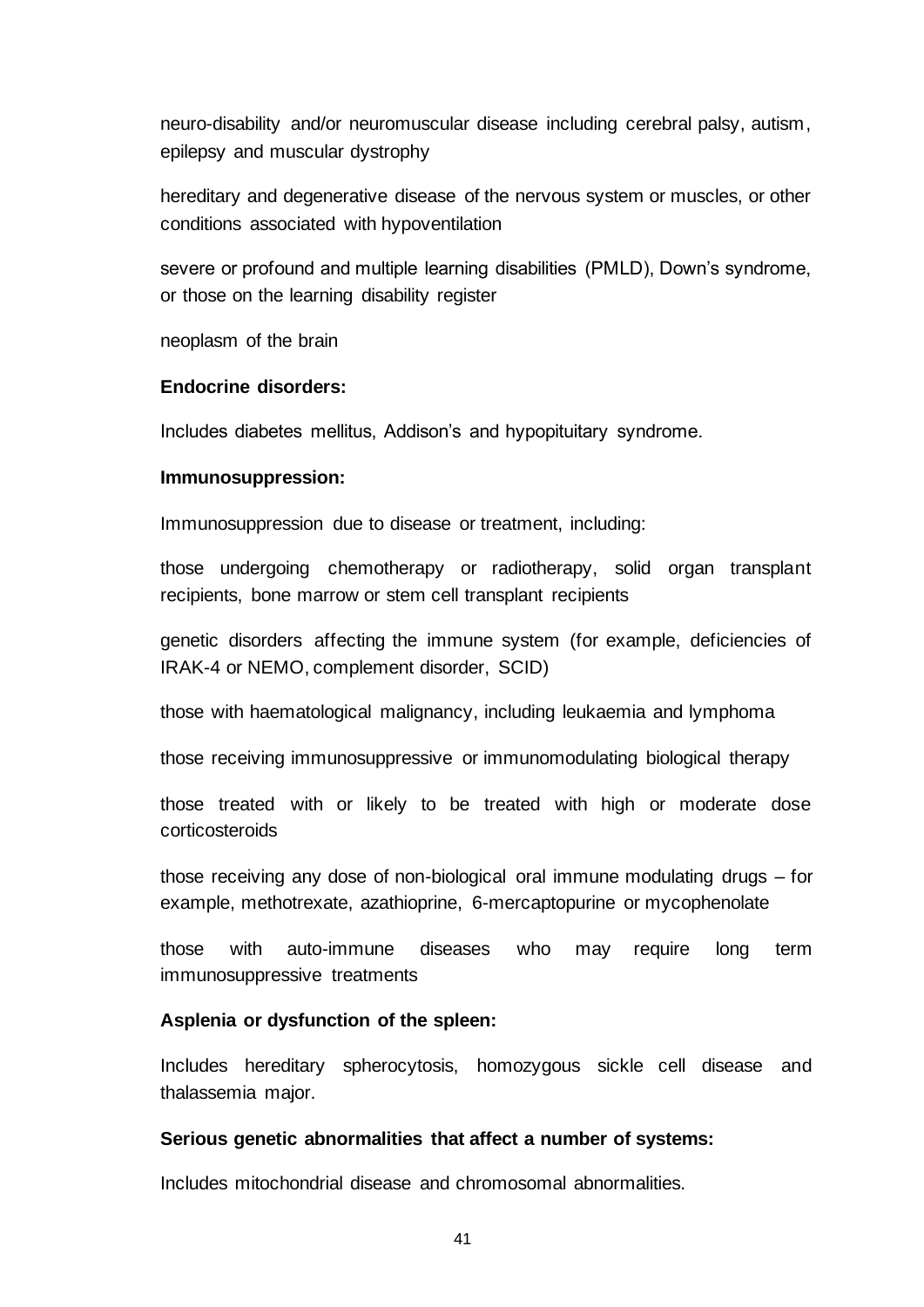#### References

[Deaths in Children and Young People in England following SARS-CoV-2](https://www.medrxiv.org/content/10.1101/2021.07.07.21259779v1)  [infection during the first pandemic year: a national study using linked mandatory](https://www.medrxiv.org/content/10.1101/2021.07.07.21259779v1)  [child death reporting data.](https://www.medrxiv.org/content/10.1101/2021.07.07.21259779v1) C Smith, D Odd, R Harwood, J Ward, M Linney, M Clark, D Hargreaves, SN Ladhani, E Draper, PJ Davis, SE Kenny, E Whittaker, K Luyt, RM Viner, LK Fraser. medRxiv 2021.07.07.21259779. doi: https://doi.org/10.1101/2021.07.07.21259779

[Which children and young people are at higher risk of severe disease and death](https://www.medrxiv.org/content/10.1101/2021.06.30.21259763v1)  [after SARS-CoV-2 infection: a systematic review and individual patient meta](https://www.medrxiv.org/content/10.1101/2021.06.30.21259763v1)[analysis.](https://www.medrxiv.org/content/10.1101/2021.06.30.21259763v1) R Harwood, H Yan, N Talawila Da Camara, C Smith, J Ward, C Tudur-Smith, M Linney, M Clark, E Whittaker, D Saatci, PJ Davis, K Luyt, ES Draper, S Kenny, L K Fraser, R.M Viner. medRxiv 2021.06.30.21259763. doi: https://doi.org/10.1101/2021.06.30.21259763

[Risk factors for intensive care admission and death amongst children and young](https://www.medrxiv.org/content/10.1101/2021.07.01.21259785v1)  [people admitted to hospital with COVID-19 and PIMS-TS in England during the](https://www.medrxiv.org/content/10.1101/2021.07.01.21259785v1)  [first pandemic year.](https://www.medrxiv.org/content/10.1101/2021.07.01.21259785v1) JL Ward, R Harwood, C Smith, S Kenny, M Clark, PJ Davis, ES Draper, D Hargreaves, S Ladhani, M Linney, K Luyt, S Turner, E Whittaker, L K Fraser, R.M Viner. medRxiv 2021.07.01.21259785; doi: https://doi.org/10.1101/2021.07.01.21259785

Some of the data considered by JCVI were unpublished analyses from the studies cited above."